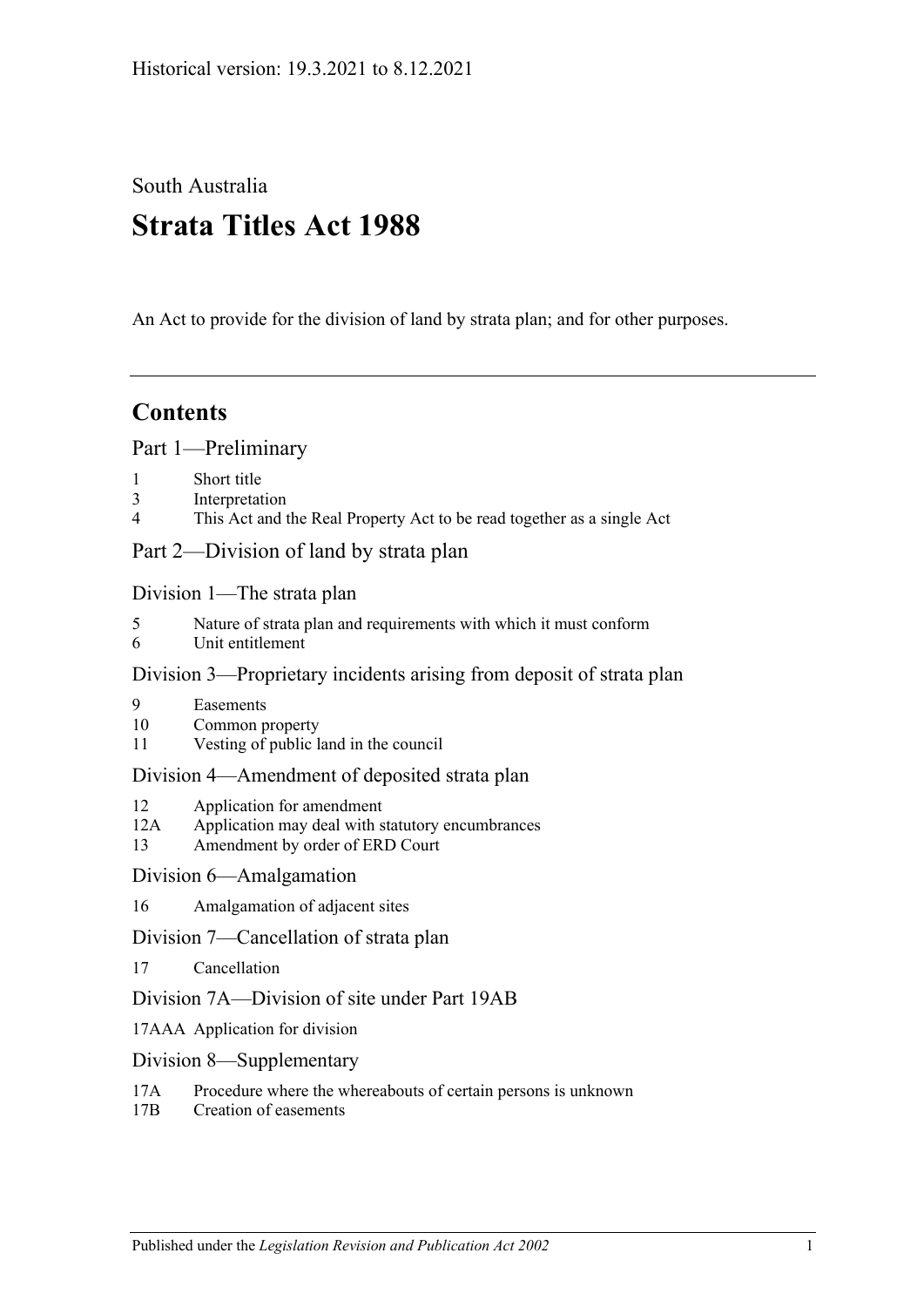### [Part 3—The strata corporation](#page-16-0)

#### [Division 1—Constitution of strata corporation](#page-16-1)

- 18 [Name of strata corporation](#page-16-2)
- 19 [Articles of strata corporation](#page-16-3)
- 19A [Certain articles may be struck out by Court](#page-18-0)
- 20 [Binding character of the articles](#page-18-1)
- 21 [Unit holders are guarantors of strata corporation's liabilities](#page-19-0)
- 22 [Restriction of payment by strata corporation to its members](#page-19-1)
- 23 [Officers of strata corporation](#page-19-2)
- 24 [Contractual formalities](#page-19-3)

#### [Division 2—General functions, powers and duties](#page-20-0)

- 25 [Functions](#page-20-1)
- 26 [General powers](#page-20-2)
- 26A [Delegation of functions or powers](#page-21-0)
- 27 [Power to raise money](#page-21-1)

#### [Division 2A—Delegations by strata corporation](#page-21-2)

- 27A [Delegation of corporation's functions and powers](#page-21-3)
- 27B [Body corporate managers](#page-22-0)
- 27C [General duties](#page-24-0)
- 27D [Offences](#page-24-1)

#### [Division 3—Special powers of strata corporation to maintain the integrity of the](#page-25-0)  [strata scheme](#page-25-0)

- 28 [Power to enforce duties of maintenance and repair](#page-25-1)
- 29 [Alterations and additions](#page-26-0)

#### [Division 4—Duty to insure](#page-27-0)

- 29A [Application of Division](#page-27-1)
- 30 [Duty to insure](#page-27-2)
- 31 [Other insurance by strata corporation](#page-27-3)
- 32 [Right of unit holders etc to satisfy themselves as to insurance](#page-28-0)

#### [Division 5—General meetings](#page-28-1)

- 33 [Holding of general meetings](#page-28-2)
- 33A [Statement of expenditure etc](#page-30-0)
- 34 [Voting at general meetings](#page-30-1)
- 34A [Duty to disclose interest](#page-32-0)

#### [Division 6—Management committee](#page-33-0)

- 35 [Management committee](#page-33-1)
- 36 [Validity of acts](#page-34-0)

#### [Division 6A—Agents' trust accounts](#page-34-1)

- 36A [Application of](#page-34-2) Division
- 36B [Interpretation](#page-34-3)
- 36C [Trust money to be deposited in trust account](#page-34-4)
- 36D [Withdrawal of money from trust account](#page-35-0)
- 36E [Authorised trust accounts](#page-35-1)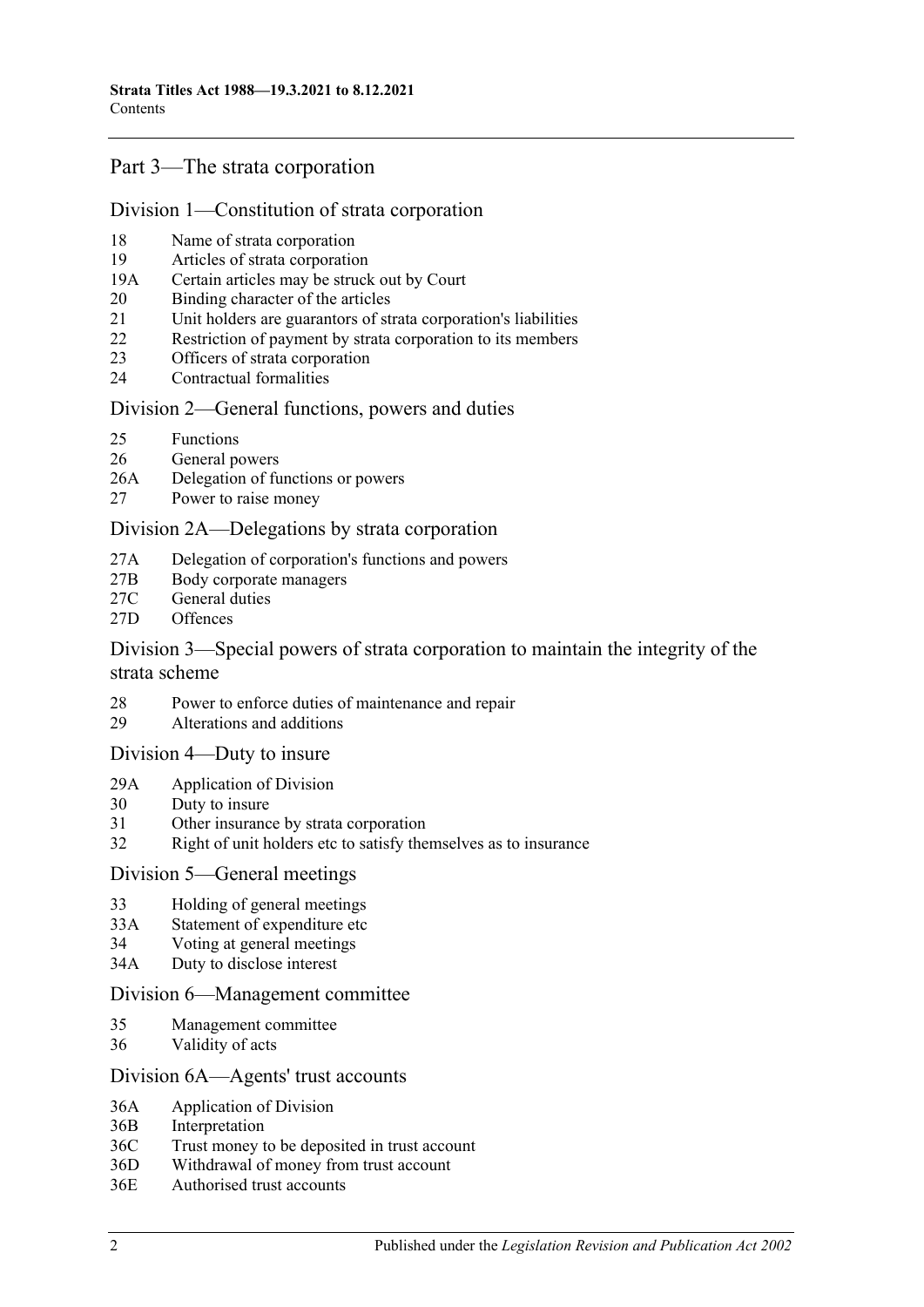- 36F [Application of interest](#page-35-2)
- 36G [Keeping of](#page-35-3) records
- 36H [Audit of trust accounts](#page-36-0)
- 36I [Obtaining information for purposes of audit or examination](#page-36-1)
- 36J [ADIs etc to report deficiencies in trust accounts](#page-37-0)
- 36K [Confidentiality](#page-37-1)
- 36L [ADIs etc not affected by notice of trust](#page-37-2)

#### [Division 7—Appointment of administrator](#page-37-3)

37 [Administrator of strata corporation's affairs](#page-37-4)

#### [Division 8—Supplementary](#page-38-0)

- 38 [Duties of the original proprietor in relation to strata corporation](#page-38-1)
- 39 [Power to require handing over of property](#page-38-2)
- 39A [Register of unit holders](#page-38-3)
- 40 [Record keeping](#page-39-0)
- 41 [Information to be furnished](#page-39-1)

#### [Part 3A—Resolution of disputes](#page-41-0)

- 41AA [Persons who may apply for relief](#page-41-1)
- 41A [Resolution of disputes etc](#page-41-2)

#### [Part 4—Miscellaneous](#page-43-0)

- 42 [Unit holder's power of entry](#page-43-1)
- 43 [Insurance by unit holder](#page-44-0)
- 44 [Dealing with part of unit](#page-45-0)
- 44A [Body corporate may act as officer etc](#page-45-1)
- 45 [Persons under disability etc](#page-46-0)
- 46 [Relief where unanimous resolution required](#page-46-1)
- 47 [General defence](#page-46-2)
- 48 [Applications etc](#page-46-3)
- 48A [Applications to Magistrates Court](#page-47-0)
- 49 [Service](#page-47-1)
- 50 [Proceedings for offences](#page-47-2)
- 50A [Indemnity fund under](#page-48-0) *Land Agents Act 1994*
- 50B [Review of operation of Act](#page-48-1)
- 51 [Regulations](#page-48-2)

### [Schedule 2—Transitional provisions](#page-48-3)

- 1 [Interpretation](#page-48-4)
- 2 [Existing plans](#page-48-5)
- 3 [Strata corporations](#page-49-0)
- 4 [Continuation and completion of proceedings under the repealed provisions](#page-49-1)
- 6 [Application of Acts](#page-49-2)

### [Schedule 3—Articles of strata corporation](#page-49-3)

### [Legislative history](#page-52-0)

### [Appendix—Divisional penalties and expiation fees](#page-61-0)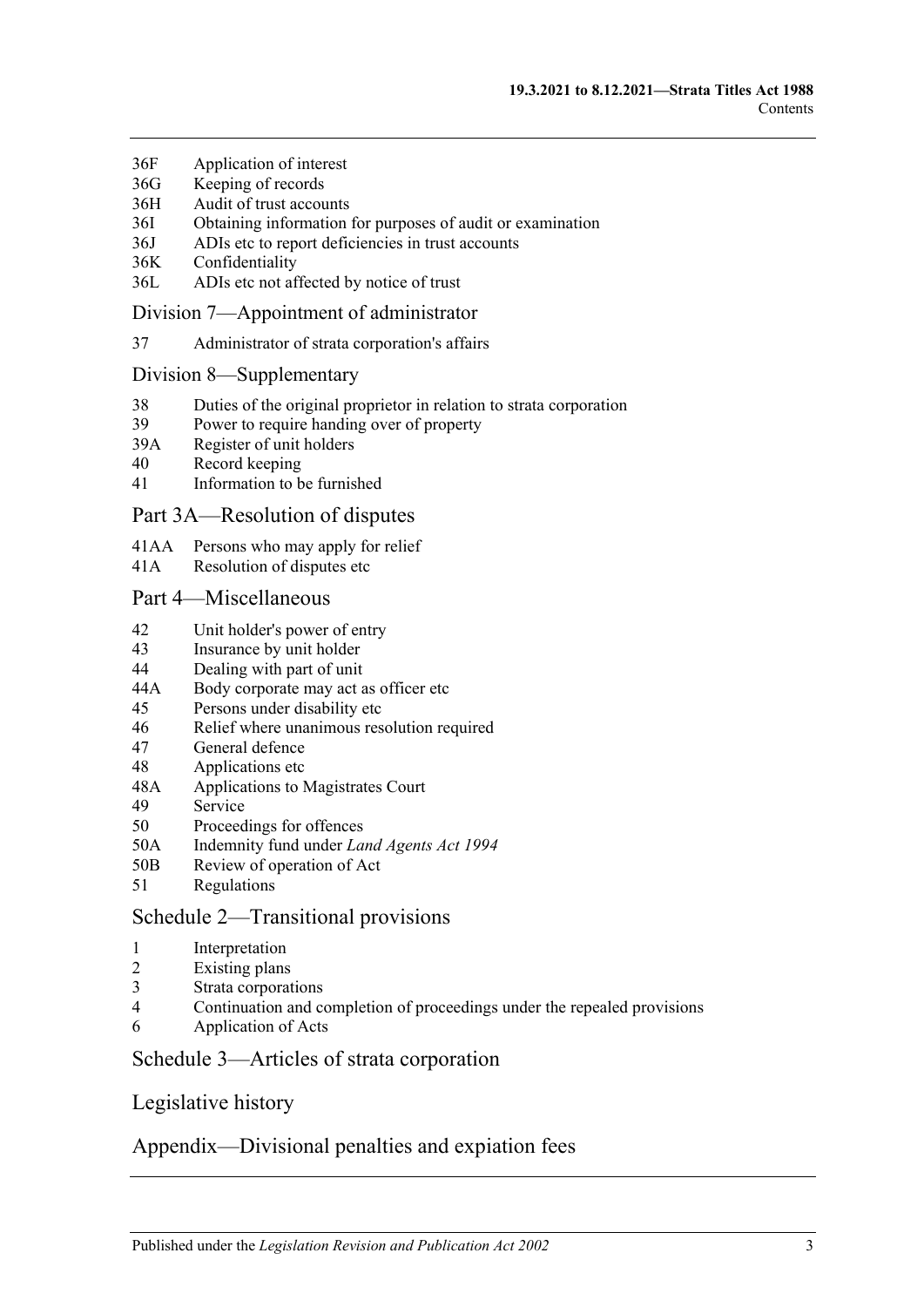### <span id="page-3-0"></span>**The Parliament of South Australia enacts as follows:**

## **Part 1—Preliminary**

#### <span id="page-3-1"></span>**1—Short title**

This Act may be cited as the *Strata Titles Act 1988*.

### <span id="page-3-2"></span>**3—Interpretation**

(1) In this Act, unless the contrary intention appears—

*allotment* means the whole of the land comprised in a certificate of title;

*assistance animal* has the same meaning as in the *[Equal Opportunity Act](http://www.legislation.sa.gov.au/index.aspx?action=legref&type=act&legtitle=Equal%20Opportunity%20Act%201984) 1984*;

*body corporate manager*—see [section](#page-22-0) 27B;

*building* includes a fixed structure;

*business day* means any day except Saturday, Sunday or a public holiday;

*ceiling* includes a false or suspended ceiling;

#### *council* means—

- (a) in relation to a local government area—a municipal or district council;
- (b) in relation to the parts of the State that lie outside local government areas—the Outback Areas Community Development Trust;

*the Court* means the Supreme Court of South Australia;

*deposited* in relation to a strata plan means deposited in the Lands Titles Registration Office by the Registrar-General;

*easement* includes a right of way;

*encumbrance* includes—

- (a) a life estate or a lease; or
- (b) a mortgage or charge; or
- (c) a claim or lien; or
- (d) an easement; or
- (e) a caveat;

*ERD Court* means the Environment, Resources and Development Court established under the *[Environment, Resources and Development Court Act](http://www.legislation.sa.gov.au/index.aspx?action=legref&type=act&legtitle=Environment%20Resources%20and%20Development%20Court%20Act%201993) 1993*;

*fence* includes a gate;

*floor* includes a stairway or ramp;

*holder* of a statutory encumbrance means—

(a) in relation to an agreement under Part 14 of the *[Planning, Development and](http://www.legislation.sa.gov.au/index.aspx?action=legref&type=act&legtitle=Planning%20Development%20and%20Infrastructure%20Act%202016)  [Infrastructure Act](http://www.legislation.sa.gov.au/index.aspx?action=legref&type=act&legtitle=Planning%20Development%20and%20Infrastructure%20Act%202016) 2016*—the Minister, council or greenway authority that entered into the agreement; or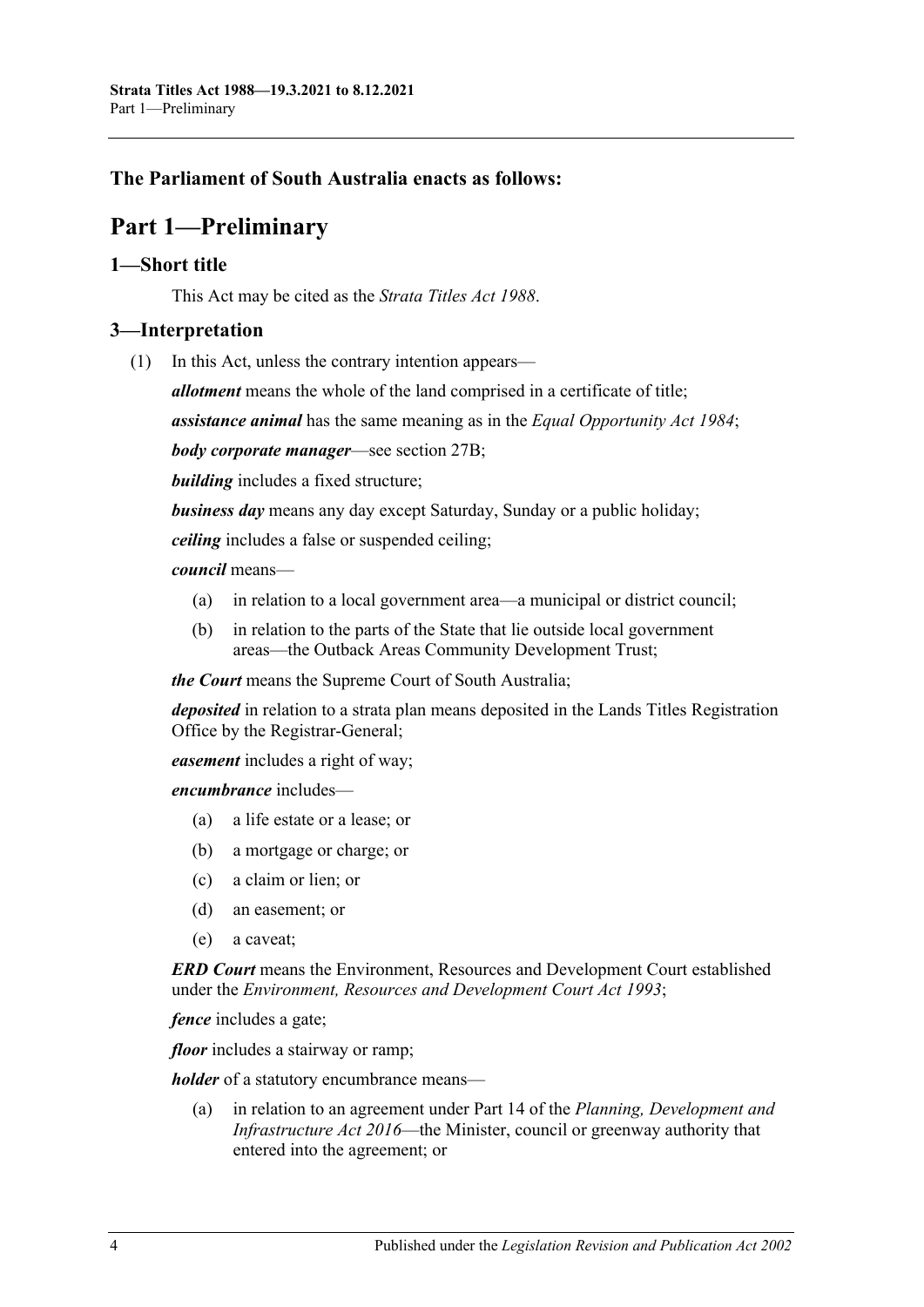(b) in any other case—the Minister responsible for the administration of the Act under which the encumbrance was entered into or is in force;

*occupier* in relation to a unit means a person who occupies the unit on a temporary or permanent basis (either solely or jointly with other persons) and includes a person who is unlawfully in occupation of a unit;

*ordinary resolution* of a strata corporation means a resolution passed at a properly convened meeting of the corporation by a simple majority of the votes of unit holders present and voting on the resolution;

*original registered proprietor* in relation to a strata scheme means the person who was, immediately before the deposit of the strata plan, the registered proprietor of an estate in fee simple in the land;

*owner* in relation to land means the proprietor of an estate in fee simple in the land;

*public land* means—

- (a) land vested in a council;
- (b) land controlled or managed by a council;

*registered encumbrance* means an encumbrance registered or entered on a certificate of title;

*relevant animal* means an assistance animal or a therapeutic animal;

*site* means the land comprised in a strata plan (as distinct from the buildings and other improvements to that land);

*special resolution* in relation to a strata corporation means a resolution as to which the following conditions are satisfied;

- (a) at least 14 days' written notice, setting out the terms of the proposed resolution and any other information of a kind prescribed by regulation, is given to the unit holders;
- $(b)$
- (i) in the case of a strata corporation in which there are only 3 units and the owner of each unit is entitled to 1 vote in respect of his or her unit—the resolution is passed at a properly convened meeting of the strata corporation at which either no vote, or only 1 vote, is cast against the resolution; or
- (ii) in any other case—the resolution is passed at a properly convened meeting of the strata corporation at which the number of votes (if any) cast against the resolution is 25% or less of the total number of votes that could be cast at a meeting at which all unit holders are present and entitled to vote;

*statutory encumbrance* means—

- (aaa) an Aboriginal heritage agreement entered into under the *[Aboriginal Heritage](http://www.legislation.sa.gov.au/index.aspx?action=legref&type=act&legtitle=Aboriginal%20Heritage%20Act%201988)  Act [1988](http://www.legislation.sa.gov.au/index.aspx?action=legref&type=act&legtitle=Aboriginal%20Heritage%20Act%201988)*;
- (aa) an agreement under section 39D of the repealed *[City of Adelaide](http://www.legislation.sa.gov.au/index.aspx?action=legref&type=act&legtitle=City%20of%20Adelaide%20Development%20Control%20Act%201976)  [Development Control Act](http://www.legislation.sa.gov.au/index.aspx?action=legref&type=act&legtitle=City%20of%20Adelaide%20Development%20Control%20Act%201976) 1976* that is continued in force by virtue of the provisions of the *[Acts Interpretation Act](http://www.legislation.sa.gov.au/index.aspx?action=legref&type=act&legtitle=Acts%20Interpretation%20Act%201915) 1915*;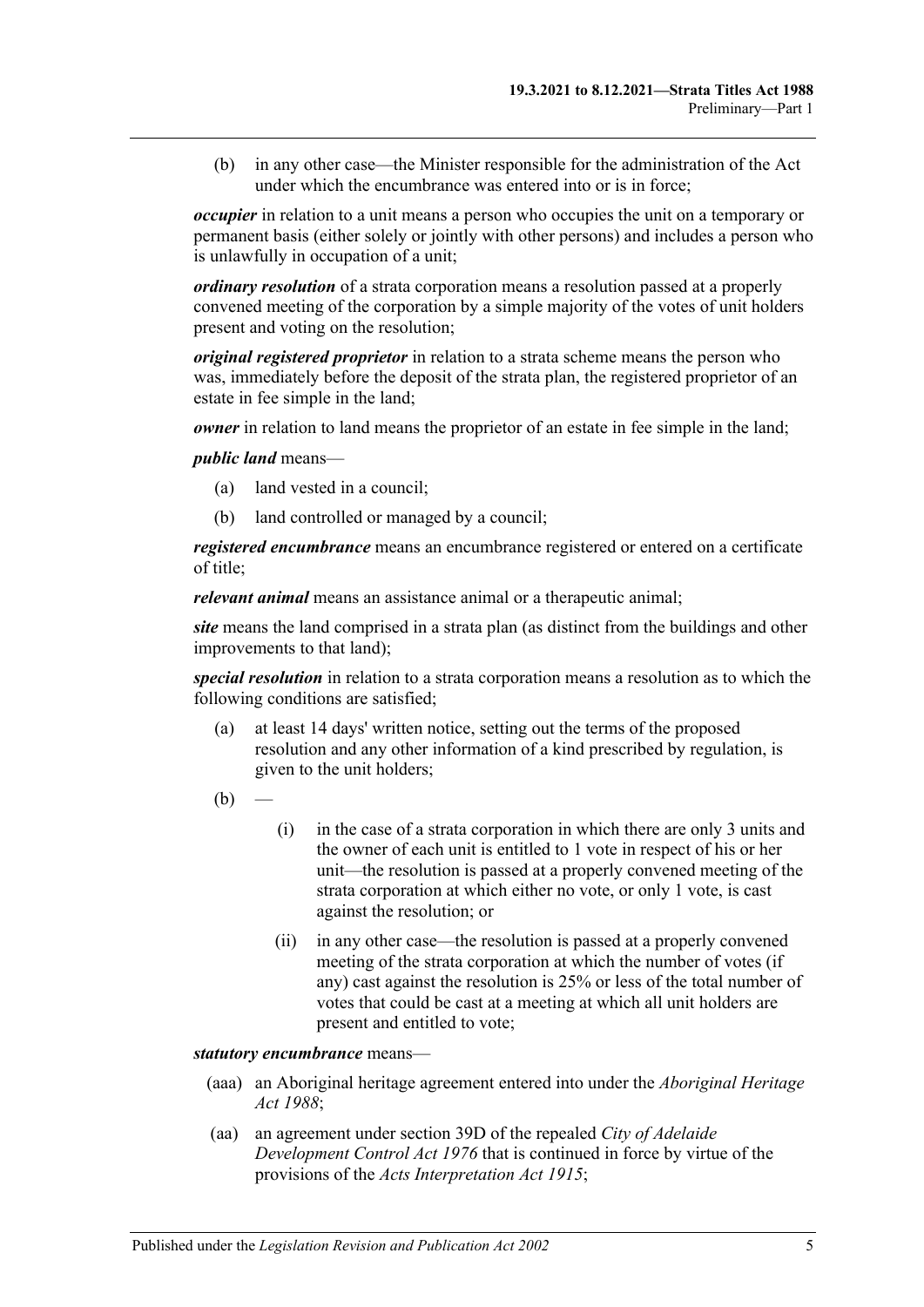- (a) an agreement under Part 14 of the *[Planning, Development and Infrastructure](http://www.legislation.sa.gov.au/index.aspx?action=legref&type=act&legtitle=Planning%20Development%20and%20Infrastructure%20Act%202016)  Act [2016](http://www.legislation.sa.gov.au/index.aspx?action=legref&type=act&legtitle=Planning%20Development%20and%20Infrastructure%20Act%202016)* (including an agreement under Part 5 of the *[Development Act](http://www.legislation.sa.gov.au/index.aspx?action=legref&type=act&legtitle=Development%20Act%201993) 1993* that is taken to be an agreement under that Part of the *[Planning, Development](http://www.legislation.sa.gov.au/index.aspx?action=legref&type=act&legtitle=Planning%20Development%20and%20Infrastructure%20Act%202016)  [and Infrastructure Act](http://www.legislation.sa.gov.au/index.aspx?action=legref&type=act&legtitle=Planning%20Development%20and%20Infrastructure%20Act%202016) 2016*);
- (b) any agreement or proclamation registered or noted on the title immediately before the commencement of the *[Development Act](http://www.legislation.sa.gov.au/index.aspx?action=legref&type=act&legtitle=Development%20Act%201993) 1993* that is continued in force by virtue of the provisions of the *[Statutes Repeal and Amendment](http://www.legislation.sa.gov.au/index.aspx?action=legref&type=act&legtitle=Statutes%20Repeal%20and%20Amendment%20(Development)%20Act%201993)  [\(Development\) Act](http://www.legislation.sa.gov.au/index.aspx?action=legref&type=act&legtitle=Statutes%20Repeal%20and%20Amendment%20(Development)%20Act%201993) 1993*;
- (d) a heritage agreement entered into under the *[Heritage Act](http://www.legislation.sa.gov.au/index.aspx?action=legref&type=act&legtitle=Heritage%20Act%201993) 1993*;
- (da) a heritage agreement entered into under the *[Native Vegetation Act](http://www.legislation.sa.gov.au/index.aspx?action=legref&type=act&legtitle=Native%20Vegetation%20Act%201991) 1991*;
- (db) an access agreement entered into under the *[Recreational Greenways](http://www.legislation.sa.gov.au/index.aspx?action=legref&type=act&legtitle=Recreational%20Greenways%20Act%202000)  Act [2000](http://www.legislation.sa.gov.au/index.aspx?action=legref&type=act&legtitle=Recreational%20Greenways%20Act%202000)*;
- (e) a management agreement entered into under the *[River Murray Act](http://www.legislation.sa.gov.au/index.aspx?action=legref&type=act&legtitle=River%20Murray%20Act%202003) 2003*;
- (ea) a management agreement entered into under the *[Upper South East Dryland](http://www.legislation.sa.gov.au/index.aspx?action=legref&type=act&legtitle=Upper%20South%20East%20Dryland%20Salinity%20and%20Flood%20Management%20Act%202002)  [Salinity and Flood Management Act](http://www.legislation.sa.gov.au/index.aspx?action=legref&type=act&legtitle=Upper%20South%20East%20Dryland%20Salinity%20and%20Flood%20Management%20Act%202002) 2002*;
- (f) any other encumbrance created by or under any statute and prescribed by the regulations for the purposes of this definition;

*the strata community* means those who reside or work at the units in a strata scheme;

*strata corporation* means a body corporate created under this Act on the deposit of a strata plan;

*strata scheme* means—

- (a) the land comprised in a strata plan; and
- (b) the buildings and other improvements on that land;

*therapeutic animal* has the same meaning as in section 88A of the *[Equal Opportunity](http://www.legislation.sa.gov.au/index.aspx?action=legref&type=act&legtitle=Equal%20Opportunity%20Act%201984)  Act [1984](http://www.legislation.sa.gov.au/index.aspx?action=legref&type=act&legtitle=Equal%20Opportunity%20Act%201984)*;

*unanimous resolution* in relation to a strata corporation means a special resolution passed without any dissentient vote at a general meeting of the corporation;

*unit* means an area shown on a strata plan as a unit;

*unit holder* means—

- (a) a person registered as proprietor of an estate in fee simple in the unit;
- (b) if the fee simple is divided into a life estate with a remainder or reversionary interest—the person registered as the proprietor of the life estate;

*wall* includes a door or window.

- (2) For the purposes of this Act, land will be regarded as being adjacent to other land if the land—
	- (a) abuts on the other land; or
	- (b) is separated from the other land only by—
		- (i) a road, street, footpath, railway or thoroughfare; or
		- (ii) a reserve or other similar open space.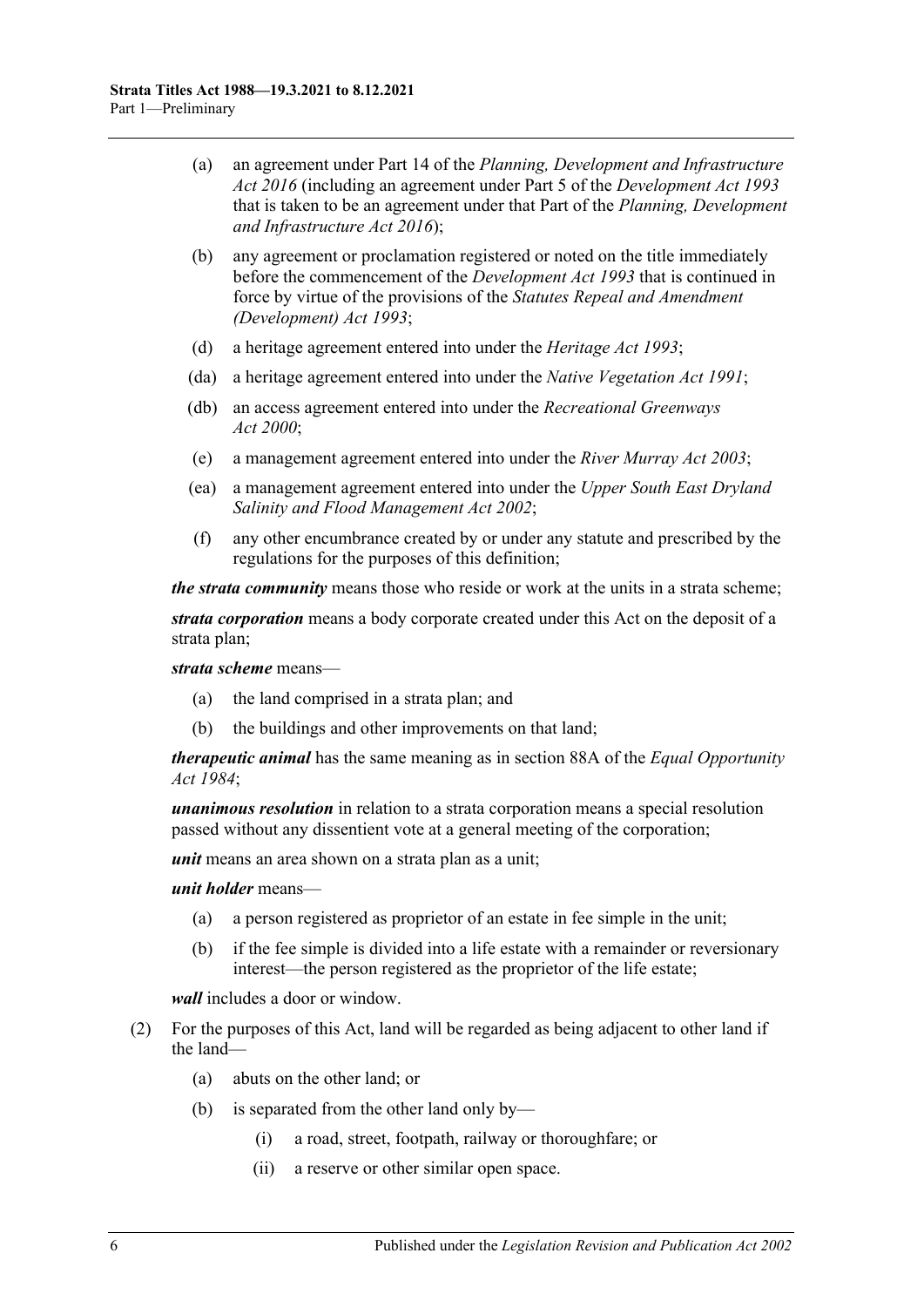**Note—**

For definition of divisional penalties (and divisional expiation fees) see Appendix.

### <span id="page-6-0"></span>**4—This Act and the Real Property Act to be read together as a single Act**

This Act and the *[Real Property Act](http://www.legislation.sa.gov.au/index.aspx?action=legref&type=act&legtitle=Real%20Property%20Act%201886) 1886* will be read together and construed as if the two Acts constituted a single Act.

## <span id="page-6-2"></span><span id="page-6-1"></span>**Part 2—Division of land by strata plan**

### **Division 1—The strata plan**

#### <span id="page-6-3"></span>**5—Nature of strata plan and requirements with which it must conform**

- (1) A strata plan is a plan dividing land into—
	- (a) units (of which there must be at least two); and
	- (b) common property.
- (2) A strata plan must comprise the whole of one or more allotments.
- (3) A strata plan—
	- (a) must define the units to be created by the plan in a manner that allows the boundaries of each unit to be ascertained; and
	- (b) must assign to each unit a distinguishing number; and
	- (c) must have annexed to it a schedule of unit entitlements in relation to the units; and
	- (d) must delineate the boundaries of the land comprised in the plan; and
	- (e) must delineate in relation to those boundaries the external lateral boundaries of all buildings on the land; and
	- (f) must comply with any other requirements stipulated by the Registrar-General.
- $(4)$  A unit—
	- (a) must consist of, or include, the whole or a part of a building;
	- (b) need not be wholly within one or more buildings;
	- (c) may be below, on or above the surface of land;
	- (d) may be wholly on one storey or level or partly on one storey or level and partly on another or others;
	- (e) may include an area (a *unit subsidiary*)—
		- (i) for the separate use of the occupier of the unit; and
		- (ii) appurtenant to the portion of the unit designed for separate occupation.
- (5) Subject to any explicit statement to the contrary in a strata plan, the following principles apply to the definition of a unit by strata plan—
	- (a) where a boundary is defined by reference to a wall or fence—the boundary is the inner surface of the wall or fence;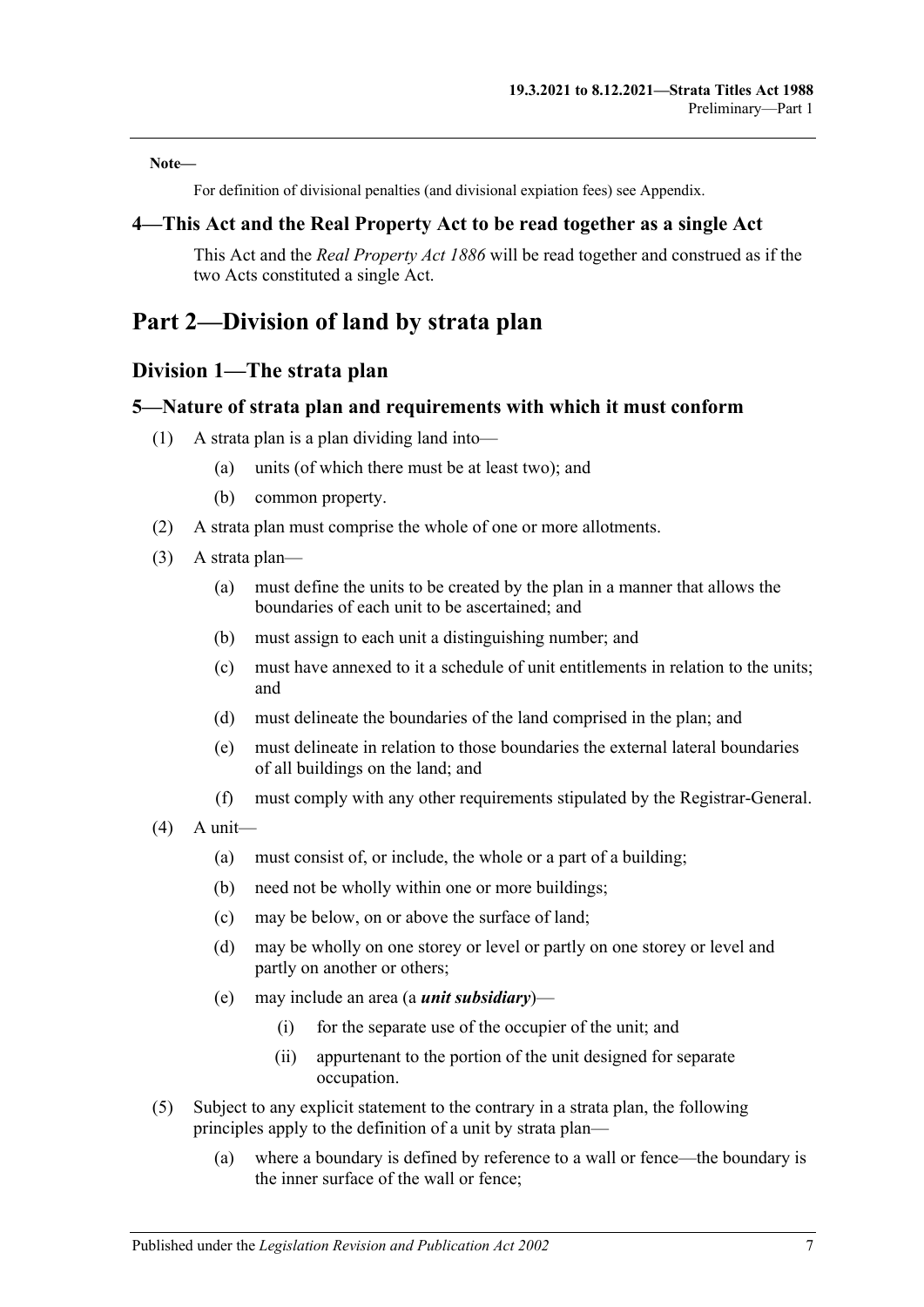- (b) where a boundary is defined by reference to a floor—the boundary is the upper surface of the floor;
- (c) where a boundary is defined by reference to a ceiling or roof—the boundary is the under surface of the ceiling or roof.
- (6) The common property comprises—
	- (a) any land or space that is not within a unit;
	- (b) any pipe, cable, wire, duct or drain that is not for the exclusive use of a unit;
	- (c) any structure that is not for the exclusive use of a unit installed before the deposit of the strata plan;
	- (d) any structure installed by a strata corporation as part of the common property;
	- (e) any other structure on the site committed to the care of a strata corporation as part of the common property.
- (7) Subject to any explicit statement to the contrary in the strata plan, a wall or fence between a building that forms part of a unit and a unit subsidiary to that unit is part of the common property.
- (8) The plan must conform with any requirements of the regulations as to the design of the strata scheme.

#### <span id="page-7-0"></span>**6—Unit entitlement**

- (1) The unit entitlement of a unit is a number assigned to the unit that bears in relation to the aggregate unit entitlements of all of the units defined on the relevant strata plan (within a tolerance of  $\pm 10$  per cent) the same proportion that the capital value of the unit bears to the aggregate capital value of all of the units.
- (2) The unit entitlement of a unit must be expressed as a whole number.
- (3) The aggregate unit entitlements of all units defined on a strata plan must, if the regulations so provide, be a number fixed in the regulations.

### <span id="page-7-1"></span>**Division 3—Proprietary incidents arising from deposit of strata plan**

#### <span id="page-7-2"></span>**9—Easements**

The following easements exist, to the extent required by the nature of the strata scheme, between the units and between the units and common property:

- (a) easements of support and shelter;
- (b) easements allowing for the establishment and maintenance of pipes, ducts, cables and other equipment so that—
	- (i) a unit may be supplied with water, gas, electricity, heating oil, or air-conditioned air;
	- (ii) a unit may be connected to the telephone or to a radio or television antenna;
	- (iii) a unit may be connected to sewerage, garbage, drainage or other similar services.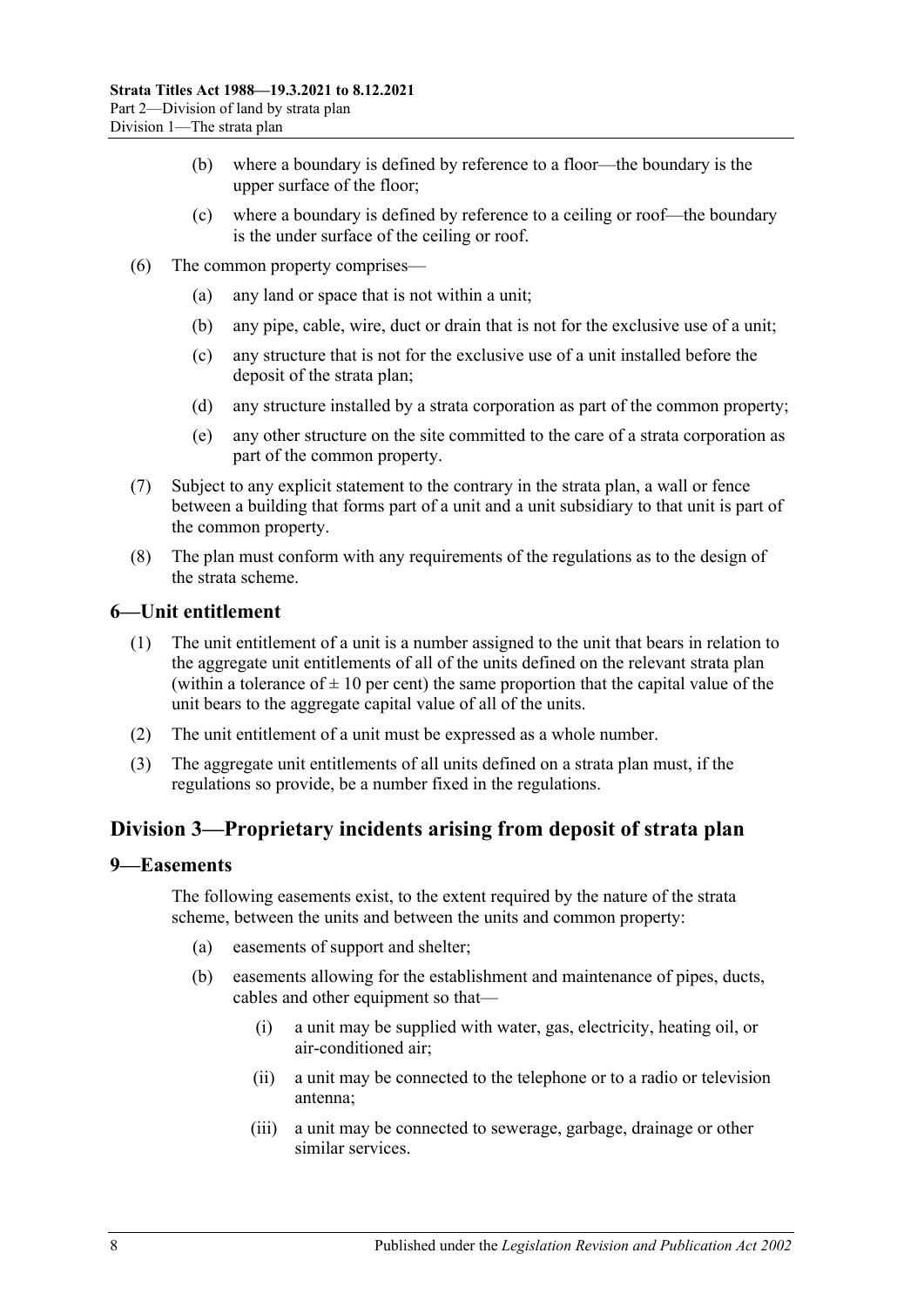### <span id="page-8-0"></span>**10—Common property**

- (1) The common property is held by the strata corporation in trust for the unit holders.
- (2) An equitable share in the common property attaches to each unit and cannot be alienated or dealt with separately from the unit.
- (3) The extent of the share is proportioned to the unit entitlement of the unit.

### <span id="page-8-4"></span><span id="page-8-1"></span>**11—Vesting of public land in the council**

- (1) Any land shown on a deposited strata plan as a road, street, thoroughfare, reserve or similar open space (except any such land shown on the plan as an easement or excluded by regulation from the application of this section) is vested in the council in fee simple free of any encumbrance.
- (2) Any road, street or thoroughfare that vests in a council under [subsection](#page-8-4) (1) will be regarded, for all purposes, as a public road, street or thoroughfare.

### <span id="page-8-2"></span>**Division 4—Amendment of deposited strata plan**

### <span id="page-8-3"></span>**12—Application for amendment**

- (1) An application for the amendment of a deposited strata plan may be made only by the strata corporation.
- (2) The applicant must provide evidence to the satisfaction of the Registrar-General—
	- (a) that the application is made in pursuance of a unanimous resolution duly passed at a properly convened meeting of the strata corporation;
	- (b) that any person with an encumbrance registered in relation to units or common property affected by the proposed amendment consents to the amendment;
	- (c) if units or common property affected by the proposed amendment are subject to a statutory encumbrance—that the holder of the statutory encumbrance consents to the amendment.
- (2a) Where the amendment of a deposited strata plan would result in the extinguishment of an easement in respect of part of the dominant land, the consent of a person who has, or claims, an estate or interest in the servient land is not required in relation to that extinguishment if rights under the easement continue in existence in respect of some other part of the dominant land.
- (3) The application must be accompanied by—
	- (c) if the amendment affects the delineation of units, common property or any buildings on the site—
		- (i) a plan indicating the changes to be effected by the amendment;
		- (ii) a certificate from a licensed surveyor in the prescribed form (which may be endorsed on the plan) certifying that the plan correctly delineates the units, the common property and the buildings on the site;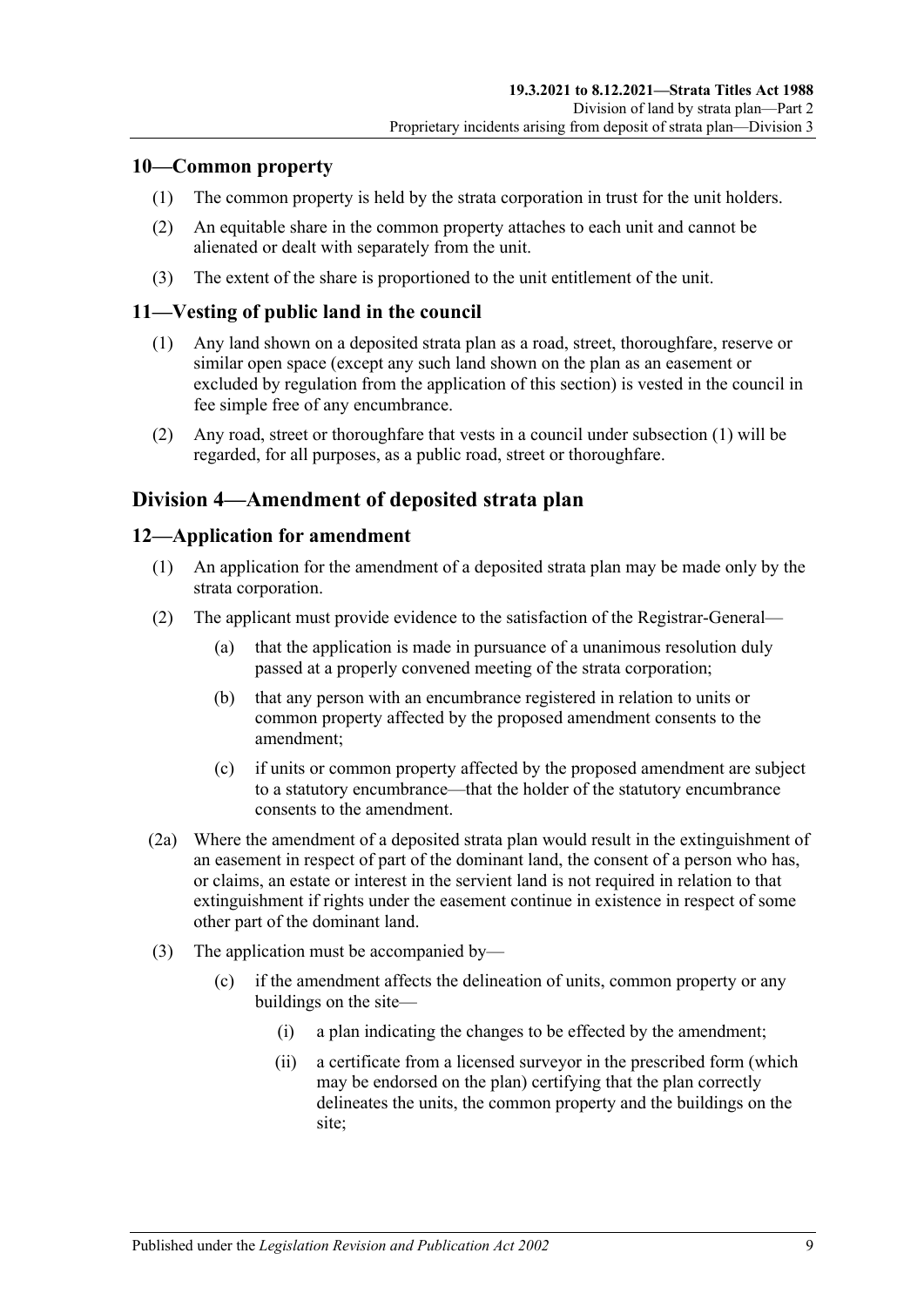- (iii) a certificate from a licensed valuer certifying the amount (if any) by which the value of any unit or the common property would be varied by the amendment; and
- (d) if the amendment—
	- (i) consists of a variation of the unit entitlements of the units; or
	- (ii) affects the relative value of the units,

a fresh schedule of unit entitlements certified correct by a licensed valuer; and

- (e) an instrument providing for the discharge of any registered encumbrance shown on the certificate or certificates of title of the units that should, in the opinion of the Registrar-General, be discharged; and
- (f) such other documentary material as the Registrar-General may require.
- (3a) Where—
	- (a) the erection or alteration of a building on the site causes an encroachment on land not included in the site; and
	- (b) the application for amendment relates (wholly or in part) to the erection or alteration of that building,

the application can only be accepted if—

- (c) no part of a unit would, if the amendment were made, form part of the encroachment; and
- $(d)$ 
	- (i) the encroachment is over public land and the council within whose area the land is situated consents to the encroachment; or
	- (ii) the encroachment consists of the protrusion of footings, or footings and associated structures of a prescribed nature, by not more than the prescribed distance beyond the boundaries of the site, and the owner of the land over which the encroachment occurs consents to the encroachment; or
	- (iii) it is established to the Registrar-General's satisfaction that the encroachment is otherwise authorised by law.
- (3b) If the amendment affects the delineation of units or common property, the Registrar-General must not deal with the application unless satisfied that the certificate from the State Planning Commission required by section 138 of the *[Planning, Development and Infrastructure Act](http://www.legislation.sa.gov.au/index.aspx?action=legref&type=act&legtitle=Planning%20Development%20and%20Infrastructure%20Act%202016) 2016* has been given, and is in force, in relation to the amendment.
- (3c) The certificate from the State Planning Commission under section 138 of the *[Planning, Development and Infrastructure Act](http://www.legislation.sa.gov.au/index.aspx?action=legref&type=act&legtitle=Planning%20Development%20and%20Infrastructure%20Act%202016) 2016* expires at the expiration of 1 year after the application for amendment was lodged with the Registrar-General unless the Registrar-General extends the life of the certificate.
- (4) Where due application is made for the amendment of a strata plan, the Registrar-General will, so far as the nature of this amendment requires—
	- (a) amend the plan in accordance with the application, or substitute a fresh strata plan;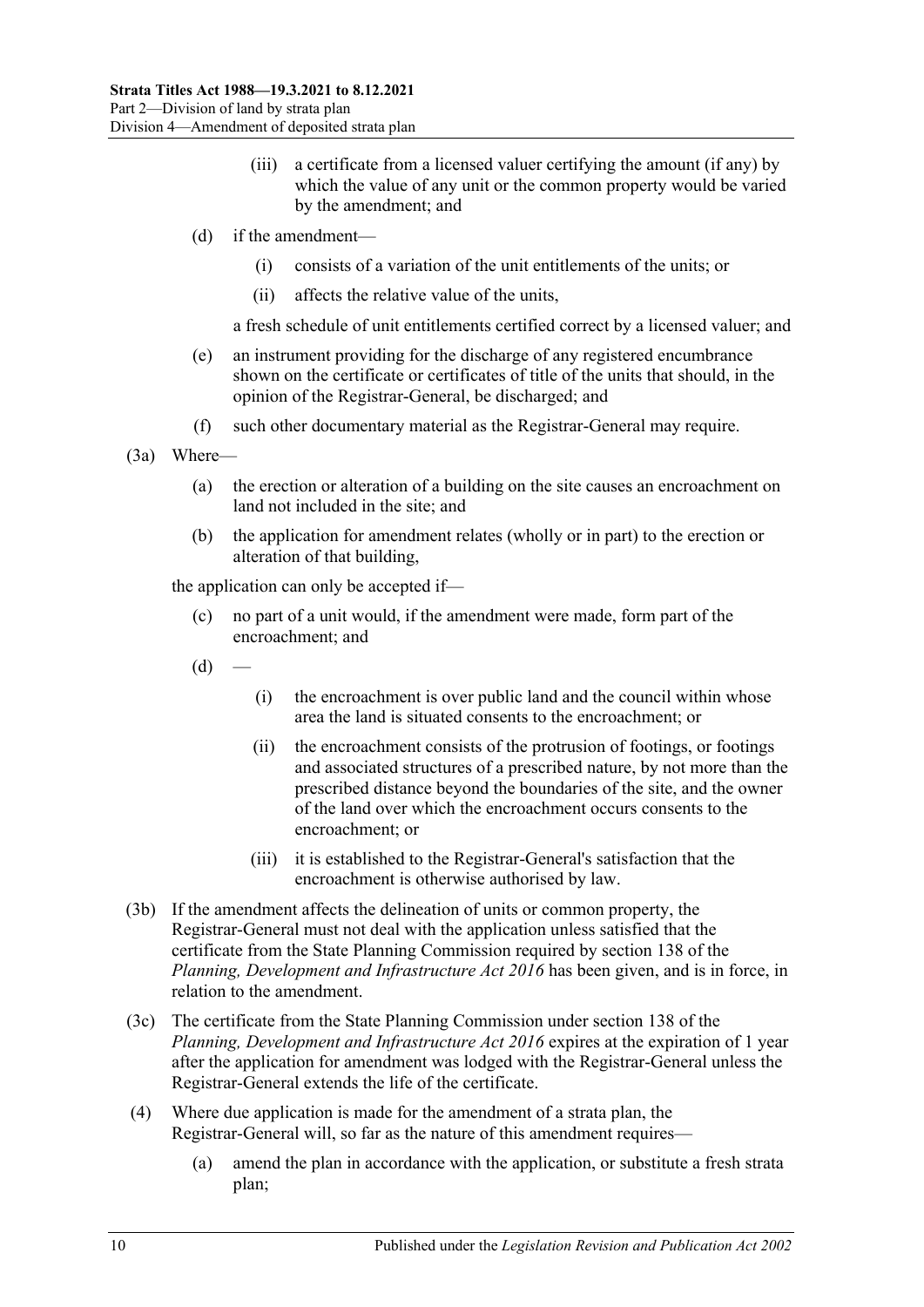- (b) amend or endorse any certificate of title affected by the amendment, or cancel any such certificate and issue a new certificate or new certificates;
- (c) substitute a fresh schedule of unit entitlements.
- (4a) Where an application affected by an encroachment is accepted by the Registrar-General—
	- (a) unless the encroachment is over public land, the Registrar-General will, on the amendment of the plan, enter the encroachment on any relevant certificate of title; and
	- (b) any consent given in relation to the encroachment is binding on present and subsequent owners and occupiers of the land.
- (5) Where part of a unit is, on the amendment of the strata plan by the Registrar-General, transferred to another unit or to common property, then—
	- (a) the part is discharged from any encumbrance (other than an easement or statutory encumbrance) registered over the unit from which it is transferred; and
	- (b) if the part is being transferred to another unit—the part will be held subject to any encumbrance registered over the whole of that unit.
- (5a) Where part of the common property is, on the amendment of the strata plan by the Registrar-General, transferred to a unit, then—
	- (a) the part is discharged from any encumbrance (other than an easement or statutory encumbrance) registered over the common property; and
	- (b) the part will be held subject to any encumbrance registered over the whole of the unit.
- (6) Where an amendment provides for—
	- (a) the division of a unit into two or more units; or
	- (b) the consolidation of two or more units into one unit,

any unit created by the amendment will be held subject to any registered encumbrance shown on the certificate or certificates of title (unless an instrument providing for the discharge of the encumbrance is lodged with the Registrar-General).

- (7) An application for the amendment of a deposited strata plan that effects the transfer of an interest in land is a conveyance.
- (8) If, on amendment of a deposited strata plan, part, but not the whole, of an allotment within the meaning of Part 19AB of the *[Real Property Act](http://www.legislation.sa.gov.au/index.aspx?action=legref&type=act&legtitle=Real%20Property%20Act%201886) 1886* is to be included in the site or land is to be removed from the site, the application under this section will be taken to be an application for division under Part 19AB of the *[Real Property](http://www.legislation.sa.gov.au/index.aspx?action=legref&type=act&legtitle=Real%20Property%20Act%201886)  Act [1886](http://www.legislation.sa.gov.au/index.aspx?action=legref&type=act&legtitle=Real%20Property%20Act%201886)* as well as being an application under this section and accordingly—
	- (a) both this section and Part 19AB apply to and in relation to the application; and
	- (b) if part of an allotment is to be included from outside the site, the application must be made jointly by the strata corporation and the registered proprietor of the allotment to be divided; and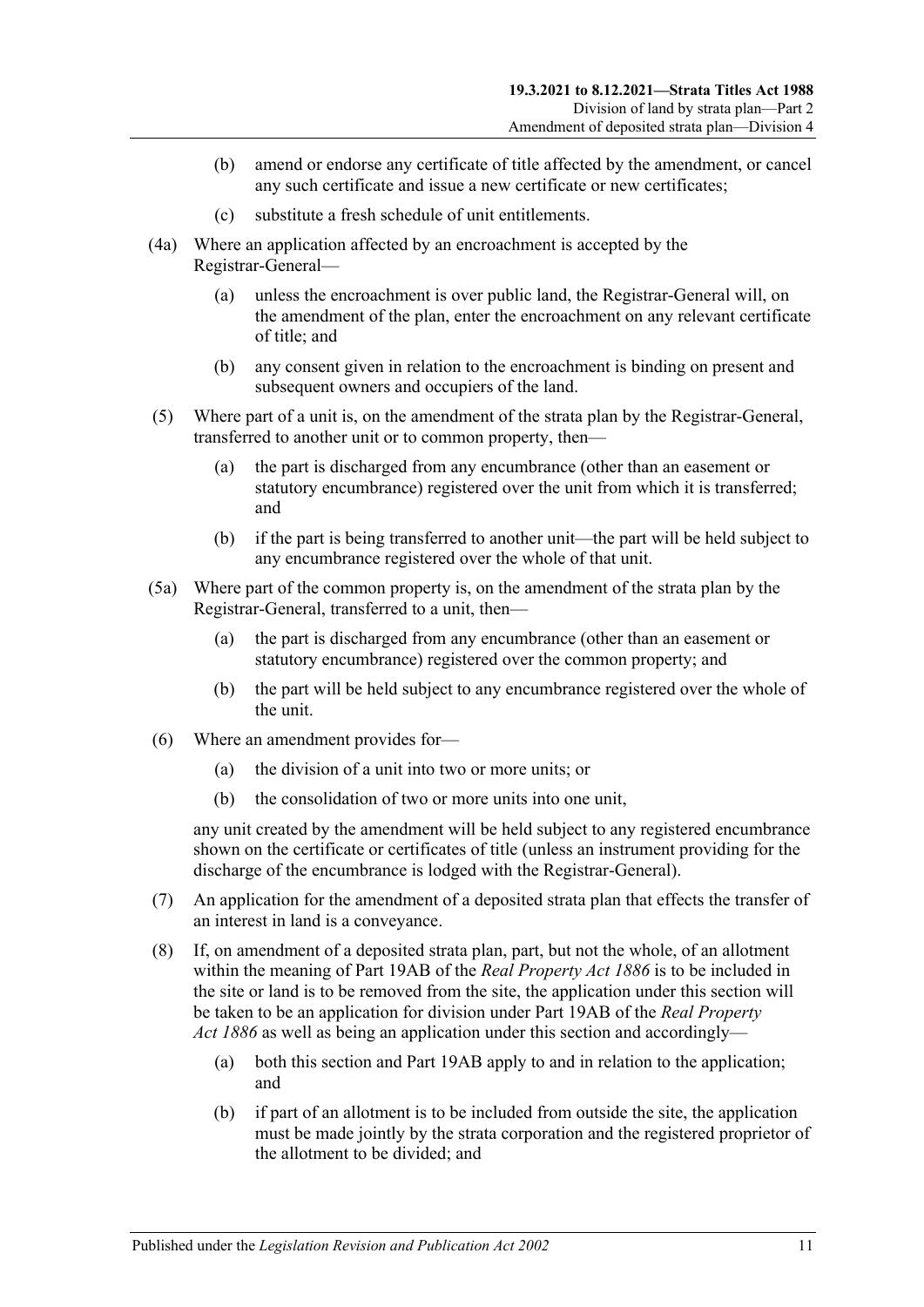(c) the Registrar-General may direct that a combined plan or two separate plans be lodged with the application.

### <span id="page-11-0"></span>**12A—Application may deal with statutory encumbrances**

Despite any other statutory provision to the contrary, the Registrar-General may treat an application for amendment of a deposited strata plan under this Division as if it included an application for the variation or termination of a statutory encumbrance if—

- (a) the application specifies that variation or termination of a statutory encumbrance is to be registered or noted; and
- (b) the application is accompanied by—
	- (i) a certificate signed by or on behalf of the holder of the statutory encumbrance certifying that the requirements of the Act under which the encumbrance was entered into, or is in force, as to the variation or termination of the statutory encumbrance (if any) have been complied with; and
	- (ii) such other documentary material in relation to the statutory encumbrance as the Registrar-General may require.

### <span id="page-11-1"></span>**13—Amendment by order of ERD Court**

- (1) The ERD Court may, on application under this section, order the amendment of a strata plan.
- (2) An application may be made under this section by—
	- (a) the strata corporation; or
	- (b) a unit holder; or
	- (c) any other person who has a registered interest in a unit; or
	- (d) an insurer of a unit or any of the common property.
- (3) Such an application may only be made—
	- (a) for the purpose of correcting an error in the plan;
	- (b) for the purpose of varying the unit entitlements of the units;
	- (c) for the purpose of achieving amendments that have become desirable in view of damage to buildings within the strata scheme;
	- (d) for the purpose of achieving any other amendments that are desirable in the circumstances of the particular case.
- (3a) If it appears to the ERD Court that the proposed amendment of the strata plan could adversely affect a person who is not a party to the proceedings, the ERD Court should not order the amendment unless the ERD Court is satisfied that the person has been notified of the possibility that such an order could be made and has been given a reasonable opportunity to make submissions to the Court in relation to the matter.
- (3b) In determining an application under this section the ERD Court must have regard to the matters (if any) prescribed by regulation.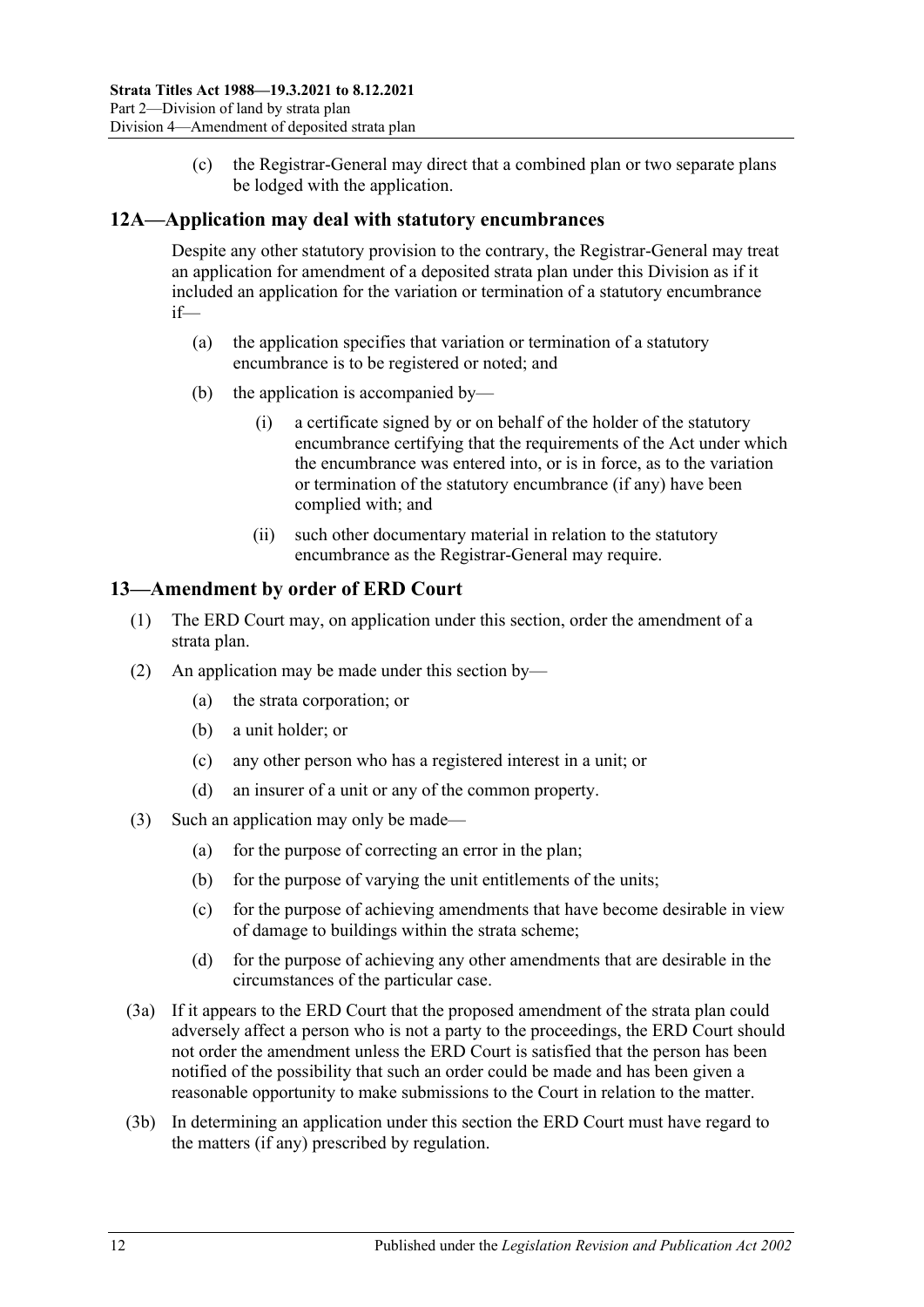- (4) The ERD Court may, on an application under this section, make—
	- (a) an order for amendment of the strata plan;
	- (b) any further orders that may be necessary to achieve justice between those affected by the amendment;
	- (c) incidental or ancillary orders.
- (5) Where an order for the amendment of a strata plan is made, the Registrar-General will, on lodgement of the order and any other documentary material the Registrar-General requires, amend the plan in accordance with the order.

### <span id="page-12-0"></span>**Division 6—Amalgamation**

#### <span id="page-12-1"></span>**16—Amalgamation of adjacent sites**

- (1) Where the sites comprised in two or more deposited strata plans are adjacent to each other, the strata plans may be amalgamated to form a single strata plan.
- (2) An application for amalgamation—
	- (a) must be under the common seals of the strata corporations affected by the proposed amalgamation; and
	- (b) must be endorsed with a statement to the effect that the application is made in pursuance of unanimous resolutions duly passed at properly convened meetings of the strata corporations; and
	- (c) must be endorsed with the consent of all persons (other than unit holders) with registered interests in the units; and
	- (d) must be accompanied by—
		- (i) a fresh strata plan prepared in accordance with this Act covering the proposed new site; and
		- (ia) a certificate from a licensed valuer certifying that the schedule of unit entitlements annexed to the fresh strata plan is correct; and
		- (iii) the articles proposed for the corporation to be created by the proposed amalgamation (unless the articles are to be in accordance with [Schedule 3\)](#page-49-3); and
		- (iv) such other documentary material as the Registrar-General may require.
- (3) If the Registrar-General deposits the fresh strata plan in pursuance of an application under this section—
	- (a) the existing deposited strata plans will be cancelled and the fresh plan deposited in substitution for them;
	- (b) a new number will be assigned to the fresh plan;
	- (c) appropriate amendments will be made to the certificates for the units, or new certificates issued;
	- (d) a new certificate will be issued for the common property;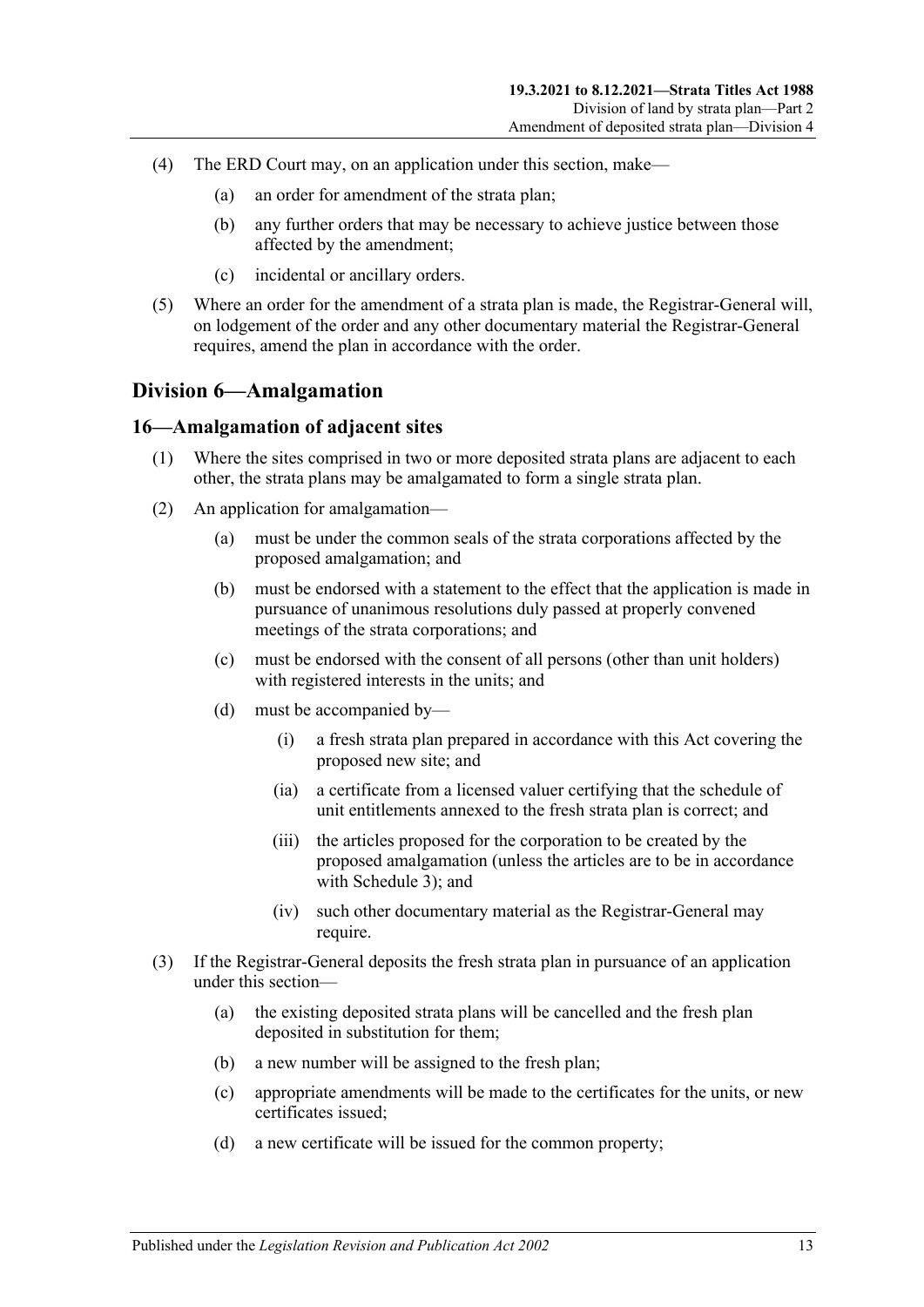- (e) the existing strata corporations will be dissolved and a new strata corporation created;
- (f) the assets and liabilities of the strata corporations will vest in or attach to the strata corporation created on deposit of the fresh plan.

### <span id="page-13-0"></span>**Division 7—Cancellation of strata plan**

#### <span id="page-13-1"></span>**17—Cancellation**

- (1) A deposited strata plan may be cancelled—
	- (a) by lodging an instrument of cancellation with the Registrar-General; or
	- (b) by order of the ERD Court.
- (2) An instrument of cancellation must be under the seal of the strata corporation and endorsed with the approval of—
	- (a) all unit holders;
	- (b) all other persons with registered interests in a unit or the common property.
- (3) An instrument of cancellation must be accompanied by—
	- (b) such other documentary material as the Registrar-General may require.
- (4) An application for an order of the ERD Court cancelling a strata plan may be made  $by-$ 
	- (a) the strata corporation;
	- (b) a unit holder;
	- (c) any other person who has a registered interest in a unit.
- (4a) If it appears to the ERD Court that the proposed cancellation of the strata plan could adversely affect a person who is not a party to the proceedings, the ERD Court should not order the cancellation unless the ERD Court is satisfied that the person has been notified of the possibility that such an order could be made and has been given a reasonable opportunity to make submissions to the Court in relation to the matter.
- (4b) In determining an application under this section the ERD Court must have regard to the matters (if any) prescribed by regulation.
- (5) If the ERD Court makes an order for the cancellation of a strata plan, the strata corporation must lodge with the Registrar-General a copy of the order together with an application to note the order.
- (6) The Registrar-General must, if satisfied that all terms of the order that are to be complied with before the cancellation of the plan (if any) have been complied with, cancel the strata plan by making an endorsement to that effect on the strata plan and making a note of the cancellation in the Register Book on every certificate affected by the cancellation.
- <span id="page-13-3"></span><span id="page-13-2"></span>(7) On cancellation of a strata plan—
	- (a) all land comprised in the plan (other than land vested in the council) vests in fee simple in the former registered proprietors of the units as tenants in common in proportions fixed by reference to the unit entitlements of their respective units;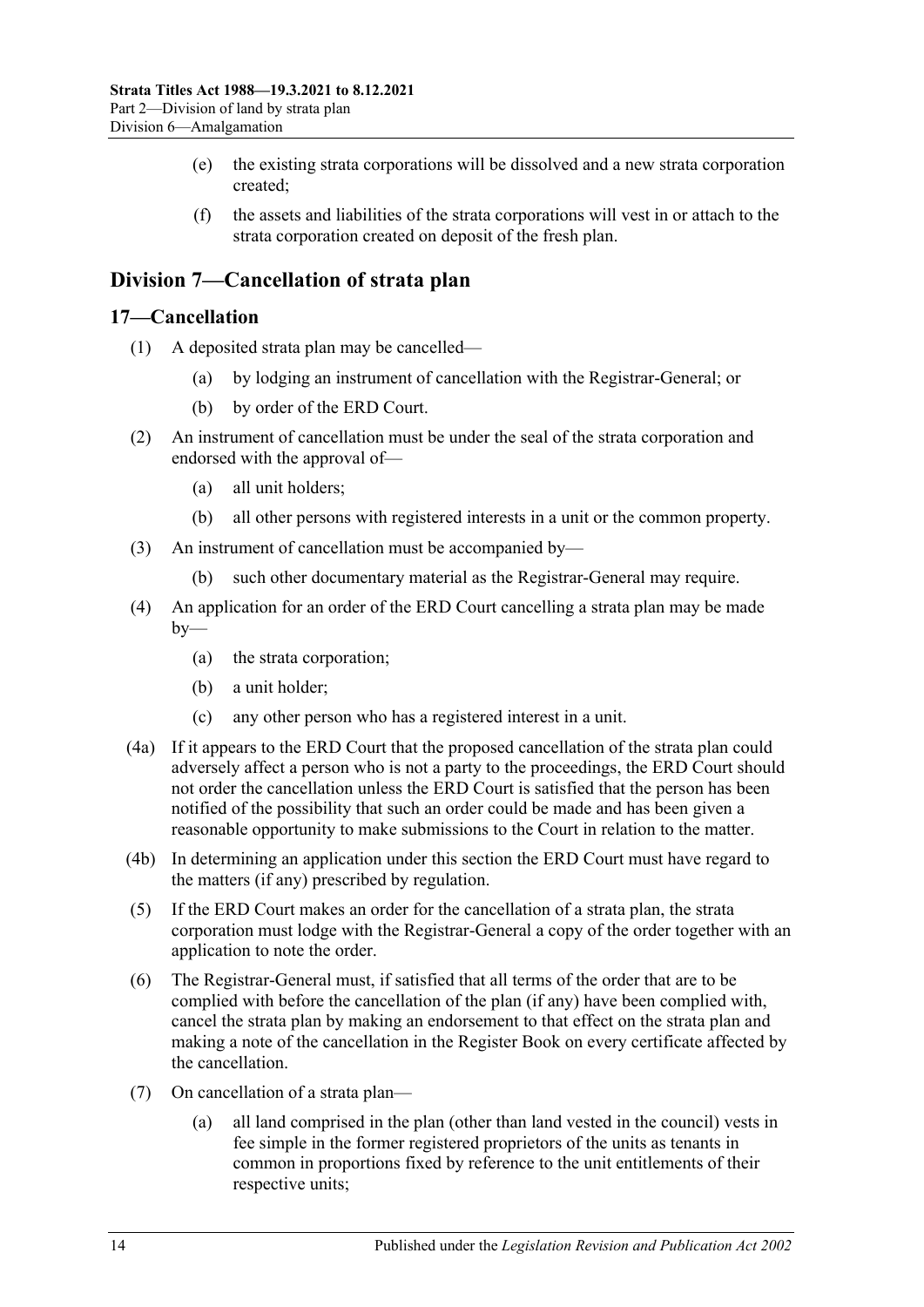- (b) the strata corporation is dissolved;
- (c) the liabilities of the former strata corporation will attach directly to the former registered proprietors jointly and severally (but they will be entitled to contribution amongst each other in proportions determined by reference to the unit entitlements of the former units);
- (d) subject to any order of the ERD Court, the assets of the former strata corporation will be divided between the former registered proprietors in proportions determined by reference to the unit entitlements of the former units.
- (7a) The estate vested in a former registered proprietor of a unit under [subsection](#page-13-2)  $(7)(a)$ will be subject to—
	- (a) any estate or interest that was, immediately prior to the cancellation of the strata plan, entered on the certificate of his or her unit; and
	- (b) at the request of the registered proprietor of the servient tenement and the dominant tenement (if any)—any easement that was discharged when the strata plan was originally deposited in the Lands Titles Registration Office.
- (8) For the purposes of [subsection](#page-13-3) (7), the former registered proprietor of a unit is the person who was the registered proprietor of the unit immediately before the cancellation of the plan.
- (9) On cancellation of a deposited strata plan, the site becomes an allotment for the purposes of Part 19AB of the *[Real Property Act](http://www.legislation.sa.gov.au/index.aspx?action=legref&type=act&legtitle=Real%20Property%20Act%201886) 1886* but if that land had been comprised of two or more allotments before division under this Act those allotments are not revived.

### <span id="page-14-0"></span>**Division 7A—Division of site under Part 19AB**

### <span id="page-14-1"></span>**17AAA—Application for division**

- (1) A strata corporation may apply to the Registrar-General for the division of the site under Part 19AB of the *[Real Property Act](http://www.legislation.sa.gov.au/index.aspx?action=legref&type=act&legtitle=Real%20Property%20Act%201886) 1886* and for that purpose the site will be taken to be an allotment within the meaning of Part 19AB and the strata corporation will be taken to be the registered proprietor of the site.
- (2) The plan of division lodged with the application must be endorsed with the consent of the owners of the units comprising the site as well as the consents of the other persons required by Part 19AB Division 2 of the *[Real Property Act](http://www.legislation.sa.gov.au/index.aspx?action=legref&type=act&legtitle=Real%20Property%20Act%201886) 1886*.
- (3) On deposit of the plan of division under Part 19AB the strata plan is cancelled, the strata corporation is dissolved and—
	- (a) the liabilities of the former corporation attach directly to the owners of the former units jointly and severally (but they will be entitled to contribution amongst each other in proportions determined by reference to the unit entitlements of the former units);
	- (b) the assets of the former strata corporation (excluding the common property) will be divided between the owners of the former units in proportions determined by reference to the unit entitlements of the former units.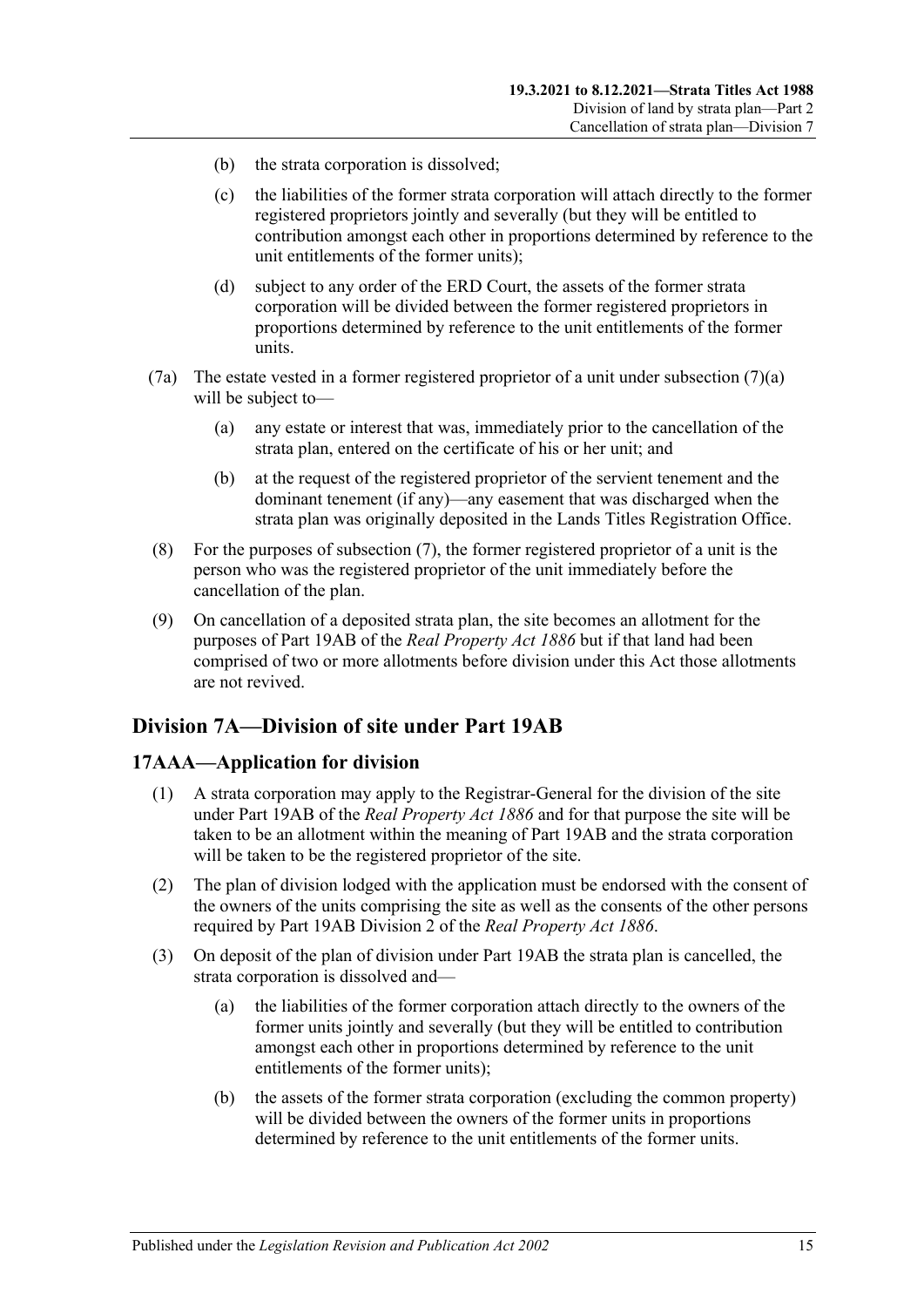- (4) The cancellation of a strata plan on the deposit of a plan of division under Part 19AB revokes the articles of the strata corporation.
- (5) If, on the division of a site under this Division, the land comprising the former site is transferred to the owners of the former units in the same shares as if the strata plan had been cancelled under [Division 7,](#page-13-0) no duty is payable under the *[Stamp Duties Act](http://www.legislation.sa.gov.au/index.aspx?action=legref&type=act&legtitle=Stamp%20Duties%20Act%201923) 1923* in respect of the transfer.

### <span id="page-15-0"></span>**Division 8—Supplementary**

### <span id="page-15-1"></span>**17A—Procedure where the whereabouts of certain persons is unknown**

- <span id="page-15-4"></span>(1) Where—
	- (a) application is made to the Registrar-General under [Division 4;](#page-8-2) and
	- (b) a person's consent to the application, or in respect to some other related matter under the relevant Division, is required; and
	- (c) the Registrar-General is satisfied by such evidence as the Registrar-General may require—
		- (i) that the applicant has been unable, after making reasonable inquiries, to ascertain the whereabouts of the person; and
		- (ii) that the applicant has complied with the notice requirements under [subsection](#page-15-3) (2); and
		- (iii) that at least 28 days have elapsed since the applicant complied with those requirements; and
		- (iv) that no objection has been lodged by the person; and
	- (d) the Registrar-General determines (in his or her absolute discretion) that it is reasonable to proceed without the consent,

the person will be taken to have given his or her consent.

- <span id="page-15-3"></span>(2) The notice requirements referred to in [subsection](#page-15-4)  $(1)(c)(ii)$  are that the applicant has—
	- (a) posted to the person whose consent is required, at the last address of the person appearing in the Register Book, a notice containing the prescribed information; and
	- (b) published a copy of the notice in a newspaper circulating generally throughout the State; and
	- (c) in a case involving an encroachment, left a copy of the notice in a conspicuous place on or near the land over which the encroachment has occurred.

### <span id="page-15-5"></span><span id="page-15-2"></span>**17B—Creation of easements**

- (1) Where it appears that land within a site is intended to be the dominant or servient tenement of an easement created on the deposit or amendment of a strata plan, the applicant for the deposit or amendment of the plan must lodge with the Registrar-General an instrument, in a form approved by the Registrar-General—
	- (a) describing the land (if any) to which the easement will be appurtenant; and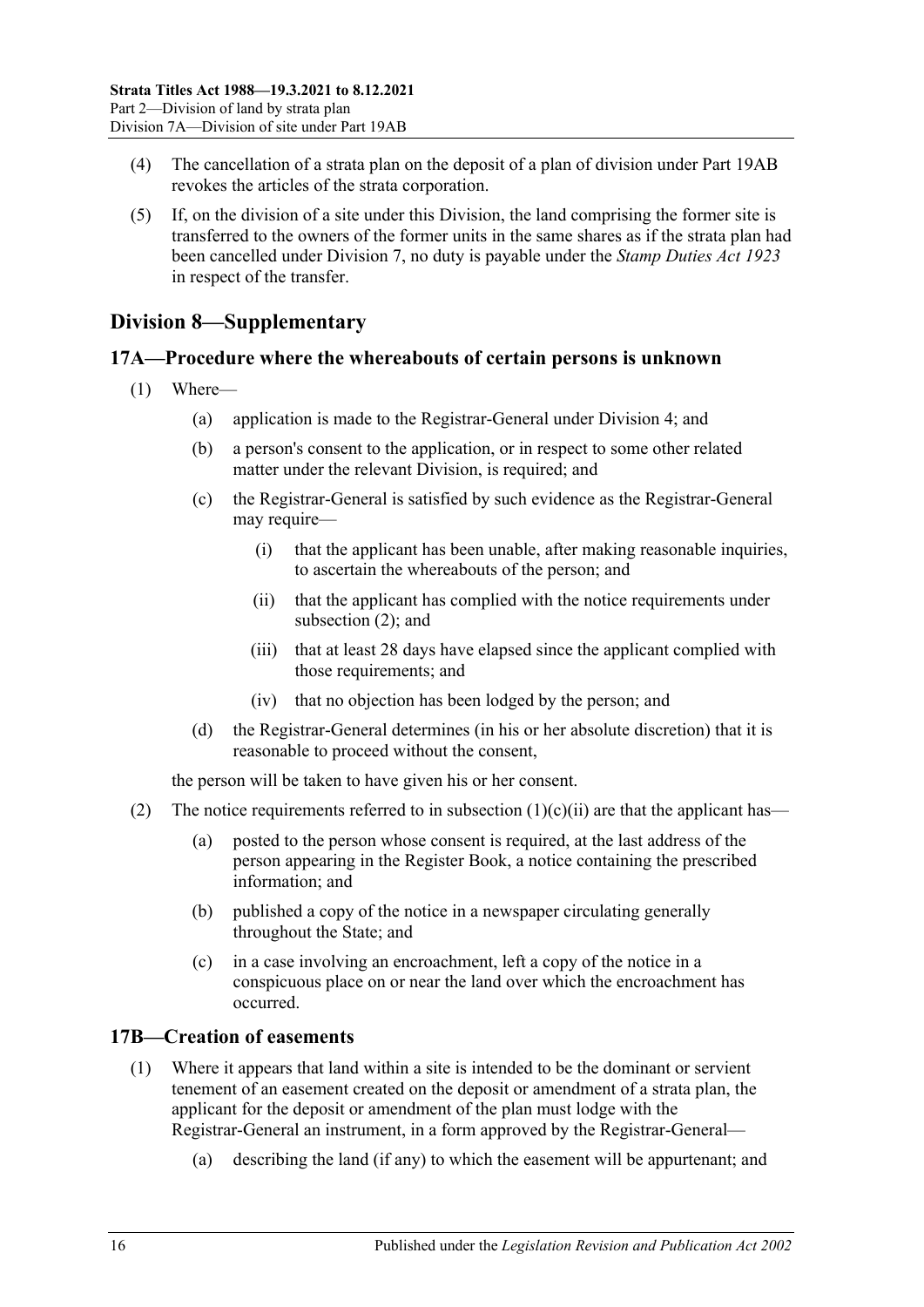- (b) describing the land that will be subject to the easement; and
- (c) setting out the terms of the easement.
- (2) The instrument referred to in [subsection](#page-15-5) (1) must be executed by the registered proprietor of the land that will be subject to the easement and—
	- (a) where the easement will be appurtenant to land—the registered proprietor of that land; or
	- (b) where the easement will not be appurtenant to any land—the person who will be entitled to exercise rights conferred by the easement.
- (3) On the deposit or amendment of the strata plan (as the case may be), the easement vests in—
	- (a) where the easement will be appurtenant to land—the registered proprietor of that land; or
	- (b) where the easement will not be appurtenant to any land—the person who will be entitled to exercise rights conferred by the easement.

## <span id="page-16-1"></span><span id="page-16-0"></span>**Part 3—The strata corporation**

### **Division 1—Constitution of strata corporation**

#### <span id="page-16-2"></span>**18—Name of strata corporation**

- (1) The name of a strata corporation is "Strata Corporation No. Incorporated" (the number being the number of the deposited strata plan).
- (2) The abbreviation "Inc." may be used in place of the word "Incorporated".
- (3) The strata corporation must have a common seal bearing its name.
- (4) All the unit holders of the units are members of the strata corporation.

#### <span id="page-16-3"></span>**19—Articles of strata corporation**

- (1) Subject to this section, the articles of a strata corporation will be as set out in [Schedule](#page-49-3) 3.
- <span id="page-16-4"></span>(2) A strata corporation may by special resolution—
	- (a) adopt articles in substitution for those set out in [Schedule](#page-49-3) 3; or
	- (b) revoke or vary articles previously so adopted.
- (3) A resolution under [subsection](#page-16-4) (2) has no effect until a copy of the resolution certified in the prescribed manner and accompanied (where appropriate) by the substituted articles, or the variation to the articles, is lodged with the Registrar-General.
- (3a) The articles of a strata corporation may impose a penalty, not exceeding the prescribed amount, for contravention of, or failure to comply with, any articles.
- (3b) The following provisions apply in relation to a penalty imposed on a person for contravention of, or failure to comply with, articles:
	- (a) the penalty is (despite section 29 of the *[Acts Interpretation Act](http://www.legislation.sa.gov.au/index.aspx?action=legref&type=act&legtitle=Acts%20Interpretation%20Act%201915) 1915*) payable to the strata corporation in accordance with this subsection;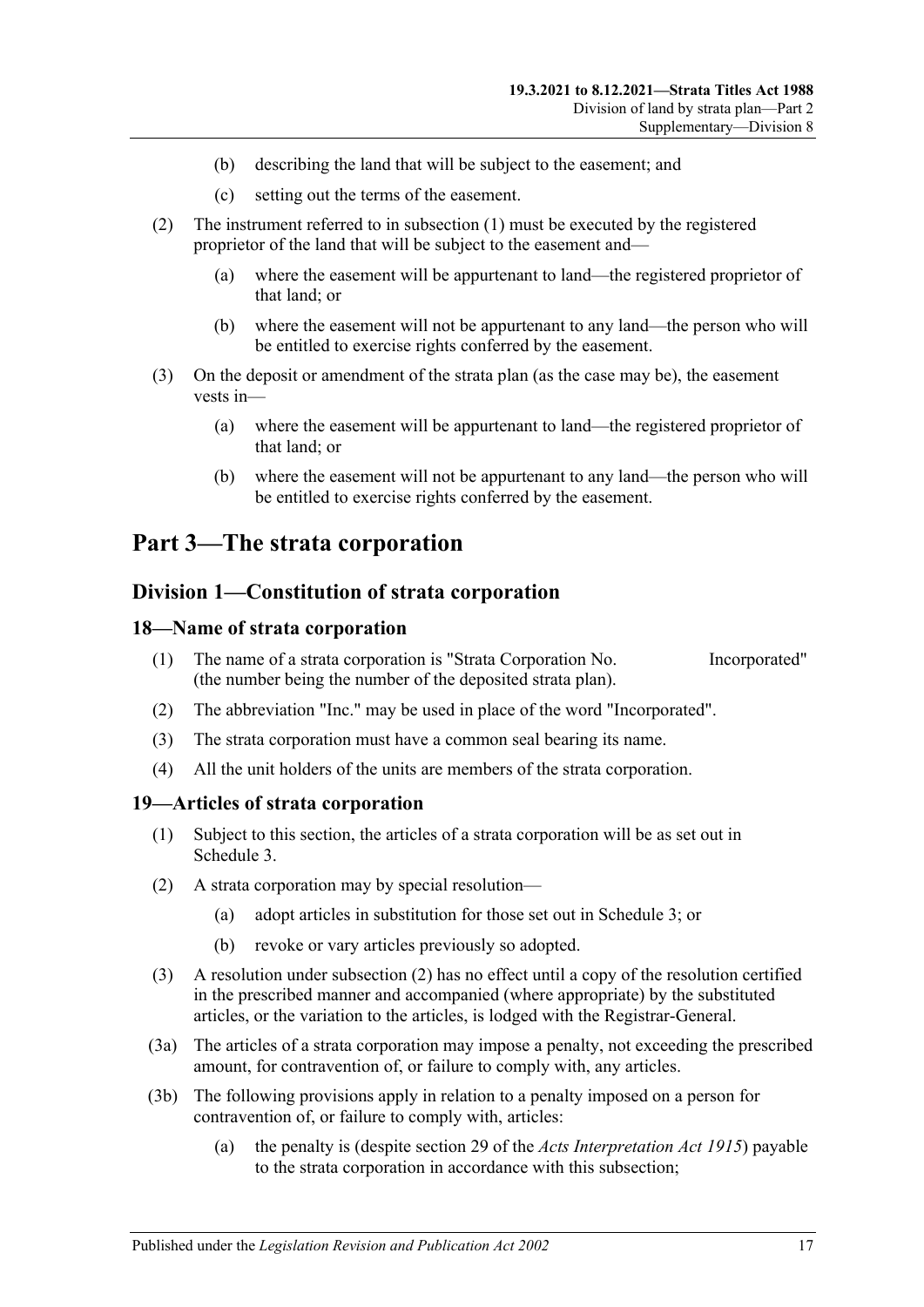- (b) subject to the making of an application under [paragraph](#page-17-0) (e), the penalty is payable by the person on the date specified for payment in a notice served by the corporation on the person;
- (c) the notice must—
	- (i) be in writing in the form prescribed by regulation; and
	- (ii) specify the amount of the penalty payable and a date for payment (being not less than 60 days after the notice is served);
- (d) the penalty payable under the notice is recoverable by the strata corporation as a debt and, in the case of a notice served on a unit holder, may be recovered by the strata corporation as if it were a contribution payable to the strata corporation under [section](#page-21-1) 27 (and interest will be payable on the penalty amount in the same way as if it were such a contribution);
- <span id="page-17-0"></span>(e) the person may, within 60 days after service of the notice, apply to the Magistrates Court for revocation of the notice and the Court must grant the application if either—
	- (i) the Court is not satisfied that the person committed the contravention or failure alleged in the notice; or
	- (ii) the Court is satisfied that the contravention or failure alleged in the notice is trifling;
- (f) the strata corporation is a party to an application under [paragraph](#page-17-0) (e) and bears the onus of proving, on the balance of probabilities, that the person committed the contravention, or failure alleged in the notice;
- (g) if an application is made in accordance with [paragraph](#page-17-0) (e), the penalty specified in the notice is not payable unless the application for revocation is withdrawn or otherwise discontinued by the applicant or is dismissed or refused by the Court (and, in such a case, the penalty will be payable on the date on which the application is so withdrawn, discontinued, dismissed or refused or on the date for payment specified in the notice, whichever occurs later).
- (3c) A person's contravention of, or failure to comply with, articles will, for the purposes of this section, be regarded as trifling if, and only if, the person establishes that the circumstances surrounding the commission of the contravention or failure were such that he or she ought to be excused from the imposition of a penalty on the ground that—
	- (a) there were compelling humanitarian or safety reasons for the conduct that allegedly constituted the contravention or failure; or
	- (b) the person could not, in all the circumstances, reasonably have averted committing the contravention or failure; or
	- (c) the conduct allegedly constituting the contravention or failure was merely a technical, trivial or petty instance of a contravention of or failure to comply with the relevant articles.
- (3d) The regulations may make further provision in relation to enforcement of the articles of a strata corporation.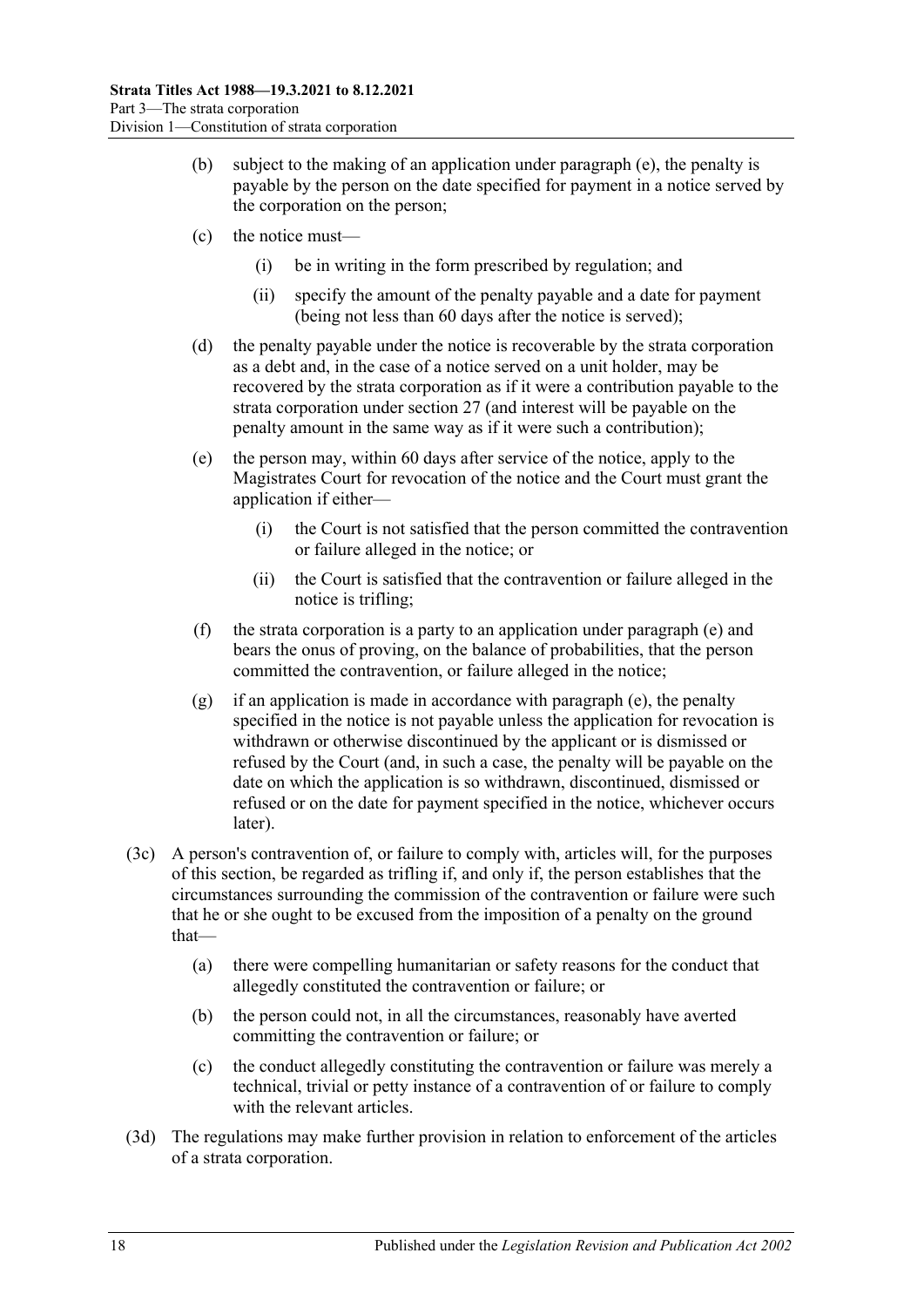- (4) The articles of a strata corporation cannot—
	- (a) prevent or restrict alienation of a unit by a unit holder; or
	- (b) prevent or restrict a unit holder from leasing or granting rights of occupation in respect of a unit; or
	- (c) prevent an occupier of a unit who has a disability from keeping a relevant animal at the unit, or restrict the use of a relevant animal by the occupier if the relevant animal is trained to assist the occupier in respect of the disability; or
	- (d) prevent a visitor to a unit who has a disability from using a relevant animal trained to assist the visitor in respect of the disability.
- (5) In this section—

*prescribed amount*, in relation to a penalty imposed under articles of a strata corporation, means-

- (a) if the strata scheme only includes units that are used, or are intended to be used, solely or predominantly for business or commercial purposes—\$2 000; or
- (b) in any other case—\$500.

#### <span id="page-18-2"></span><span id="page-18-0"></span>**19A—Certain articles may be struck out by Court**

- (1) Any articles that—
	- (a) reduce the value of a unit; or
	- (b) unfairly discriminate against a unit holder,

may be struck out by order of the Magistrates Court or the District Court on an application made under [Part 3A.](#page-41-0)

- (2) An application referred to in [subsection](#page-18-2) (1) can only be made by a person who was a unit holder when the articles came into force and must be made within 3 months after the person (or either or any of the unit holders where the unit is held by 2 or more persons) first knew, or could reasonably be expected to have known, that the articles had been made.
- (3) For the purposes of this section, a reference to a *unit holder* includes a person who has contracted to purchase the unit.

#### <span id="page-18-1"></span>**20—Binding character of the articles**

- (1) The articles of a strata corporation are binding on—
	- (a) the corporation; and
	- (b) the unit holders; and
	- (c) insofar as they affect the use of units or the common property—occupiers of units who are not unit holders.
- (2) A unit holder or mortgagee in possession of a unit must take reasonable steps to ensure that an occupier of the unit who is not a unit holder complies with the articles of the strata corporation.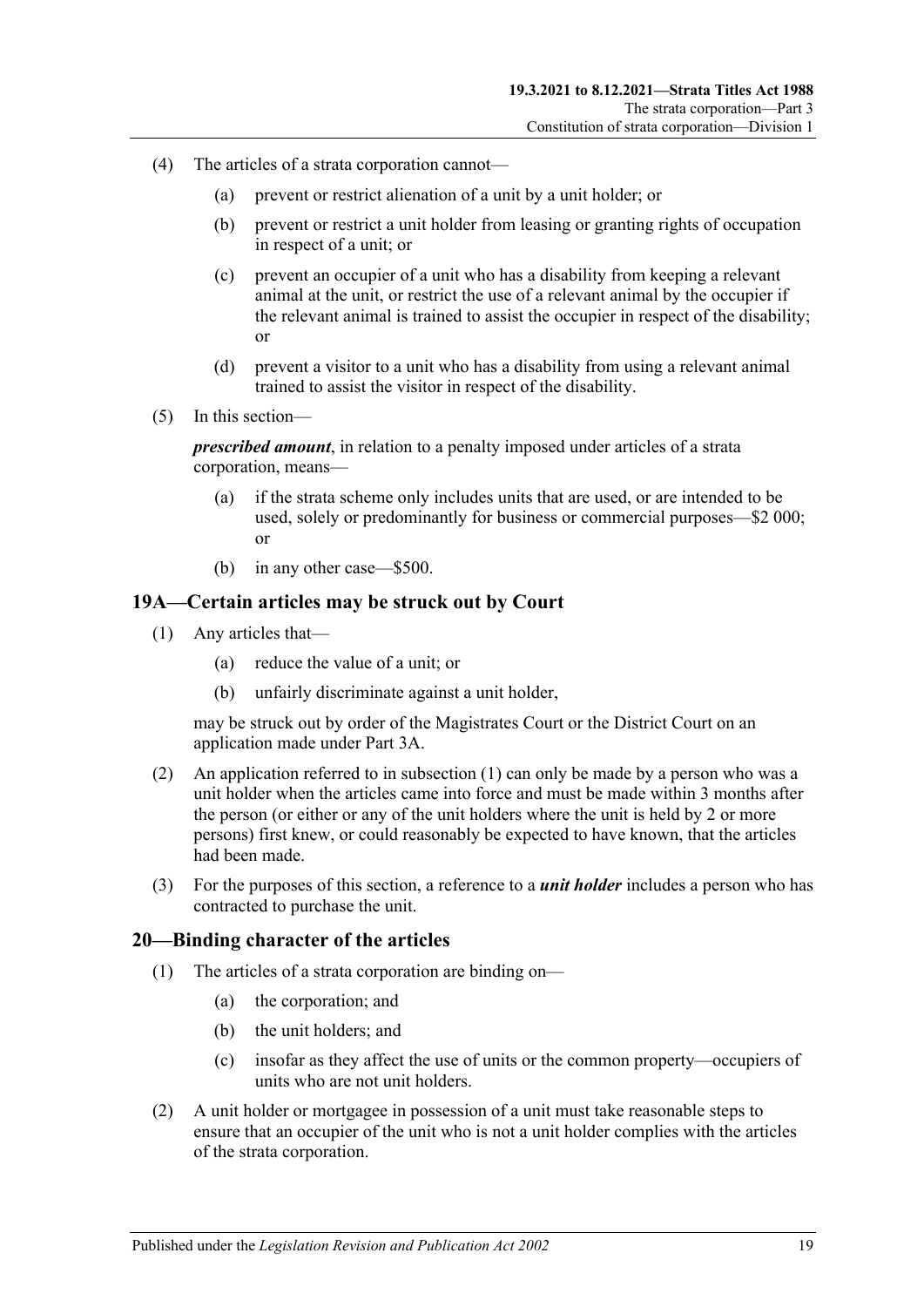### <span id="page-19-0"></span>**21—Unit holders are guarantors of strata corporation's liabilities**

- (1) If a strata corporation defaults in payment of a pecuniary liability, the liability is enforceable against the unit holders jointly and severally.
- (2) The unit holders have amongst themselves a right of contribution determined by reference to the respective unit entitlements of the various units.

#### <span id="page-19-4"></span><span id="page-19-1"></span>**22—Restriction of payment by strata corporation to its members**

- (1) Except as authorised by or under this Act, or by order of the Court, a strata corporation must not make any payment to any of its members.
- (2) [Subsection](#page-19-4) (1) does not prevent—
	- (a) reasonable payments to a member for services provided to the strata corporation by that member;
	- (b) the reimbursement of costs or expenses incurred by a member on behalf of the strata corporation.

#### <span id="page-19-2"></span>**23—Officers of strata corporation**

- (1) A strata corporation must have the following officers:
	- (a) a presiding officer (to preside at meetings of the corporation); and
	- (b) a secretary; and
	- (c) a treasurer.
- (1a) Unless all of the units comprised in the strata scheme consist of non-residential premises, the officers of a strata corporation must be unit holders.
- (2) Any two or more of the above offices may be held simultaneously by the same person.
- (3) Until the first appointments are made to the above offices, they will be held by the original proprietor (or, if the original proprietor is a body corporate, by its nominee or in the absence of a nominee, by its secretary).
- (4) Appointments to the above offices must be made by the strata corporation at a general meeting of the corporation.
- (5) A strata corporation must not allow any of the above offices to remain vacant for more than six months.
- (6) A strata corporation may appoint or engage a person to assist any person appointed under this section as an officer of the corporation.

### <span id="page-19-3"></span>**24—Contractual formalities**

A strata corporation contracts as follows:

- (a) a contract may be entered into under the common seal of the corporation; or
- (b) a contract may be entered into by an officer or agent authorised by the corporation to enter into the contract on its behalf.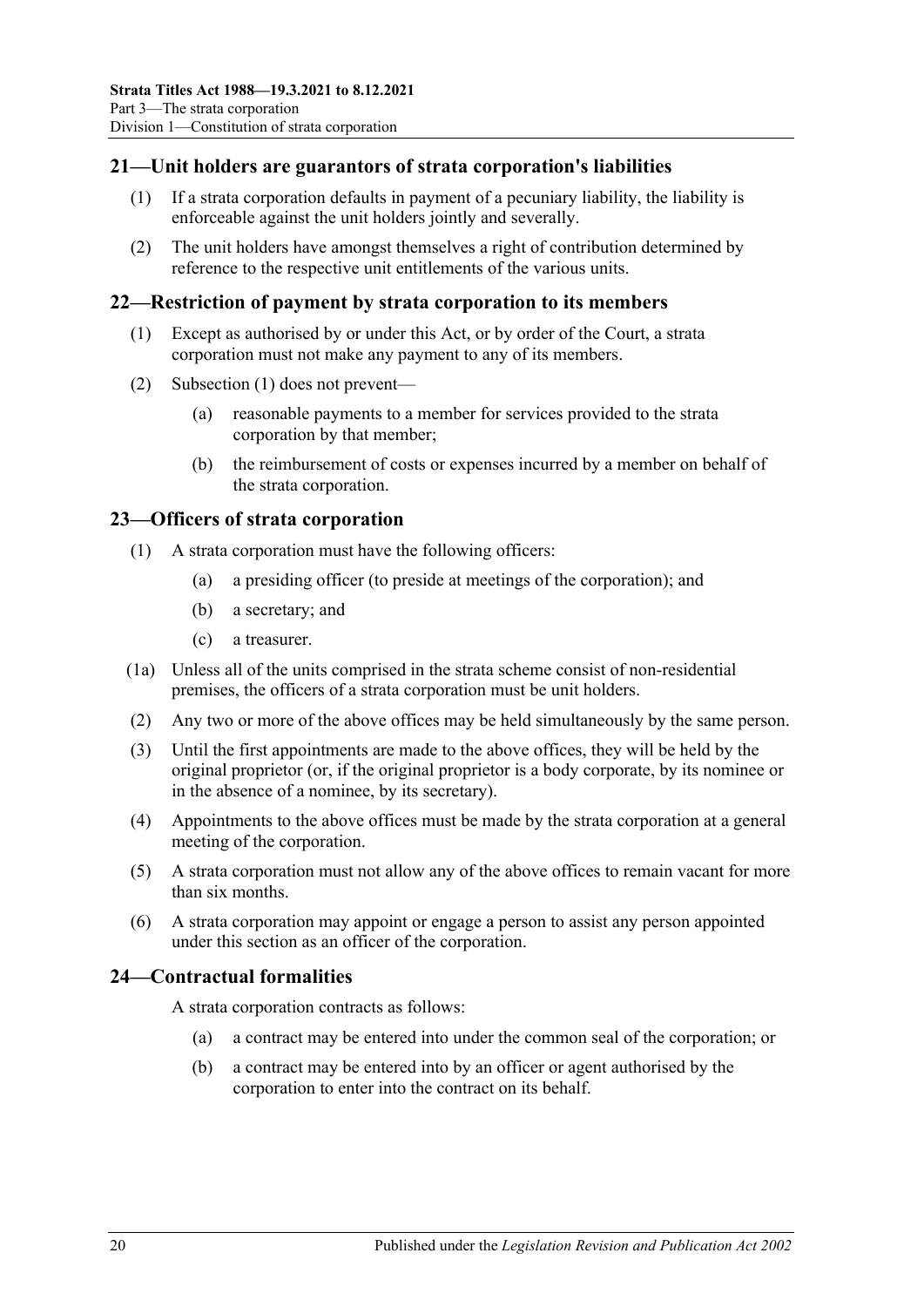### <span id="page-20-0"></span>**Division 2—General functions, powers and duties**

### <span id="page-20-1"></span>**25—Functions**

The functions of the strata corporation are as follows:

- (a) to administer and maintain the common property for the benefit of the unit holders and, to such extent as may be appropriate, other members of the strata community; and
- (b) to administer all other property of the corporation; and
- (c) to enforce the articles of the corporation.

### <span id="page-20-2"></span>**26—General powers**

- (1) For the purpose of carrying out its functions, a strata corporation may—
	- (a) acquire, deal with and dispose of real and personal property (including an interest in a unit) and rights in relation to real and personal property;
	- (b) borrow money and obtain other forms of financial accommodation;
	- (c) open and maintain accounts at ADIs;
	- (d) invest money not immediately required for its purposes—
		- (i) in investments in which trustees are authorised by statute to invest trust funds; or
		- (ii) in any prescribed investment;
	- (e) enter into any kind of contract or arrangement;
	- (f) do anything reasonably incidental to its functions under this Act.
- (2) A strata corporation cannot acquire property unless—
	- (a) the property is reasonably required for the purposes of the corporation or for the use or benefit of the strata community;
	- (b) in the case of real property, the property is a unit within the site or is adjacent to the site.
- (3) A strata corporation cannot acquire, deal with or dispose of real property unless authorised by unanimous resolution of the corporation.
- (4) The strata corporation may, if authorised to do so by unanimous resolution of the corporation, grant to a unit holder an exclusive right to occupy part of the common property for a specified period.
- (5) A strata corporation may only dispose of real property that has been held as common property if the property no longer forms part of the site.
- (6) If a strata corporation sells real property, any money received in respect of the sale must, after paying the costs of the sale and any associated expenses, be paid into the funds of the corporation and used to meet any outstanding administrative expenses or other liabilities of the corporation and any remaining balance may then, by unanimous resolution of the corporation, be divided between the unit holders in proportion to the unit entitlements of their respective units.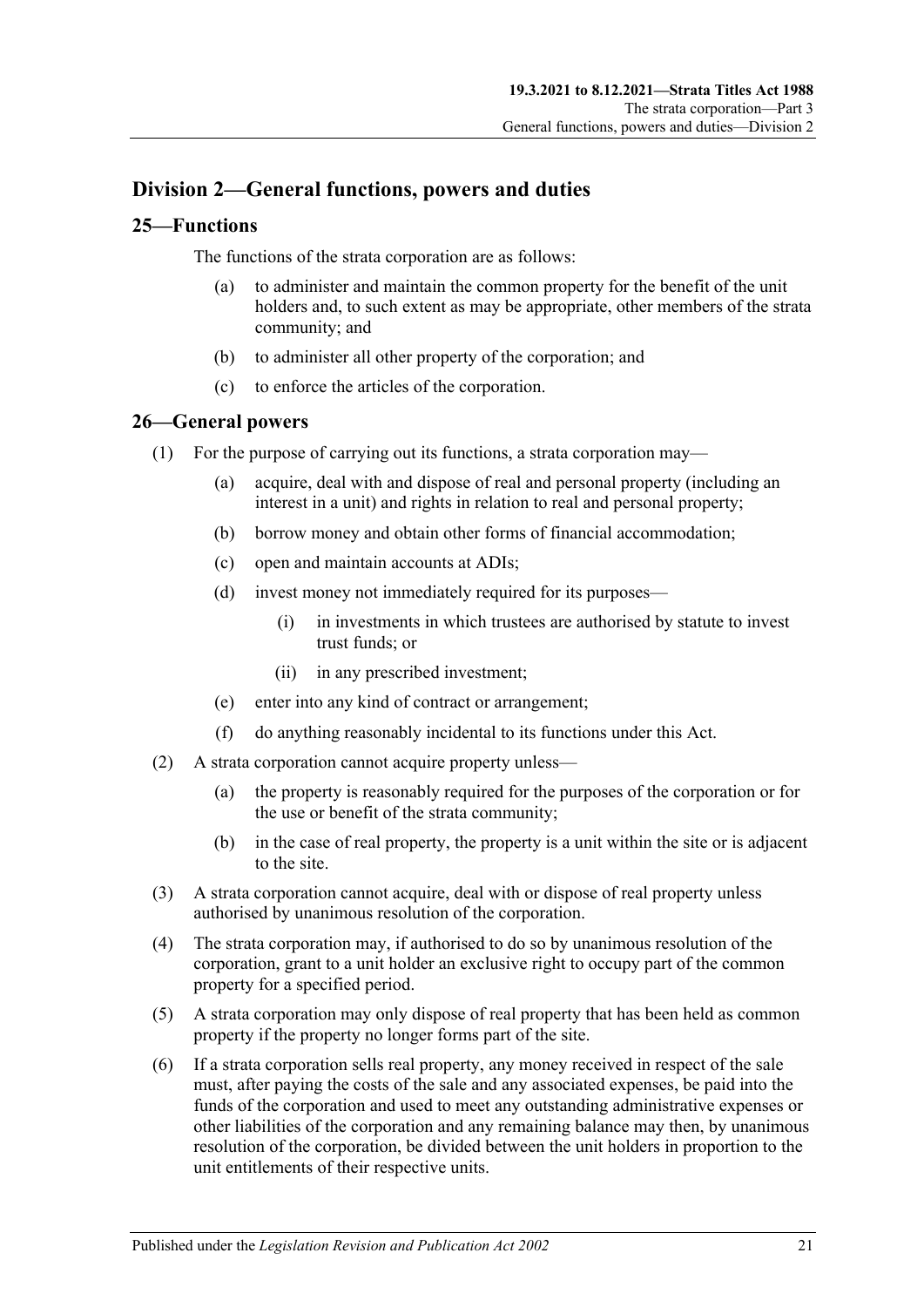### <span id="page-21-0"></span>**26A—Delegation of functions or powers**

A strata corporation can only delegate its functions or powers to the extent permitted by [Division 2A.](#page-21-2)

#### <span id="page-21-1"></span>**27—Power to raise money**

- (1) A strata corporation may raise such funds (including reserve funds for future expenditure of a capital nature) as it thinks necessary.
- (2) For the purpose of raising funds the strata corporation may, by ordinary resolution, levy contributions against all unit holders.
- (3) The contributions—
	- (a) will be proportional to the unit entitlements of the various units; or
	- (b) will be determined on such other basis as the strata corporation decides by unanimous resolution.
- (4) A strata corporation may, by ordinary resolution—
	- (a) permit contributions to be paid in instalments specified in the resolution; and
	- (b) fix (in accordance with the regulations) interest payable in respect of a contribution, or an instalment of a contribution, that is in arrears.
- (5) The strata corporation may recover an unpaid contribution (and interest on any such contribution), as a debt, from the unit holder of the unit in respect of which the contribution is payable (whether or not that person was the unit holder when the liability arose).
- <span id="page-21-4"></span>(6) If the strata corporation carries out work that wholly or substantially benefits a particular unit or group of units, the corporation may, subject to any agreement to the contrary, recover the cost of that work as a debt from the unit holder or unit holders of the unit or units.
- (7) Where the cost referred to in [subsection](#page-21-4) (6) is recoverable from two or more unit holders, the extent of their liability will be proportioned according to the unit entitlements of their respective units.
- (8) An amount paid by a person under this section is not recoverable by the person from the strata corporation when he or she ceases to be a unit holder.

### <span id="page-21-2"></span>**Division 2A—Delegations by strata corporation**

### <span id="page-21-5"></span><span id="page-21-3"></span>**27A—Delegation of corporation's functions and powers**

- (1) A strata corporation may delegate any of its functions and powers (except this power of delegation) to a member or employee of the corporation.
- <span id="page-21-6"></span>(2) A strata corporation may delegate the following functions and powers to any person:
	- (a) the receipt and holding of money and other personal property on behalf of the corporation;
	- (b) payment of money on behalf of the corporation;
	- (c) the preparation of statements of expenditure and proposed expenditure and statements of accounts;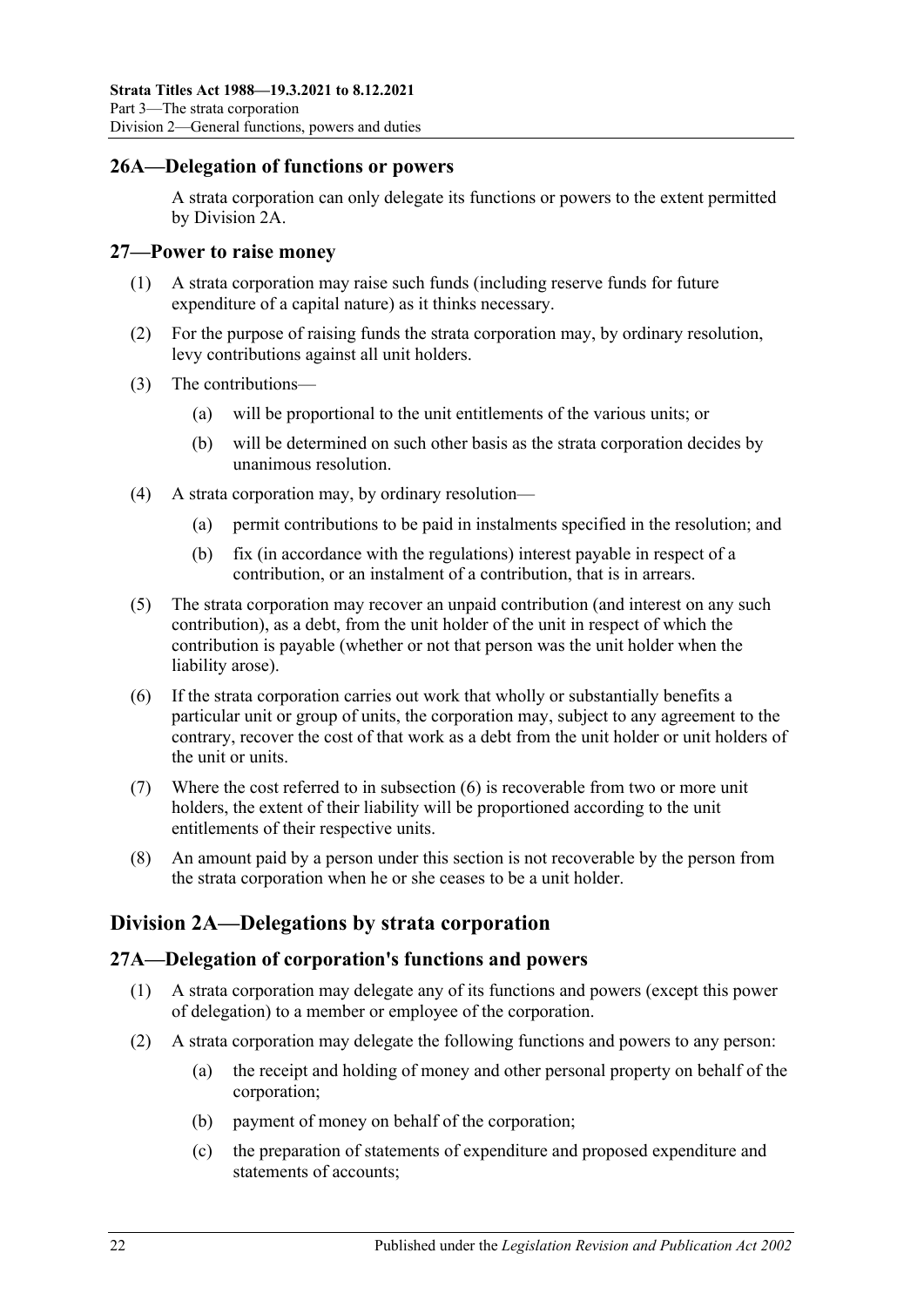- (d) the collection of money due to the corporation;
- (e) entering into contracts of insurance with insurers on behalf of the corporation;
- (f) maintaining and keeping records on behalf of the corporation;
- (g) issuing and signing notices on behalf of the corporation;
- (h) preparing minutes of meetings of the corporation;
- (i) providing information as required by the Act on behalf of the corporation;
- (j) investing money on behalf of the corporation;
- (k) arranging for the maintenance and repair of the common property on behalf of the corporation.
- (3) A delegation by a strata corporation is to be made by ordinary resolution of the strata corporation.
- (4) However, a strata corporation cannot delegate a function or power under [subsection](#page-21-5) (1) or [\(2\)](#page-21-6) if the function or power is of a kind that can only be performed or exercised by the corporation by passing a special or unanimous resolution.
- (5) A delegation by a strata corporation—
	- (a) may be absolute or conditional; and
	- (b) does not derogate from the power of the corporation to act in any matter; and
	- $\left( c \right)$  is
		- (i) in a case where there is a contract relating to the delegation between the corporation and a body corporate manager—revoked on termination or expiry of the contract; or
		- (ii) in any other case—revocable by the corporation at any time by notice given in writing (notwithstanding any agreement to the contrary by the corporation).

### <span id="page-22-0"></span>**27B—Body corporate managers**

- (1) This section applies to a delegation of functions or powers by a strata corporation if—
	- (a) the delegation is made to a person (the *body corporate manager*) who carries on a business, or is an employee in a business, that consists of, or includes, acting as a delegate of strata corporations or of community corporations under the *[Community Titles Act](http://www.legislation.sa.gov.au/index.aspx?action=legref&type=act&legtitle=Community%20Titles%20Act%201996) 1996*; and
	- (b) the delegation is made after the commencement of this section or a contract, between the body corporate manager and the corporation, relating to the delegation is made, renewed or extended after the commencement of this section; and
	- (c) it is proposed that the body corporate manager be remunerated in respect of work performed in exercising the delegated functions or powers.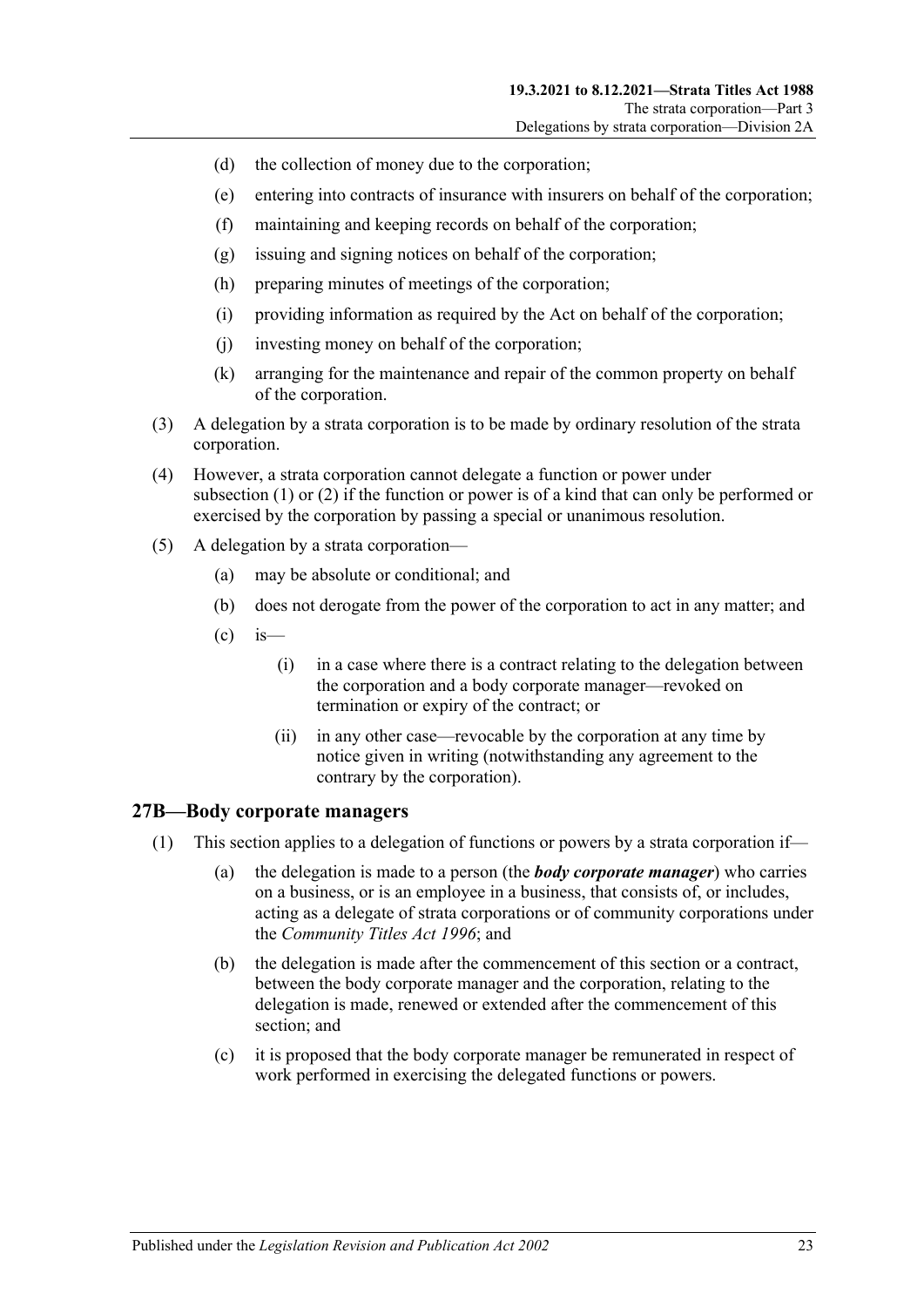- <span id="page-23-3"></span><span id="page-23-1"></span>(2) A body corporate manager is only entitled to receive remuneration in respect of work performed in exercising functions or powers under a delegation to which this section applies if—
	- (a) the body corporate manager and the strata corporation enter into a contract in compliance with [subsections](#page-23-0) (3) and [\(8\);](#page-24-2) and
	- (b) the body corporate manager, prior to entering into the contract referred to in [paragraph](#page-23-1) (a), provided the strata corporation with documents of a kind prescribed by regulation verifying the body corporate manager's entitlement to act as a body corporate manager and any other prescribed matter; and
	- (c) the body corporate manager, whilst performing such work, maintains professional indemnity insurance complying with the requirements prescribed by the regulations,

<span id="page-23-5"></span>(and if a body corporate manager has received, from a strata corporation, remuneration to which he or she is not entitled under this subsection, the strata corporation may recover the amount of the remuneration as a debt).

- <span id="page-23-0"></span>(3) The contract must—
	- (a) be in writing; and
	- (b) specify the term of the contract; and
	- (c) set out the functions or powers to be delegated; and
	- (d) specify the rights of the strata corporation under [subsection](#page-23-2) (4); and
	- (e) set out the remuneration payable to the body corporate manager in respect of the work performed in exercising the delegated functions or powers, or set out the basis on which such remuneration is to be calculated; and
	- (f) contain any other particulars required by the regulations; and
	- (g) have annexed to it a copy of each document provided by the body corporate manager in accordance with [subsection](#page-23-3) (2)(b).
- <span id="page-23-4"></span><span id="page-23-2"></span>(4) Where—
	- (a) there is a contract (other than a contract that is for a period of 12 months or less) in force between a strata corporation and a body corporate manager; and
	- (b) the strata corporation has had relevant contractual arrangements with the body corporate manager for a continuous period of at least 12 months,

the strata corporation may terminate the contract by written notice given to the body corporate manager at least 28 days (or a lesser period specified in the contract) before the termination of the contract is to come into effect.

- (5) For the purposes of [subsection](#page-23-4)  $(4)(a)$ , the period of a contract is the term of the contract disregarding any renewal period that may occur at the end of that term unless the renewal occurs at the option of the body corporate manager (in which case the period of the contract will be taken to include the period of the renewal).
- (6) The right of a strata corporation to terminate a contract under [subsection](#page-23-2) (4) is in addition to, and does not derogate from, any other right of the strata corporation to terminate the contract.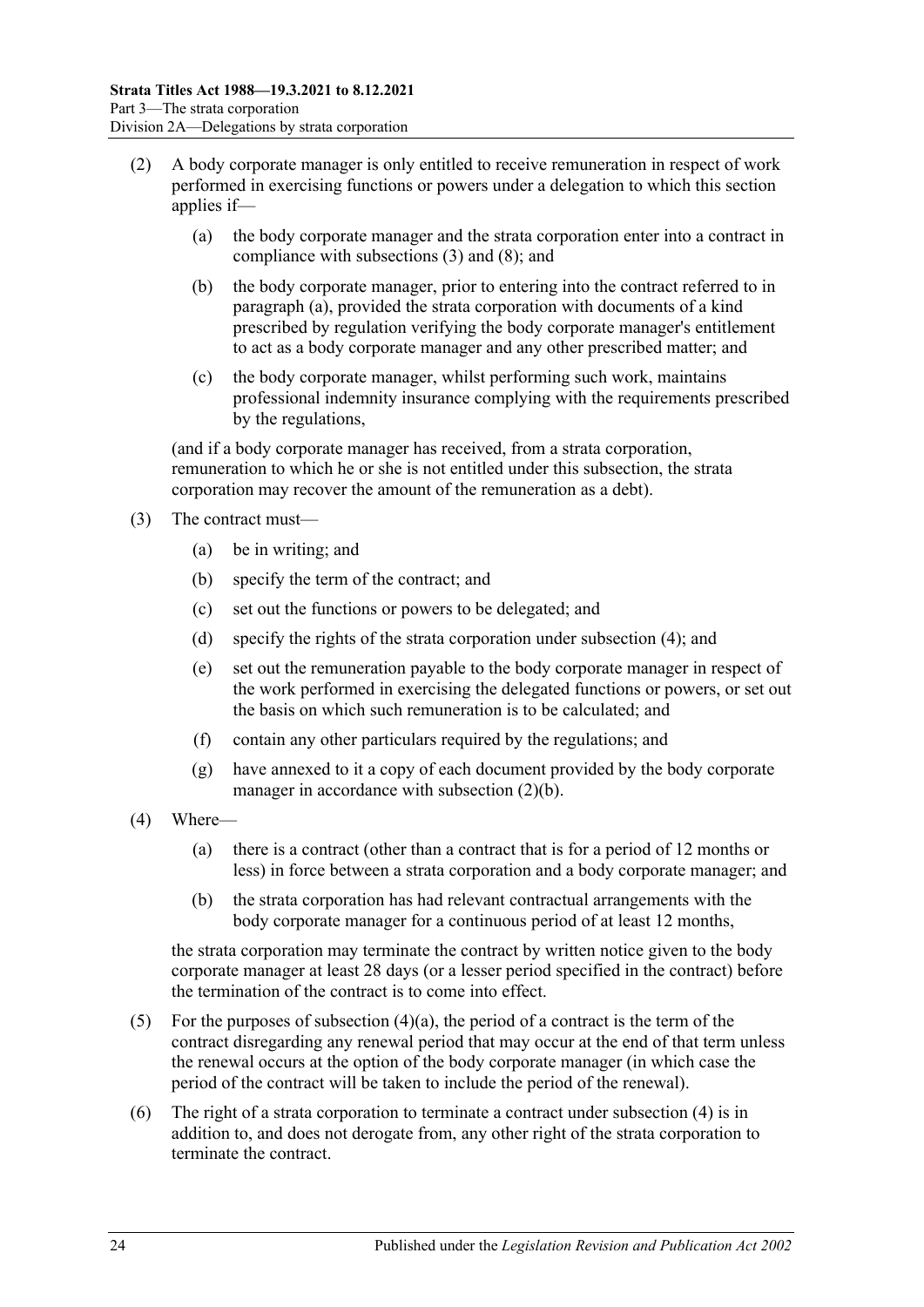- (7) A decision to terminate a contract in accordance with [subsection](#page-23-2) (4) is to be made by ordinary resolution of the strata corporation.
- <span id="page-24-2"></span>(8) The body corporate manager must ensure that a copy of the contract, and any other prescribed information or document of a kind prescribed by regulation is available for inspection by unit holders at least 5 clear days before the date of the meeting at which the corporation is to consider whether or not to enter into the contract.
- (9) The body corporate manager must, at the request of any member of the corporation, make a copy of the body corporate manager's policy of professional indemnity insurance available for inspection and copying by the member within 3 business days of the request.

Penalty: Division 9 fine.

- <span id="page-24-3"></span>(10) The Minister may, by notice in the Gazette, exempt body corporate managers from compliance with [subsection](#page-23-5) (2)(c) for such period as the Minister thinks fit.
- (11) An exemption granted by the Minister under [subsection](#page-24-3) (10)—
	- (a) may be subject to conditions specified in the notice of exemption; and
	- (b) may be varied or revoked by the Minister at any time by subsequent notice in the Gazette.
- (12) In this section—

*relevant contractual arrangements* mean contractual arrangements relating to a delegation of functions or powers by a strata corporation to a body corporate manager.

#### <span id="page-24-4"></span><span id="page-24-0"></span>**27C—General duties**

- (1) For the avoidance of doubt—
	- (a) the body corporate manager stands in a fiduciary relationship with the strata corporation; and
	- (b) the duties owed by the body corporate manager under this Act are in addition to, and do not derogate from, the duties arising out of that fiduciary relationship.
- (2) Without derogating from [subsection](#page-24-4) (1), a body corporate manager—
	- (a) must act honestly and in good faith in the performance of the manager's functions; and
	- (b) must exercise due care and diligence in the performance of the manager's functions; and
	- (c) must not make improper use of the manager's position to gain, directly or indirectly, an advantage personally or for any other person.

### <span id="page-24-5"></span><span id="page-24-1"></span>**27D—Offences**

(1) A delegate of a strata corporation who has a direct or indirect pecuniary interest in a matter in relation to which he or she proposes to perform delegated functions or powers must disclose the nature of the interest, in writing, to the corporation before performing the functions or powers.

Penalty: Division 4 fine.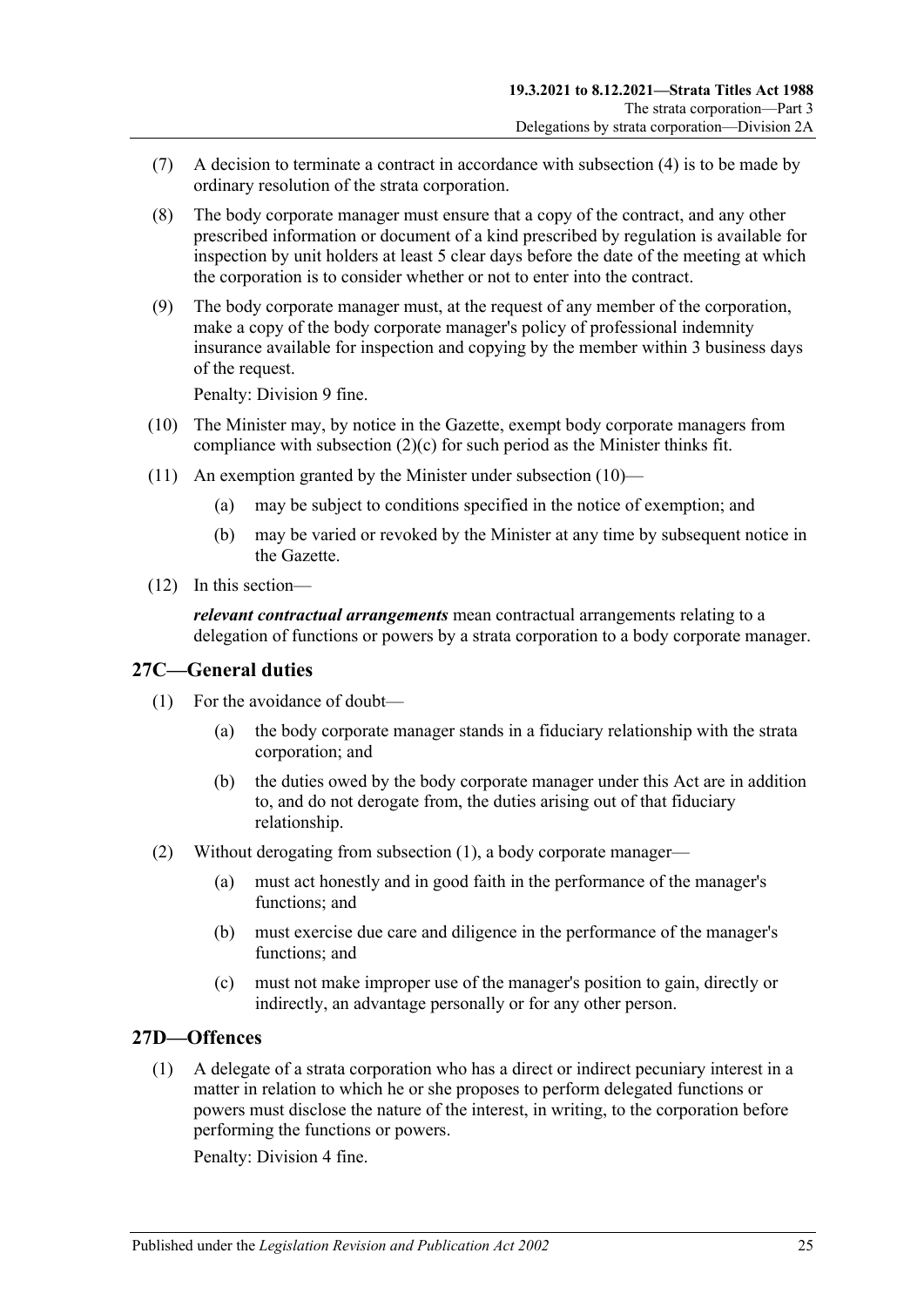#### **Example—**

For example, if the delegate would receive a commission from a person for placing business of the strata corporation with that person, it would be an offence to fail to disclose that fact before placing business with the person. Similarly, if the delegate were to profit by placing business of the strata corporation with a related body corporate, it would be an offence to fail to disclose that fact before placing business with the related body corporate.

- (2) If an employee or agent of a delegate has a direct or indirect pecuniary interest in a matter, the delegate is, for the purposes of [subsection](#page-24-5) (1), taken to have a direct or indirect pecuniary interest in the matter.
- (3) A delegate who is a unit holder is not obliged by [subsection](#page-24-5) (1) to disclose an interest that he or she has in common with all of the unit holders.
- (4) It is a defence to a charge of an offence against [subsection \(1\)](#page-24-5) for the defendant to prove that he or she did not know and could not reasonably have been expected to know of his or her interest in the matter.
- (5) A delegate of a strata corporation must, on application by a unit holder, provide the applicant, on a quarterly basis, with a statement setting out details of dealings by the delegate with the corporation's money (and must continue to so provide the statements until the applicant ceases to be a unit holder or revokes the application).

Maximum penalty: \$500.

- (6) If all delegations by a strata corporation to a delegate are revoked, the delegate must return to, or make available for collection by, the corporation—
	- (a) all records of the corporation held by the delegate; and
	- (b) all trust money held pursuant to the delegations,

in accordance with any requirements prescribed by the regulations.

Penalty: Division 7 fine.

- (7) A delegate of a strata corporation who holds records of the corporation must, at the request of any unit holder—
	- (a) make those records available for the unit holder to inspect within 10 business days of the request; and
	- (b) provide the unit holder with a copy of any of the records on payment of a fee (not exceeding a fee calculated in accordance with the regulations).

Penalty: Division 9 fine.

### <span id="page-25-0"></span>**Division 3—Special powers of strata corporation to maintain the integrity of the strata scheme**

#### <span id="page-25-1"></span>**28—Power to enforce duties of maintenance and repair**

- (1) A strata corporation may, by notice in writing to a unit holder, require the unit holder—
	- (a) to carry out specified work in pursuance of a duty of maintenance or repair imposed on the unit holder by the articles;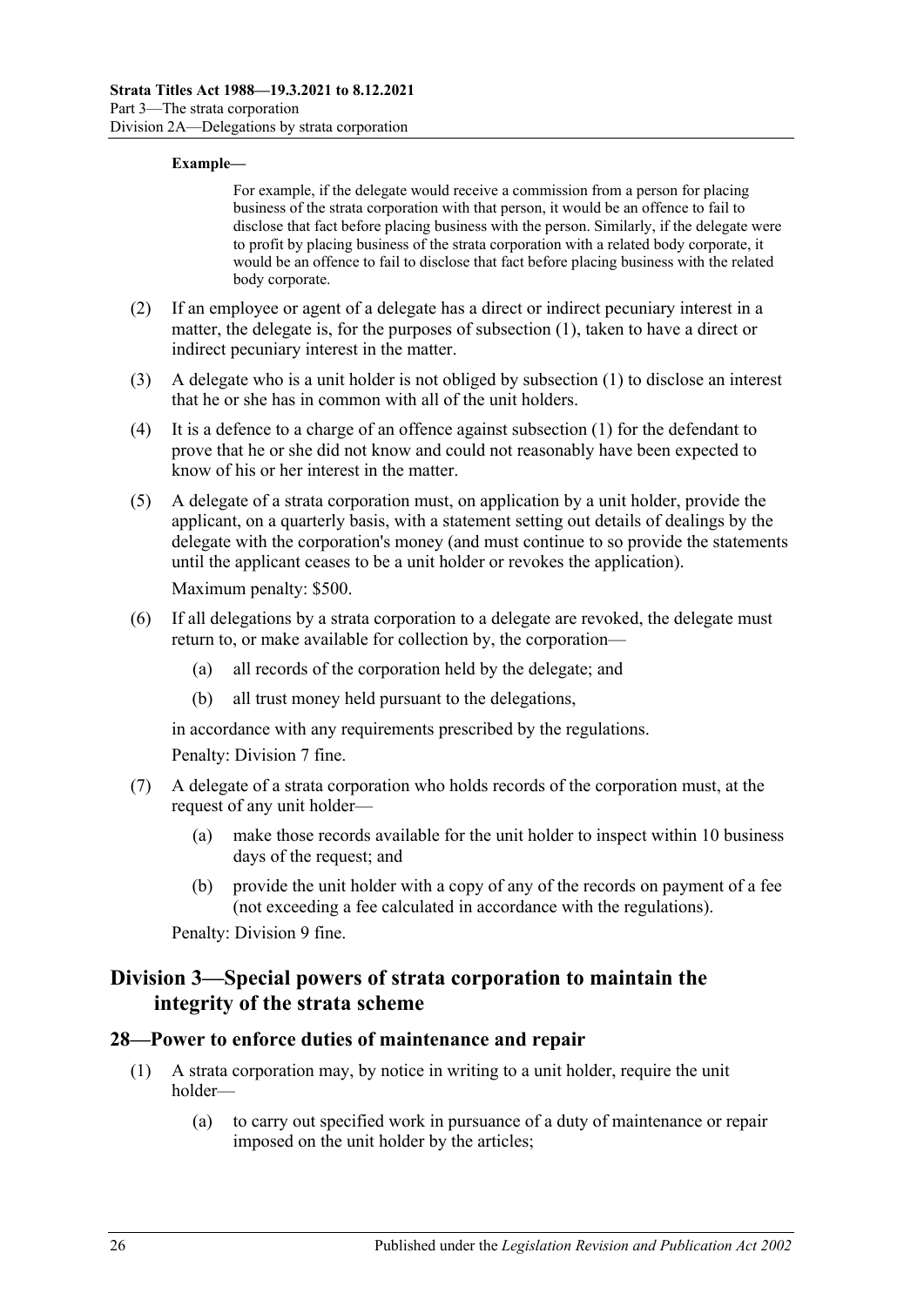- (b) to carry out specified work to remedy a breach of this Act or the articles on the part of the unit holder, a former unit holder, or an occupier or former occupier of the unit;
- (c) to carry out specified work required to be carried out on the unit by a public authority or council.
- <span id="page-26-1"></span>(2) If the unit holder does not comply with a requirement imposed under this section within the time allowed in the notice, a person or persons authorised by the strata corporation may (using such force as may be reasonably necessary in the circumstances) enter the unit and carry out the specified work.
- (3) A power of entry must not be exercised under [subsection](#page-26-1) (2) unless the unit holder and the occupier of the unit have been given at least 2 days notice in writing of the proposed entry.
- <span id="page-26-2"></span>(3a) Despite any other provision of this section, an officer of a strata corporation or a person or persons authorised by a strata corporation may, if satisfied that urgent action is necessary to avert a risk of death or injury or significant damage to property, enter a unit (using such force as may be reasonably necessary in the circumstances) and carry out such work as is reasonably necessary to deal with the risk.
- (3b) A person proposing to enter a unit in accordance with [subsection](#page-26-2) (3a) must give such notice (if any) to the unit holder and the occupier of the unit as he or she considers reasonable in the circumstances.
- <span id="page-26-3"></span>(4) Any cost reasonably incurred by the strata corporation in having work carried out under this section may be recovered as a debt from the unit holder.
- (5) Where—
	- (a) the strata corporation recovers costs from a unit holder under [subsection](#page-26-3) (4); and
	- (b) the circumstances out of which the work was required are attributable to the act or default of another person,

the unit holder may in turn recover those costs from that other person as a debt.

### <span id="page-26-5"></span><span id="page-26-0"></span>**29—Alterations and additions**

- (1) Subject to [subsection](#page-26-4) (1a), a person must not carry out prescribed work in relation to a unit unless the person is authorised to do so—
	- (a) where all of the units comprised in the strata scheme consist of non-residential premises—under the articles of the strata corporation; or
	- (b) in any case—by special resolution of the strata corporation.
- <span id="page-26-4"></span>(1a) [Subsection](#page-26-5) (1) does not apply to prescribed work carried out in compliance with a direction under section 23 of the *[Housing Improvement Act](http://www.legislation.sa.gov.au/index.aspx?action=legref&type=act&legtitle=Housing%20Improvement%20Act%201940) 1940*.
- (2) Where a person acts in contravention of this section, the strata corporation may, by notice in writing to the unit holder, require him or her to carry out, within a reasonable period fixed in the notice, specified work—
	- (a) to remedy any structural deficiency caused by the work; or
	- (b) to restore the unit to its previous state.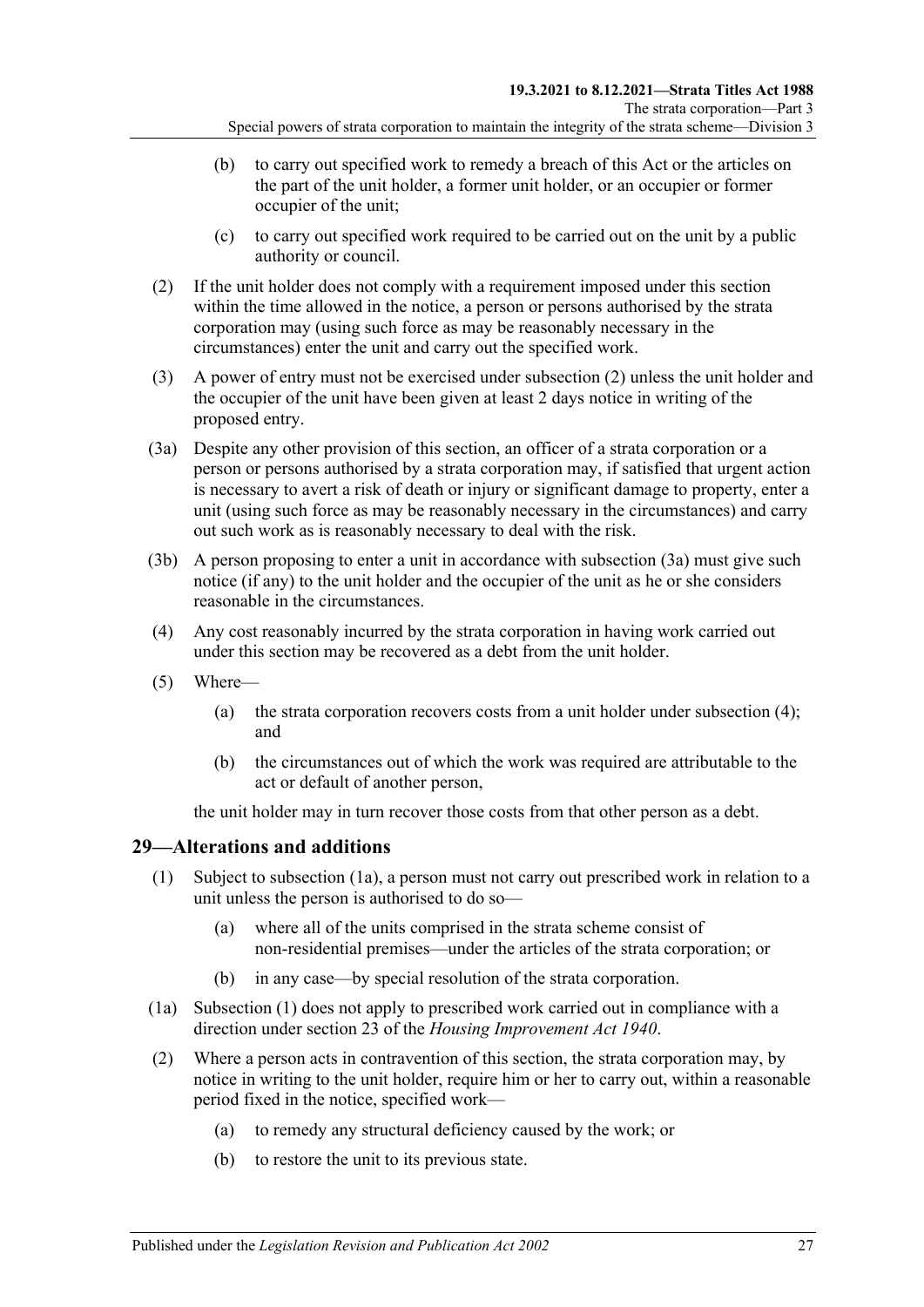#### (6) In this section—

*prescribed work* in relation to a unit means—

- the erection, alteration, demolition or removal of a building or structure;
- (b) the alteration of the external appearance of a building or structure.

### <span id="page-27-0"></span>**Division 4—Duty to insure**

#### <span id="page-27-1"></span>**29A—Application of Division**

This Division does not apply to a strata corporation if all units comprised in the strata scheme are held by the same registered proprietor and no unit comprised in the strata scheme is subject to a contract for sale.

#### <span id="page-27-2"></span>**30—Duty to insure**

- (1) A strata corporation must keep all buildings and building improvements on the site insured to their replacement value.
- (2) The replacement value of buildings and building improvements is the cost of their complete replacement including the cost of any necessary preliminary demolition work, any necessary surveying, architectural or engineering work and any other associated or incidental costs.
- (3) The insurance must be against—
	- (a) risks of damage caused by events (other than subsidence) declared to be prescribed events in relation to home building insurance under Part 5 of the *Insurance Contracts Act 1984* of the Commonwealth; and
	- (b) risks against which insurance is required by the regulations.
- (4) Any money to which a strata corporation is entitled under a contract of insurance in relation to damage to buildings or building improvements must, subject to any contrary order of the Court, be applied by it in reinstating or repairing those buildings or building improvements.

### <span id="page-27-3"></span>**31—Other insurance by strata corporation**

- (1) A strata corporation must keep itself insured against liability in tort.
- (2) The insurance cover must be for at least \$5 000 000 or such greater amount as the regulations may prescribe.
- <span id="page-27-4"></span>(2a) A strata corporation (other than a corporation of a kind prescribed by regulation) must maintain fidelity guarantee insurance complying with the requirements prescribed by the regulations.

Penalty: Division 4 fine.

- (2b) The Minister may, by notice in the Gazette, exempt strata corporations from compliance with [subsection](#page-27-4) (2a) for such period as the Minister thinks fit.
- (2c) An exemption granted by the Minister—
	- (a) may be subject to conditions specified in the notice of exemption; and
	- (b) may be varied or revoked by the Minister at any time by subsequent notice in the Gazette.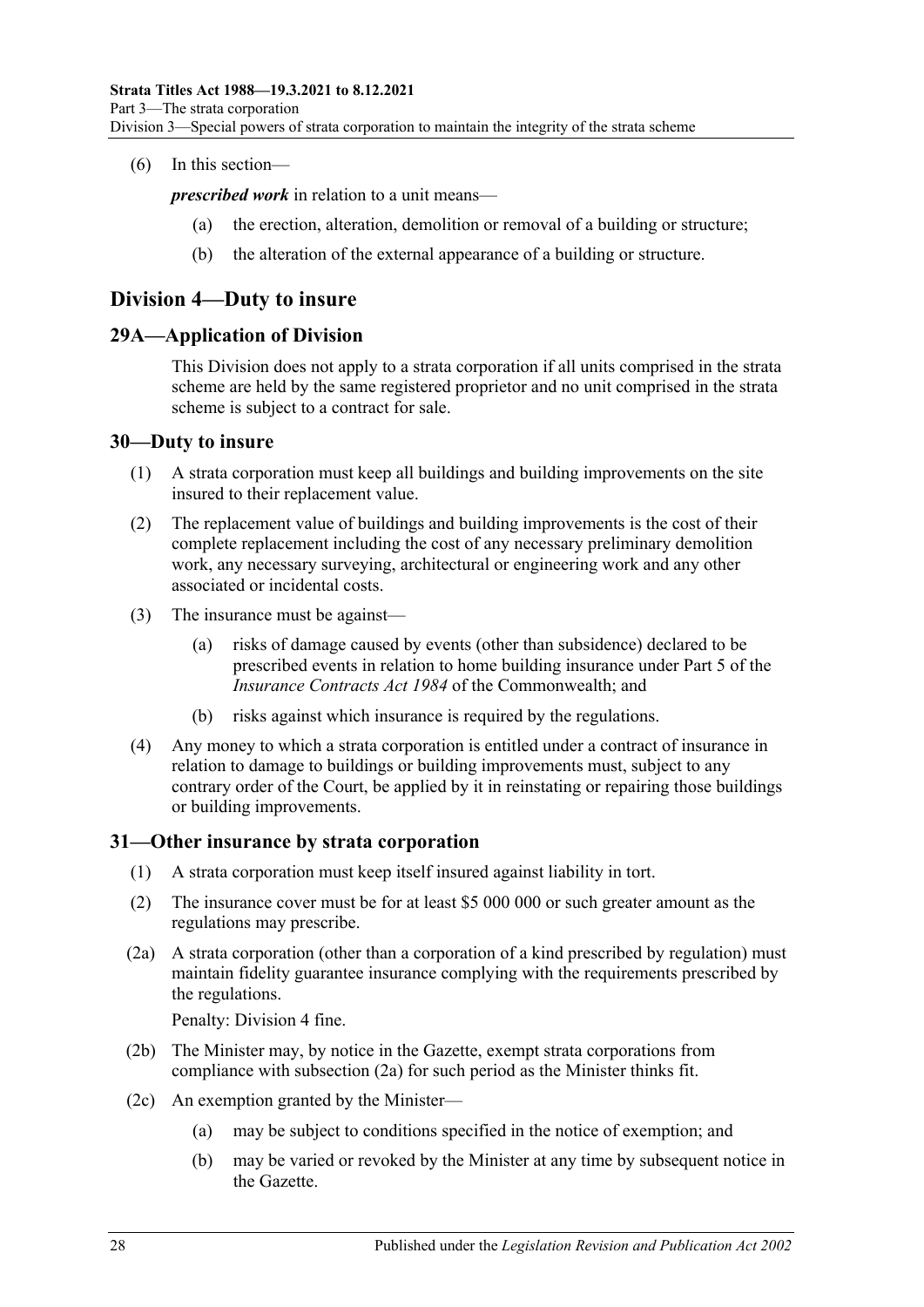- (3) A strata corporation must keep itself insured against any other liability—
	- (a) determined by special resolution of the corporation; or
	- (b) prescribed by the regulations.

#### <span id="page-28-3"></span><span id="page-28-0"></span>**32—Right of unit holders etc to satisfy themselves as to insurance**

- (1) A strata corporation must, within 5 business days after the making of a request by a unit holder, a mortgagee of a unit or a prospective purchaser or mortgagee of a unit, produce for inspection all current policies of insurance taken out by the corporation.
- (2) A request under [subsection](#page-28-3) (1) may be addressed to the secretary.

### <span id="page-28-1"></span>**Division 5—General meetings**

#### <span id="page-28-2"></span>**33—Holding of general meetings**

- (1) A strata corporation may hold a meeting of its members (a *general meeting*) at any time.
- (2) Such a meeting may be convened by—
	- (a) the secretary; or
	- (b) if the corporation has a management committee—any two members of the committee; or
	- (c) the unit holders of one-fifth or more of the total number of units; or
	- (d) in the case of the first such meeting—the original registered proprietor; or
	- (e) order of the Magistrates Court (made on the application of a person of a class specified in [section](#page-41-1) 41AA).
- <span id="page-28-4"></span>(3) A meeting is convened by giving written notice of the day, time and place of the meeting to all unit holders at least 14 days before the date of the meeting.
- (3aa) A unit holder may not nominate another person to be given notices referred to in [subsection](#page-28-4) (3) on his or her behalf (although nothing prevents the strata corporation from agreeing to provide notices to such a person in addition to the unit holder).
- (3a) A person or group of persons proposing to convene a meeting of the members of a strata corporation should take reasonable steps to ensure that the proposed day, time and place are reasonably convenient to a majority of members of the corporation.
- (4) The corporation must hold at least one such meeting (the *annual general meeting*) in every calendar year and no more than 15 months after the last such meeting.
- (4a) The notice convening a general meeting must set out the agenda for the meeting.
- (4b) The agenda must include—
	- (a) the text of any unanimous or special resolutions to be moved at the meeting; and
	- (b) a motion confirming the minutes of the previous general meeting; and
	- (c) in the case of an annual general meeting—
		- (i) presentation of the accounts for the previous accounting period; and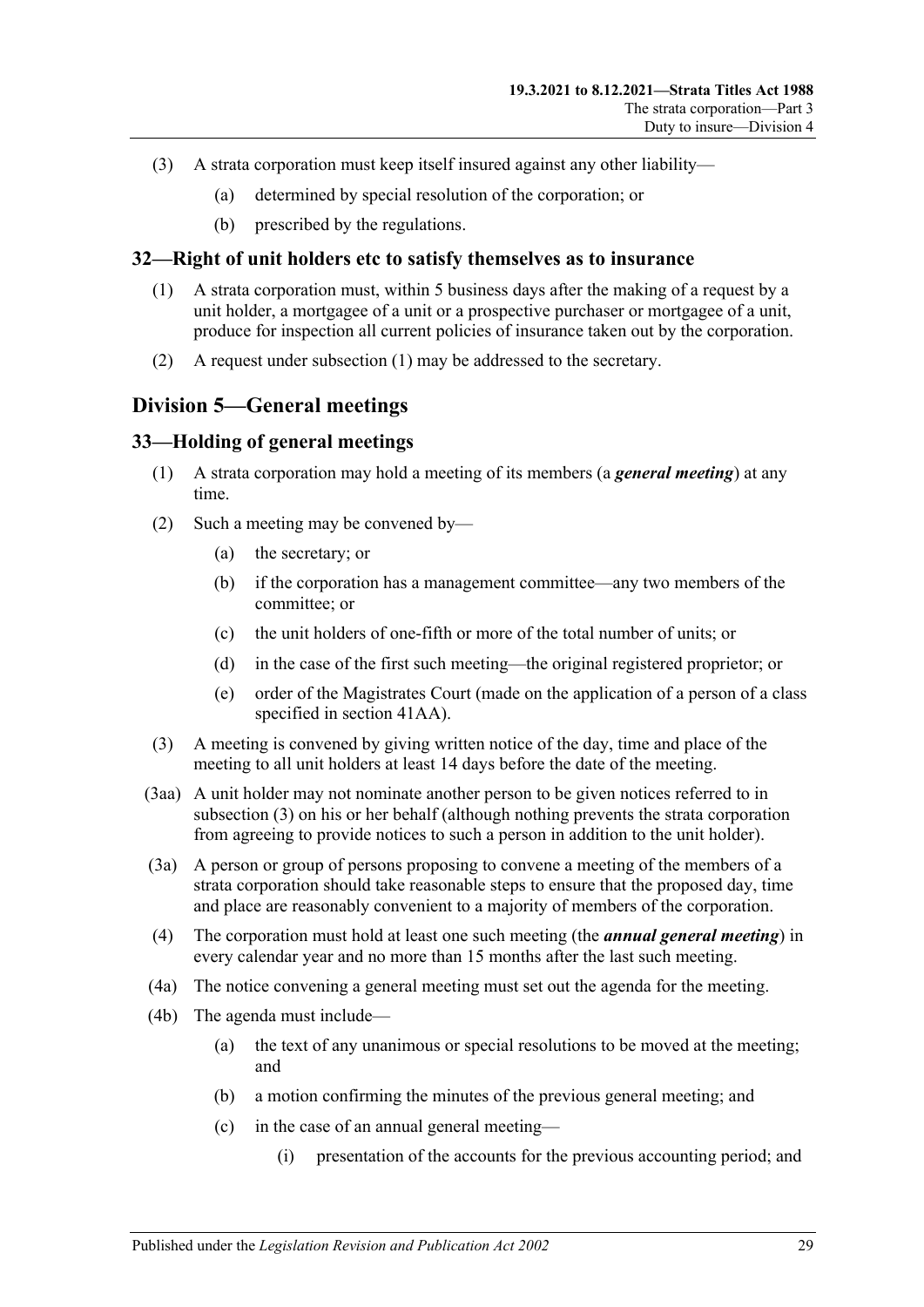- (ii) contributions to be paid by members for the current accounting period; and
- (iii) presentation of statements required under [section](#page-30-0) 33A; and
- (iv) presentation of copies of all insurance policies required under this Act; and
- (v) such other matters as are required by regulation.
- (5) Subject to [subsection](#page-29-0) (6), no business may be transacted at a general meeting of the corporation unless a quorum, consisting of persons entitled to exercise the voting power in respect of not less than one-half of the units, is present at the time when the meeting proceeds to business.
- <span id="page-29-0"></span>(6) If a quorum is not formed within half an hour of the time appointed for a general meeting of the corporation—
	- (a) the unit holders present must appoint another day for the meeting, being a day at least seven days but not more than 14 days away; and
	- (b) the meeting then stands adjourned to that day at the same place and time; and
	- (c) if the quorum is not formed at the adjourned meeting within half an hour of the relevant time, the persons who are present and entitled to vote constitute a quorum.
- (7) Where a meeting of the corporation is adjourned under [subsection](#page-29-0) (6), the secretary of the corporation must cause reasonable notice of the day, place and time of the adjourned meeting to be given, in writing, to the unit holders.
- (8) Subject to [subsection](#page-29-1) (9), in the absence of the presiding officer, a person present may be appointed to preside at the meeting by the persons present and entitled to vote at the meeting.
- <span id="page-29-1"></span>(9) A person who is a body corporate manager in relation to a corporation, or is an employee of such a body corporate manager, may preside at a meeting of the corporation if a majority of the persons present and entitled to vote at the meeting agree to that person presiding (and the body corporate manager or employer is taken not to be entitled to vote for that purpose except in circumstances prescribed by the regulations).
- (10) The regulations may make further provision in relation to the procedures to be followed at a meeting at which a body corporate manager, or an employee of a body corporate manager, is to preside.
- (11) A unit holder may, in accordance with any requirements prescribed by regulation, attend, and vote, at a meeting by telephone, video-link, Internet connection or any similar means of remote communication (provided that no obligation lies on a strata corporation to provide such facilities to unit holders who wish to attend or vote in such a manner).
- (12) In this section—

*accounting period*, for a strata corporation, means the accounting period for the corporation under [section](#page-39-2) 40(2).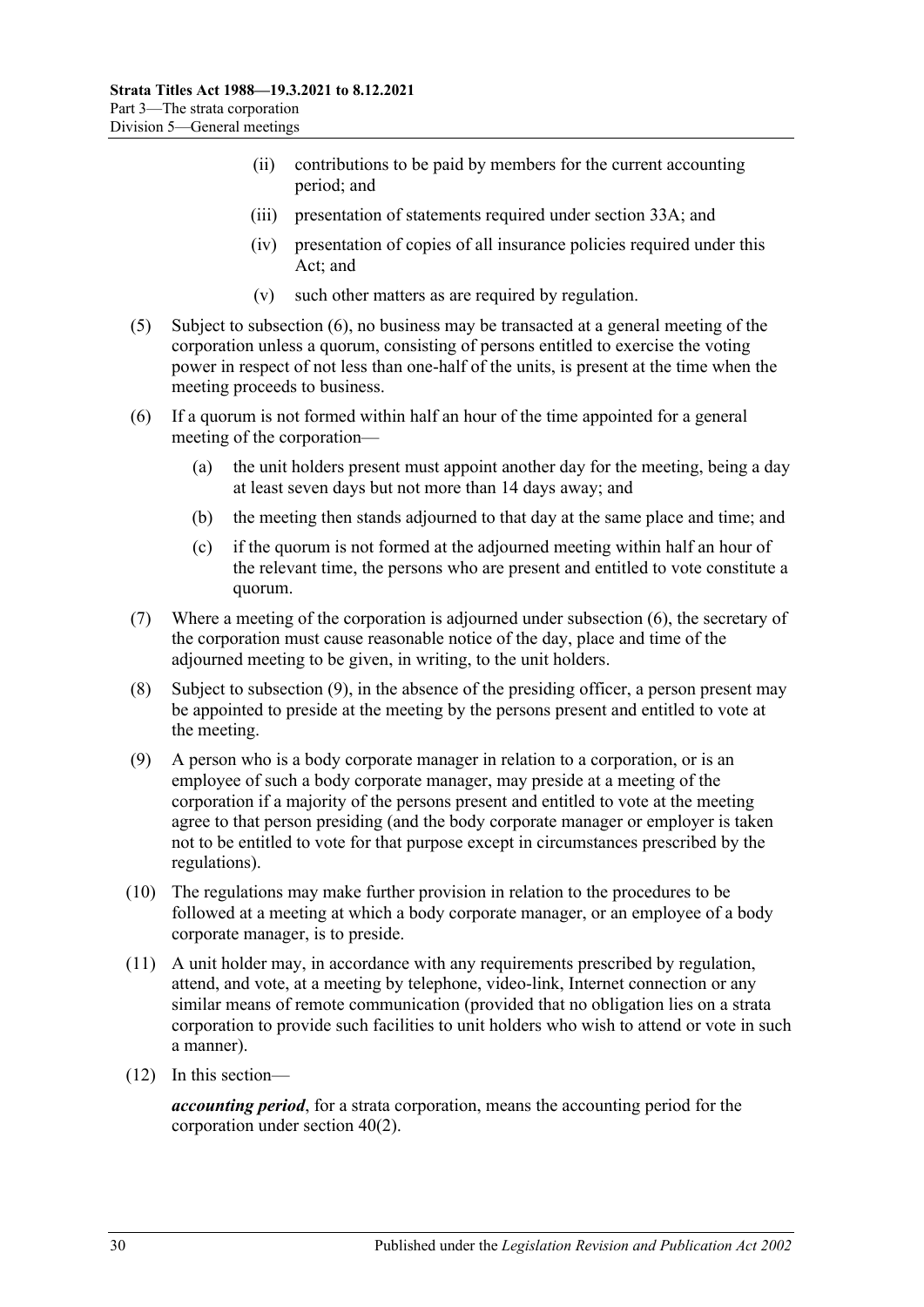#### <span id="page-30-0"></span>**33A—Statement of expenditure etc**

- <span id="page-30-4"></span><span id="page-30-2"></span>(1) A statement setting out the following information must be presented by a strata corporation to each annual general meeting of the corporation:
	- (a) proposed expenditure (other than recurrent expenditure) for the period prescribed by the regulations for the purposes of this paragraph (which must not exceed 5 years);
	- (b) the estimated expenditure of a recurrent nature and the estimated expenditure of a non-recurrent nature to be made by the corporation in the current financial year;
	- (c) the estimated expenditure in future years for which funds should be raised now and held in reserve;
	- (d) the amount to be raised by way of contributions from unit holders to cover the expenditure referred to in [paragraphs](#page-30-2) (b) and [\(c\).](#page-30-3)
- <span id="page-30-5"></span><span id="page-30-3"></span>(2) New information must be prepared for the purposes of [subsection](#page-30-4)  $(1)(a)$  at the times prescribed by regulation.
- (3) A statement presented to a meeting in accordance with this section forms part of the minutes of the meeting.
- (4) The regulations may exclude a strata corporation of a specified class from the operation of [subsections](#page-30-4) (1)(a) and [\(2\).](#page-30-5)
- (5) In this section—

*recurrent*, in relation to expenditure, means expenditure for a particular purpose that is normally made every year or more frequently.

#### <span id="page-30-1"></span>**34—Voting at general meetings**

- (1) Subject to this section, at a general meeting of a strata corporation, one vote may be exercised in respect of each unit on any matter arising for decision.
- $(2)$  If—
	- (a) all of the units comprised in the strata scheme consist of non-residential premises; and
	- (b) the strata corporation has, by unanimous resolution, decided to adopt the voting system provided by this subsection,

then a number of votes is exercisable in respect of each unit equivalent to the unit entitlement of the unit.

- (2a) A unit holder may nominate another person (a *proxy*) to attend and vote at meetings on his or her behalf.
- <span id="page-30-6"></span>(3) A vote may be exercised as follows:
	- (a) it may be exercised (subject to [paragraph](#page-30-6) (b)) by the unit holder or a proxy of the unit holder;
	- (b) if there are two or more unit holders in respect of the same unit, the following provisions apply: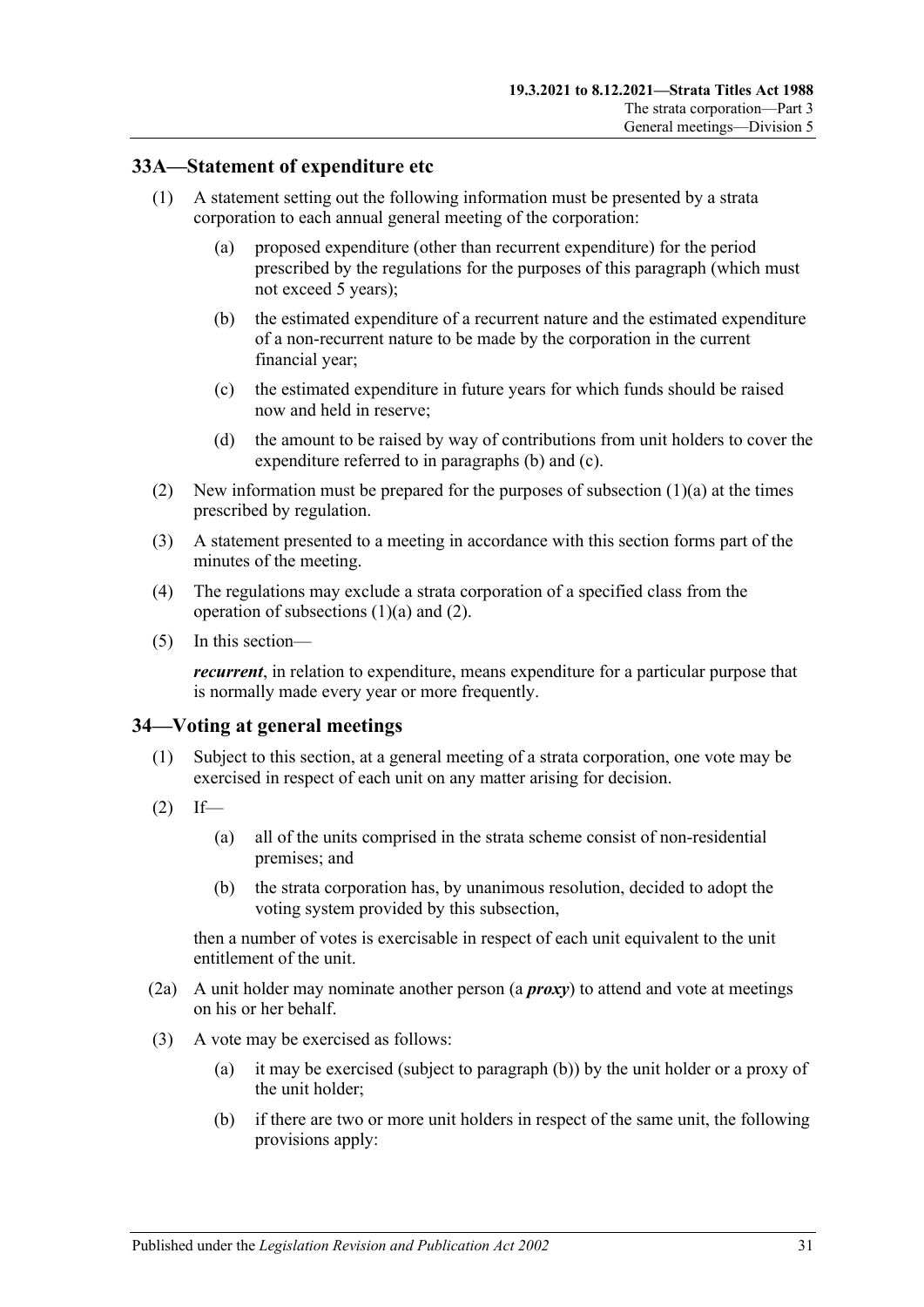- (i) if only one attends the meeting—the vote is exercisable by that unit holder;
- (ii) if two or more attend the meeting—the vote is exercisable by one of them on behalf of all in accordance with an agreement between them or, if there is no such agreement, by the unit holder whose name appears first on the certificate of title for the unit.
- <span id="page-31-4"></span><span id="page-31-2"></span><span id="page-31-1"></span>(3a) The nomination of a person as a proxy of a unit holder—
	- (a) must—
		- (i) be made by written notice to the secretary of the strata corporation; and
		- (ii) specify whether the nominated person—
			- (A) is nominated to attend and vote at all meetings, and in relation to all matters, on behalf of the unit holder; or
			- (B) is nominated to attend and vote only at specified meetings, or in relation to specified matters, on behalf of the unit holder; and
	- (b) may specify conditions in relation to the nomination; and
	- (c) if a specified condition requires the nominated person to vote in a particular way in relation to a matter in which the unit holder has a direct or indirect pecuniary interest (other than an interest that the unit holder has in common with all the holders of the strata units)—must specify the nature of the unit holder's pecuniary interest; and
	- (d) may be revoked by the unit holder at any time by subsequent written notice to the secretary (and any contract or agreement to the contrary is unenforceable); and
	- (e) is effective for a period of 12 months or such lesser period as may be specified in the written notice of nomination unless the nomination is revoked earlier under [paragraph](#page-31-0) (d); and
	- (f) does not derogate from the power of the unit holder to attend and vote at meetings on his or her own behalf.
- <span id="page-31-0"></span>(3b) Failure to comply with a requirement of [subsection](#page-31-1) (3a)(a) will invalidate the nomination.
- (3c) Without limiting [subsection](#page-31-2) (3a), if a person who is a body corporate manager or an employee of a body corporate manager is nominated as a proxy of a unit holder of the corporation, the nomination ceases to have effect on the person ceasing to be a body corporate manager in relation to the corporation or an employee of such a body corporate manager (as the case may require).
- <span id="page-31-3"></span>(3d) If a unit holder appoints, by general power of attorney under section 5 of the *[Powers](http://www.legislation.sa.gov.au/index.aspx?action=legref&type=act&legtitle=Powers%20of%20Attorney%20and%20Agency%20Act%201984)  [of Attorney and Agency Act](http://www.legislation.sa.gov.au/index.aspx?action=legref&type=act&legtitle=Powers%20of%20Attorney%20and%20Agency%20Act%201984) 1984*, a person as his or her attorney specifically for the purpose of attending and voting at meetings, or specified meetings, of the strata corporation, the appointment is, despite any provision of that Act or the terms of the general power of attorney, effective for a period of 12 months or such lesser period as may be specified in the power of attorney unless the power of attorney is revoked earlier.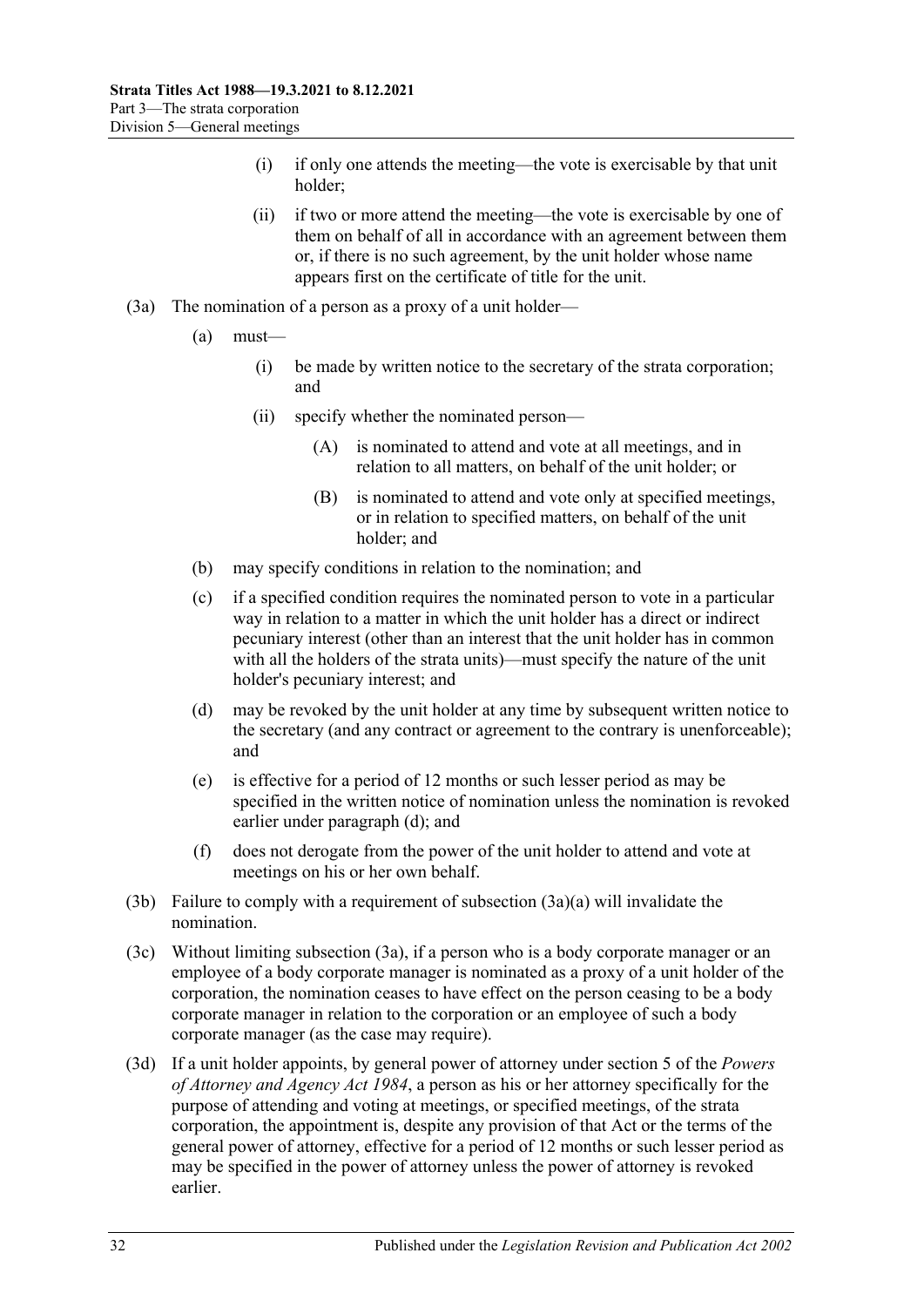- <span id="page-32-1"></span>(3e) If a general power of attorney referred to in [subsection](#page-31-3) (3d) appoints a body corporate manager, a copy of the instrument of appointment must be provided to the secretary of the corporation before the meeting, or the first of the meetings, to which it relates.
- (3f) The secretary of the corporation must ensure that a copy of each written notice of nomination, and each instrument provided under [subsection](#page-32-1) (3e), applying in relation to a meeting is available for inspection at the meeting before any matter is voted on. Penalty: Division 9 fine.
- (4) A unit holder may exercise an absentee vote on a proposed resolution by giving the secretary written notice of the proposed vote at least six hours before the time of the meeting.
- (5) A written ballot may be demanded by a unit holder (or a proxy of a unit holder) attending a meeting.
- (6) Such a ballot will be taken amongst the unit holders (or proxies of unit holders) attending the meeting in such manner as the person presiding at the meeting thinks fit.
- (7) Except where a unanimous resolution is required, a vote is not exercisable in relation to a unit unless all amounts due and payable to the strata corporation in respect of the unit have been paid.
- (8) Except where otherwise provided by this Act or by the articles of a strata corporation, the decisions of the corporation in a general meeting will be made by ordinary resolutions.

### <span id="page-32-2"></span><span id="page-32-0"></span>**34A—Duty to disclose interest**

- (1) If a person (whether a co-owner of a unit or not) has been nominated to attend and vote at a meeting of a strata corporation on behalf of another person, the nominated person must—
	- (a) if the nominated person has a direct or indirect pecuniary interest in any matter to be voted on at a meeting—
		- (i) if it is practicable to do so, disclose the nature of the interest to his or her principal before the vote is taken; or
		- (ii) in any other case, disclose the nature of the interest to his or her principal as soon as practicable after the vote is taken; and
	- (b) if the nominating person declared a pecuniary interest in accordance with section [34\(3a\)\(c\)](#page-31-4) in relation to the matter, the nominated person must disclose the nature of the interest to the members present at the meeting before the vote on the matter is taken.

Penalty: Division 4 fine.

- (2) A co-owner of a unit is not obliged by [subsection](#page-32-2) (1) to disclose an interest that he or she has in common with his or her other co-owners.
- <span id="page-32-3"></span>(3) A person who—
	- (a) attends and is entitled to vote at, a meeting of a strata corporation; or
	- (b) presides at such a meeting,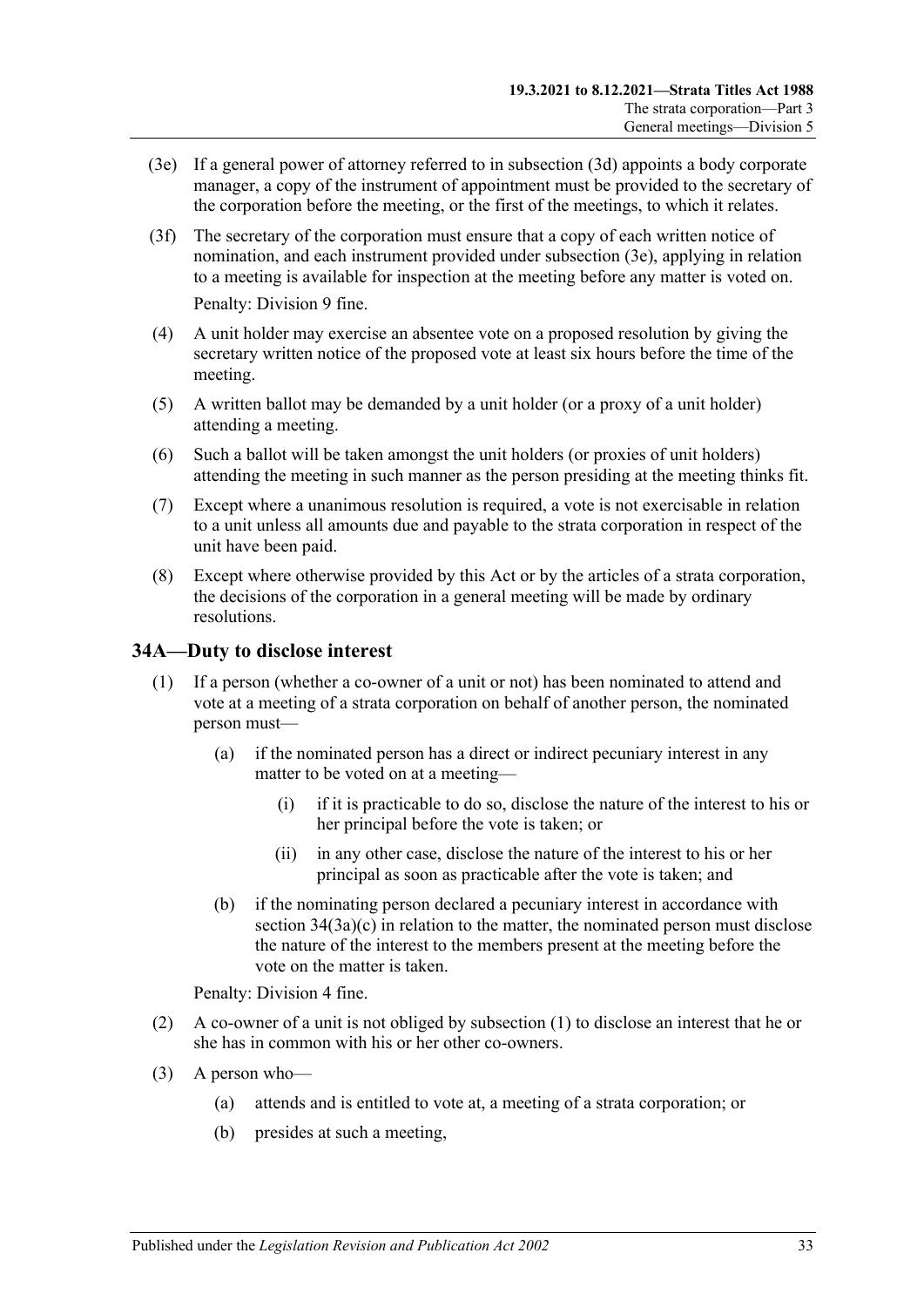and who has a direct or indirect pecuniary interest in any matter to be voted on at the meeting must disclose the nature of the interest to the members present at the meeting before the vote is taken.

Penalty: Division 4 fine.

- (4) A unit holder is not obliged by [subsection](#page-32-3) (3) to disclose an interest that he or she has in common with all of the unit holders.
- (5) It is a defence to a charge of an offence against this section to prove that the defendant was not, at the time of the alleged offence, aware of his or her interest in the matter.

### <span id="page-33-0"></span>**Division 6—Management committee**

#### <span id="page-33-1"></span>**35—Management committee**

- (1) Subject to [subsection](#page-33-2) (1a), a strata corporation may, by ordinary resolution, appoint a management committee of unit holders.
- <span id="page-33-2"></span>(1a) Where all of the units comprised in the strata scheme consist of non-residential premises, the management committee may consist of, or include, persons who are not unit holders.
- (2) A management committee will, subject to any limitation imposed by the strata corporation, have full power to transact any business of the corporation.
- (3) A management committee does not have power to do anything for which a special or unanimous resolution of the strata corporation is required by this Act or by the articles of the corporation.
- <span id="page-33-3"></span>(4) The prescribed number of members of a management committee constitute a quorum of the committee and no business may be transacted at a meeting of the committee unless a quorum is present.
- (4a) The prescribed number for the purposes of [subsection](#page-33-3) (4) is a number ascertained by dividing the total number of members of the committee by two, ignoring any fraction resulting from the division, and adding one.
- (4b) A decision supported by a majority of the members at a meeting of a management committee of which at least three days notice has been given to all members will be taken to be a decision of the committee.
- (5) A member of a management committee holds office on terms fixed by the strata corporation and may be removed by ordinary resolution of the strata corporation at any time.
- (6) A management committee may co-opt a suitable person to fill a casual vacancy in the membership of the committee.
- (7) A member of a management committee can appoint another person (who must, unless all of the units comprised in the strata scheme consist of non-residential units, be a unit holder) to act as his or her proxy at any meeting of the committee that the member is unable to attend.
- (8) A management committee must—
	- (a) keep minutes of its proceedings; and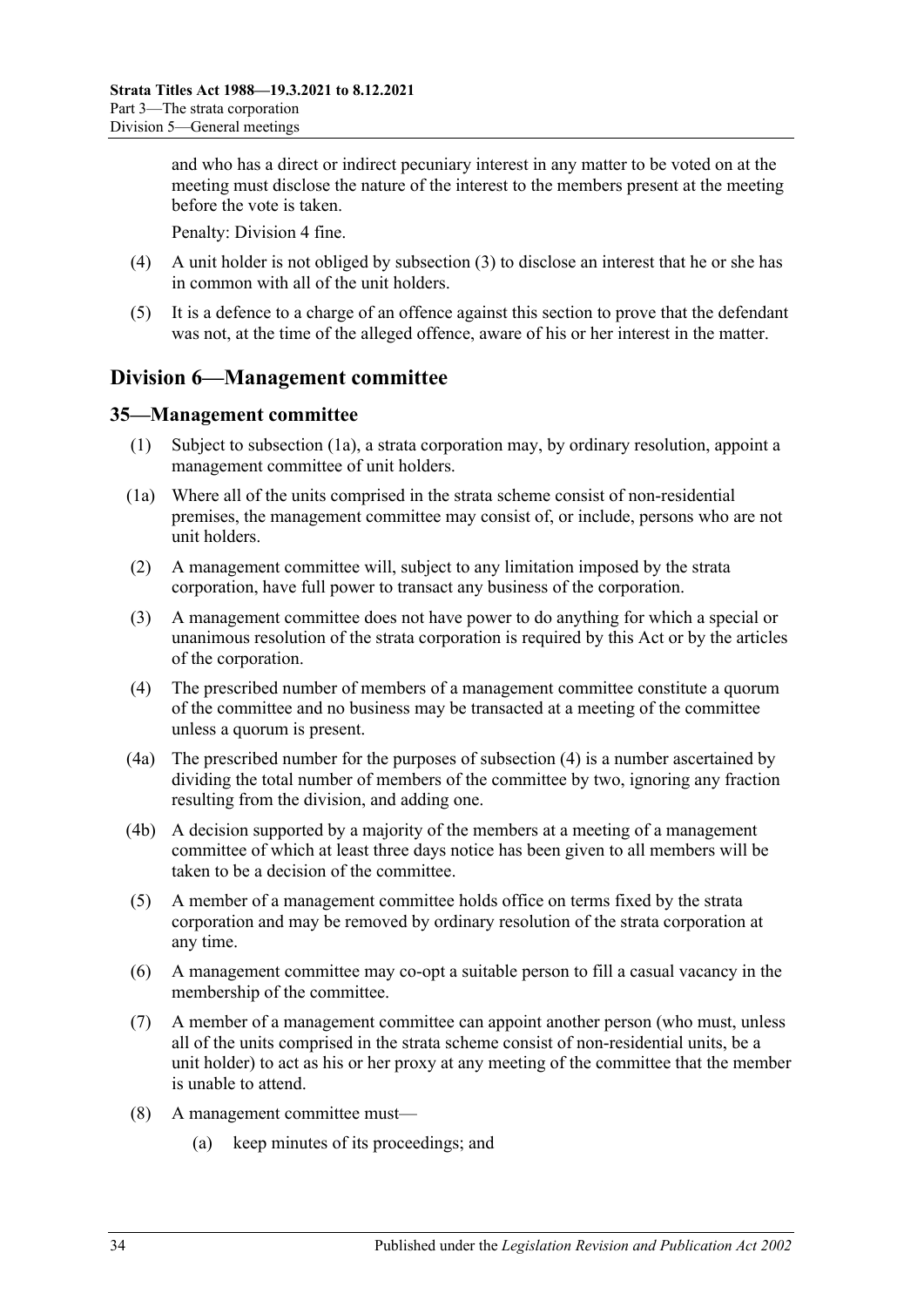- (b) cause proper accounting records to be kept in respect of money received and expended by it.
- (9) Subject to the articles and any direction of the strata corporation, a committee may otherwise regulate its meetings and proceedings as it thinks fit.
- (10) A strata corporation may appoint or engage a person to assist its management committee in the performance of the committee's functions.

#### <span id="page-34-0"></span>**36—Validity of acts**

Where a management committee acts honestly, the subsequent discovery of some defect affecting the appointment of a member, or the right of a person to act as a member, does not invalidate an act of the committee.

### <span id="page-34-1"></span>**Division 6A—Agents' trust accounts**

### <span id="page-34-2"></span>**36A—Application of Division**

This Division applies where a strata corporation has authorised a person (the *agent)* (not being an ADI or other financial institution) to receive money from another person (not being the corporation) and to hold the money on behalf of the corporation or to deal with it in accordance with this Division.

#### <span id="page-34-3"></span>**36B—Interpretation**

In this Division, unless the contrary intention appears—

*agent* means a person, not being an ADI or other financial institution, who has been authorised by a strata corporation to receive money on its behalf and to hold it or to deal with it in accordance with this Division;

*auditor* means a registered company auditor within the meaning of the *Corporations Law*;

*financial institution* means an institution of a kind declared by regulation to be a financial institution;

*trust account* means an account in which trust money is required to be deposited by an agent;

*trust money* means money received by an agent on behalf of a strata corporation.

#### <span id="page-34-4"></span>**36C—Trust money to be deposited in trust account**

(1) An agent must, as soon as practicable after receiving trust money, deposit the money in an account authorised by this Division in the name of the agent. Penalty: Division 5 fine.

- (2) An agent must not pay any money except trust money into the agent's trust account. Penalty: Division 5 fine.
- (3) An agent must not withdraw, or permit another person to withdraw, money from a trust account except in accordance with this Part. Penalty: Division 5 fine.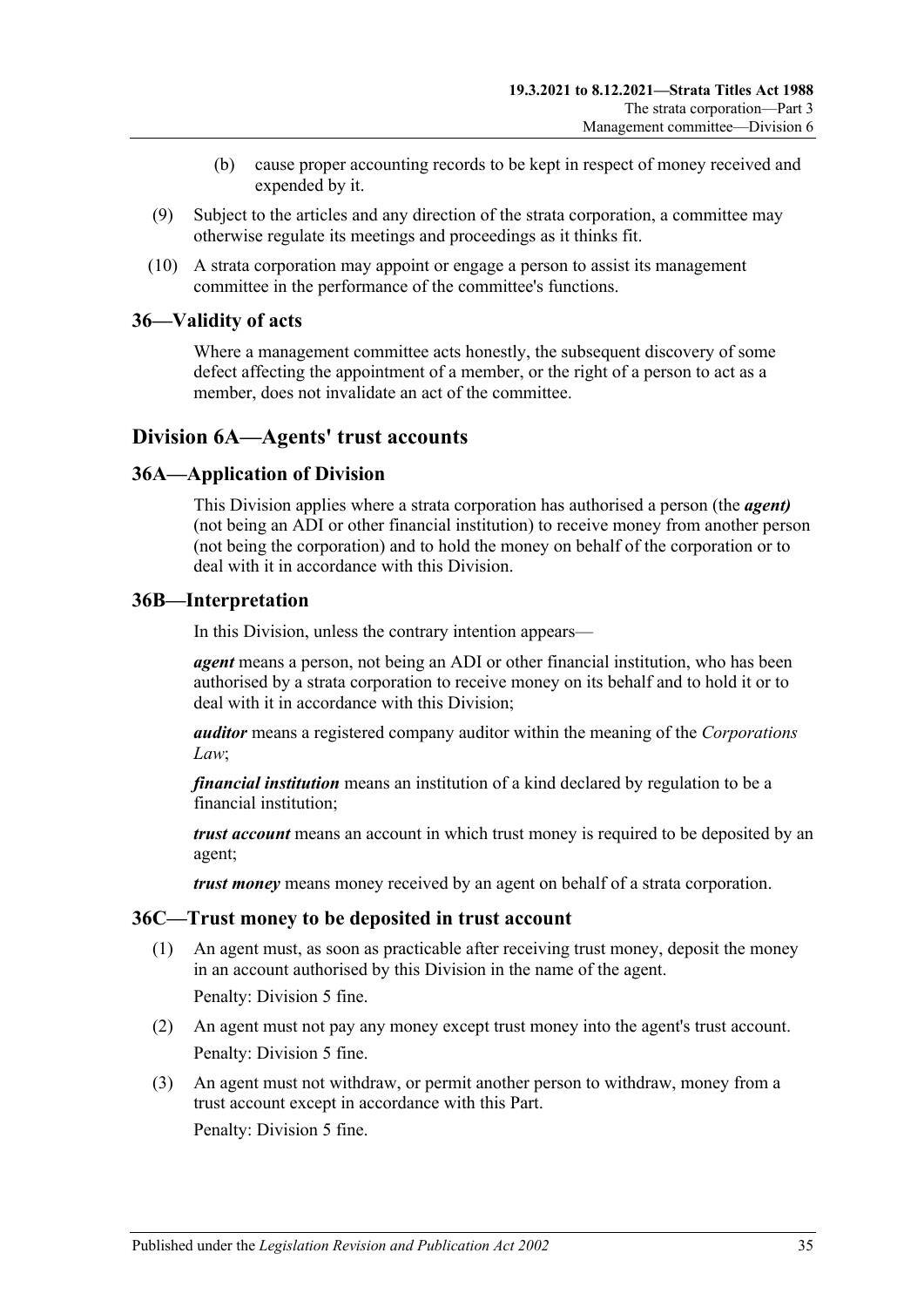(4) An agent must, when applying to open a trust account, inform the ADI or other financial institution that the account is to be a trust account for the purposes of this Division.

Penalty: Division 5 fine.

#### <span id="page-35-0"></span>**36D—Withdrawal of money from trust account**

An agent may withdraw money from a trust account—

- (a) in exercise of powers delegated to the agent by the strata corporation; or
- (b) in satisfaction of a claim for fees, costs or disbursements (that are authorised by the regulations) that the agent has against the corporation; or
- (c) to satisfy an order of a court against the corporation; or
- (d) for making any other payment authorised by law.

#### <span id="page-35-1"></span>**36E—Authorised trust accounts**

An account at an ADI or at any other financial institution prescribed for the purposes of this section by regulation that provides for the payment of interest on money held in the account in accordance with the regulations is authorised for the purposes of this Division.

#### <span id="page-35-2"></span>**36F—Application of interest**

If money received by an agent on behalf of two or more strata corporations is held in the same trust account, interest credited to the trust account must be credited by the agent proportionately to the strata corporations on whose behalf that money is held.

### <span id="page-35-3"></span>**36G—Keeping of records**

- (1) An agent must keep detailed records of all trust money received by the agent and of any disbursement of, or other dealing with, that money and must compile detailed accounts of those receipts and disbursements or other dealings that—
	- (a) accurately disclose the state of the trust account maintained by the agent; and
	- (b) enable the receipt and disposition of trust money to be conveniently and properly audited; and
	- (c) comply with all other requirements specified by regulation.

Penalty: Division 5 fine.

- <span id="page-35-4"></span>(2) In particular, the agent must, in respect of the receipt of trust money—
	- (a) make available to the person making payment a receipt that sets out the information specified by regulation in the form specified by regulation; and
	- (b) make and retain a copy of the receipt as part of the agent's records.

Penalty: Division 5 fine.

(3) An agent must, at the request of a strata corporation provide the corporation, within 5 business days after the making of the request, with a statement setting out details of dealings by the agent with the corporation's money.

Penalty: Division 9 fine.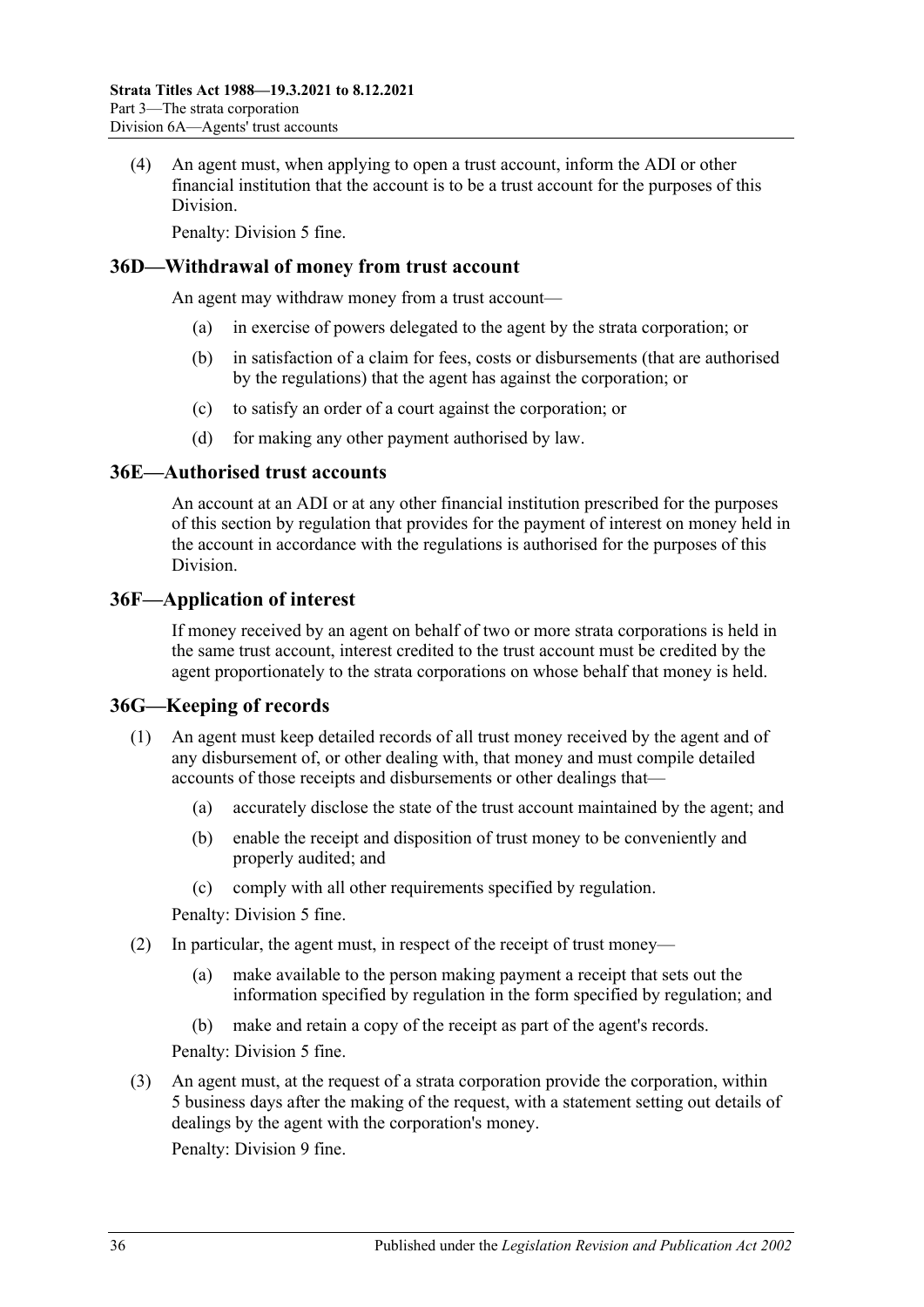(4) An agent must keep the accounts and records referred to in this section (including copies of receipts under [subsection](#page-35-4) (2)(b)) in a legible written form, or so as to be readily convertible into such a form, for at least five years. Penalty: Division 5 fine.

### <span id="page-36-0"></span>**36H—Audit of trust accounts**

- (1) An agent who maintains a trust account must—
	- (a) have the accounts and records kept under this Division audited by an auditor in respect of each audit period specified by regulation; and
	- (b) forward to the secretary of the strata corporation a statement relating to the audit that sets out the information specified by regulation.
- (2) An agent who—
	- (a) fails to have accounts and records audited as required; or
	- (b) fails to forward the audit statement to the secretary of the strata corporation within the time allowed by or under the regulations,

is guilty of an offence.

Penalty: Division 5 fine.

### <span id="page-36-1"></span>**36I—Obtaining information for purposes of audit or examination**

- (1) An auditor employed by an agent to make an audit of the trust accounts of the agent, may require the agent or any other person in a position to do so—
	- (a) to produce all the accounts (including accounts that are not trust accounts) relating to the business of the agent and all documents and records relating to those accounts, including written records that reproduce in a readily understandable form information kept by computer, microfilm or other process; and
	- (b) to provide any relevant information relating to the operation of the accounts.
- (2) The manager or other principal officer of an ADI or other financial institution with which an agent has deposited money, whether in his or her own account or in a general or separate trust account, must, on being required to do so by an auditor employed or appointed to make an audit under this Division, disclose every such account (including all deposit slips, cancelled cheques and other documents relating to the operation of the account) to the auditor.

Penalty: Division 5 fine.

- (3) A person who is required by this section to produce documents to an auditor must permit the auditor to make a copy of the whole, or any part, of those documents. Penalty: Division 5 fine.
- (4) In this section—

*account* includes a record required to be kept under this Division in relation to the receipt of and disbursement of or other dealing with trust money;

*agent* includes a former agent.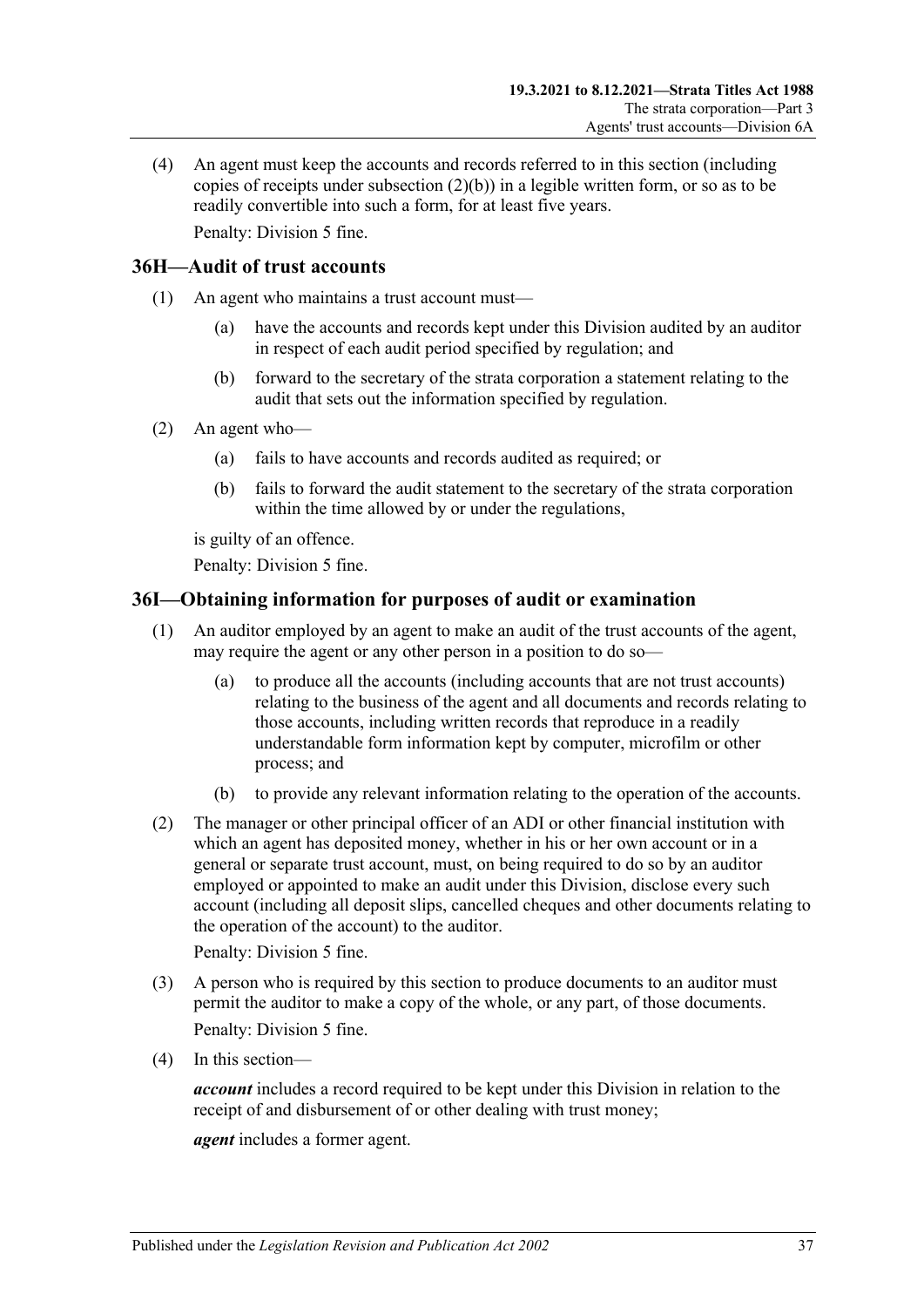### <span id="page-37-0"></span>**36J—ADIs etc to report deficiencies in trust accounts**

An ADI or other financial institution with which a trust account has been established must, as soon as practicable, and in any event within 14 days, after becoming aware of a deficiency in that account, report the deficiency to the Minister.

Penalty: Division 5 fine.

### <span id="page-37-1"></span>**36K—Confidentiality**

An auditor must not divulge information that has come to his or her knowledge in the course of performing functions under this Division except—

- (a) to the agent; or
- (b) to the Minister; or
- (c) as otherwise required by law.

Penalty: Division 5 fine.

### <span id="page-37-2"></span>**36L—ADIs etc not affected by notice of trust**

- (1) Subject to [subsection](#page-37-5) (2), an ADI or other financial institution is not affected by notice of a specific trust to which money deposited in a trust account is subject, and is not bound to satisfy itself of the due application of that money.
- <span id="page-37-5"></span>(2) This section does not relieve an ADI or other financial institution of liability for negligence.

### <span id="page-37-3"></span>**Division 7—Appointment of administrator**

### <span id="page-37-4"></span>**37—Administrator of strata corporation's affairs**

(a1) In this section—

*relevant court* means the Court or the Magistrates Court.

- (1) A relevant court may, on application by—
	- (a) a strata corporation;
	- (b) a creditor of a strata corporation;
	- (c) a person with a registered interest in a unit,

appoint an administrator of the strata corporation, or remove or replace an administrator previously appointed.

- (2) An administrator has, while the appointment remains in force, full and exclusive power to administer the affairs of the strata corporation (including power to do anything for which a special or unanimous resolution of the strata corporation is required).
- (3) The administrator must comply with any directions that the relevant court may give from time to time.
- (4) The remuneration of an administrator will be fixed by the relevant court and payable from the strata corporation's funds.
- <span id="page-37-6"></span>(5) The administrator may, by written instrument, delegate any of his or her powers.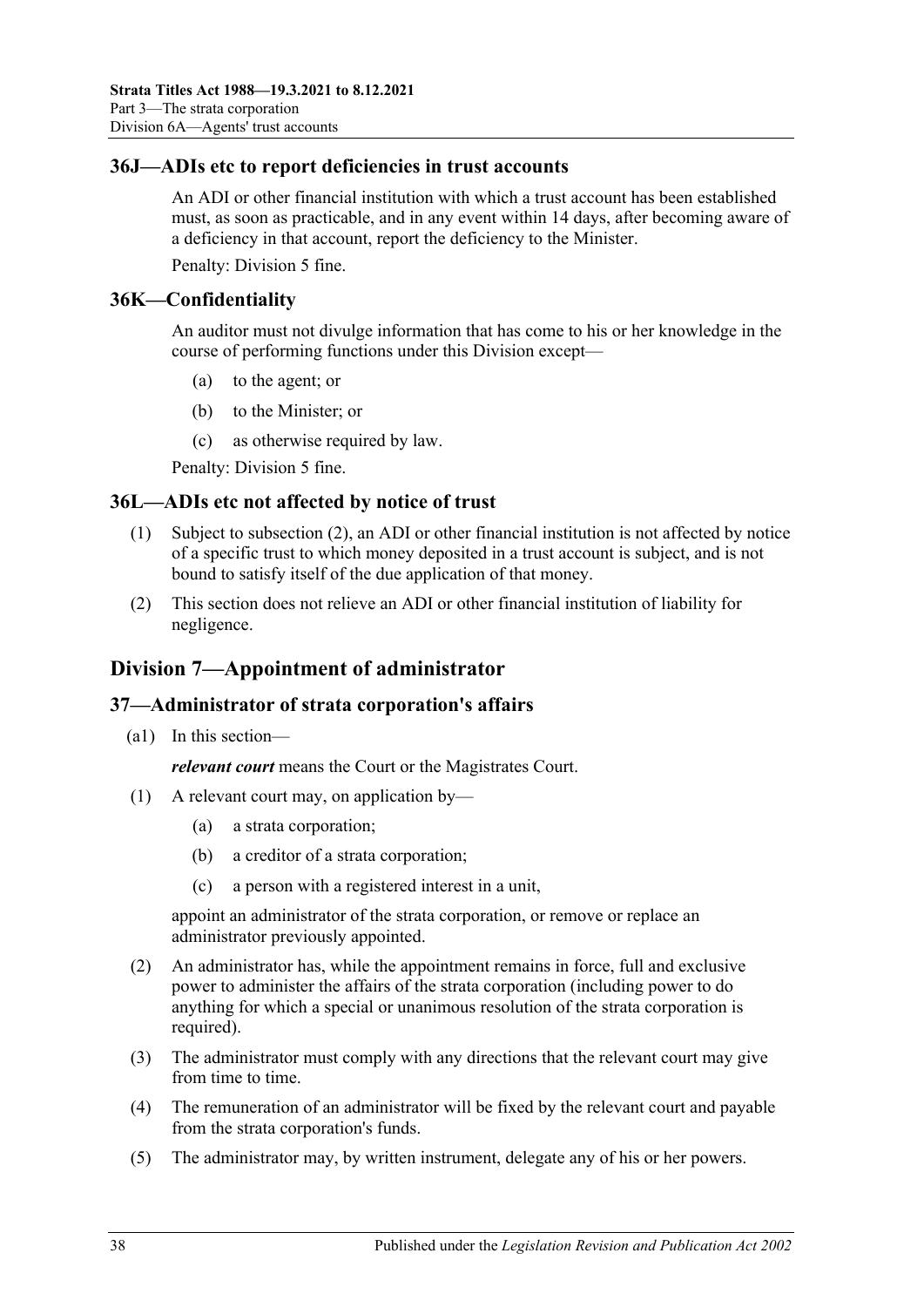- (6) A delegation under [subsection](#page-37-6) (5)—
	- (a) may be made on such conditions as the administrator thinks fit; and
	- (b) is revocable at will; and
	- (c) does not derogate from the power of the administrator to act in any matter personally.
- (7) Where a person—
	- (a) is appointed as an administrator; or
	- (b) is removed or replaced as an administrator,

that person must, within 14 days, give the Registrar-General written notice of his or her appointment, removal or replacement.

### <span id="page-38-0"></span>**Division 8—Supplementary**

#### <span id="page-38-1"></span>**38—Duties of the original proprietor in relation to strata corporation**

- (1) The original registered proprietor must ensure that a general meeting of the strata corporation is convened within three months after the relevant date. Penalty: Division 7 fine.
- (2) The relevant date is the first date on which there are two or more members of the corporation holding different units.
- (3) The original registered proprietor must, at the first general meeting of the strata corporation, place it in possession of—
	- (b) a copy of all plans, drawings, specifications and reports in his or her possession relating to the design and construction of buildings and building improvements on the site;
	- (c) a copy of any other notice, order or document in his or her possession relating to the strata scheme of which the strata corporation will need to know in order to carry out its statutory functions.

Penalty: Division 7 fine.

#### <span id="page-38-4"></span><span id="page-38-2"></span>**39—Power to require handing over of property**

- (1) A strata corporation may by notice in writing to a person who has possession of any record, key, or other property of the corporation, require that person to deliver it to an officer of the corporation named in the notice on or before a specified time.
- (2) A person who fails to comply with a requirement under [subsection](#page-38-4) (1) is guilty of an offence.

Penalty: Division 7 fine.

#### <span id="page-38-3"></span>**39A—Register of unit holders**

- (1) A strata corporation must maintain a register of the names of the unit holders which shows—
	- (a) the unit holder's last contact address, telephone number and email address known to the corporation; and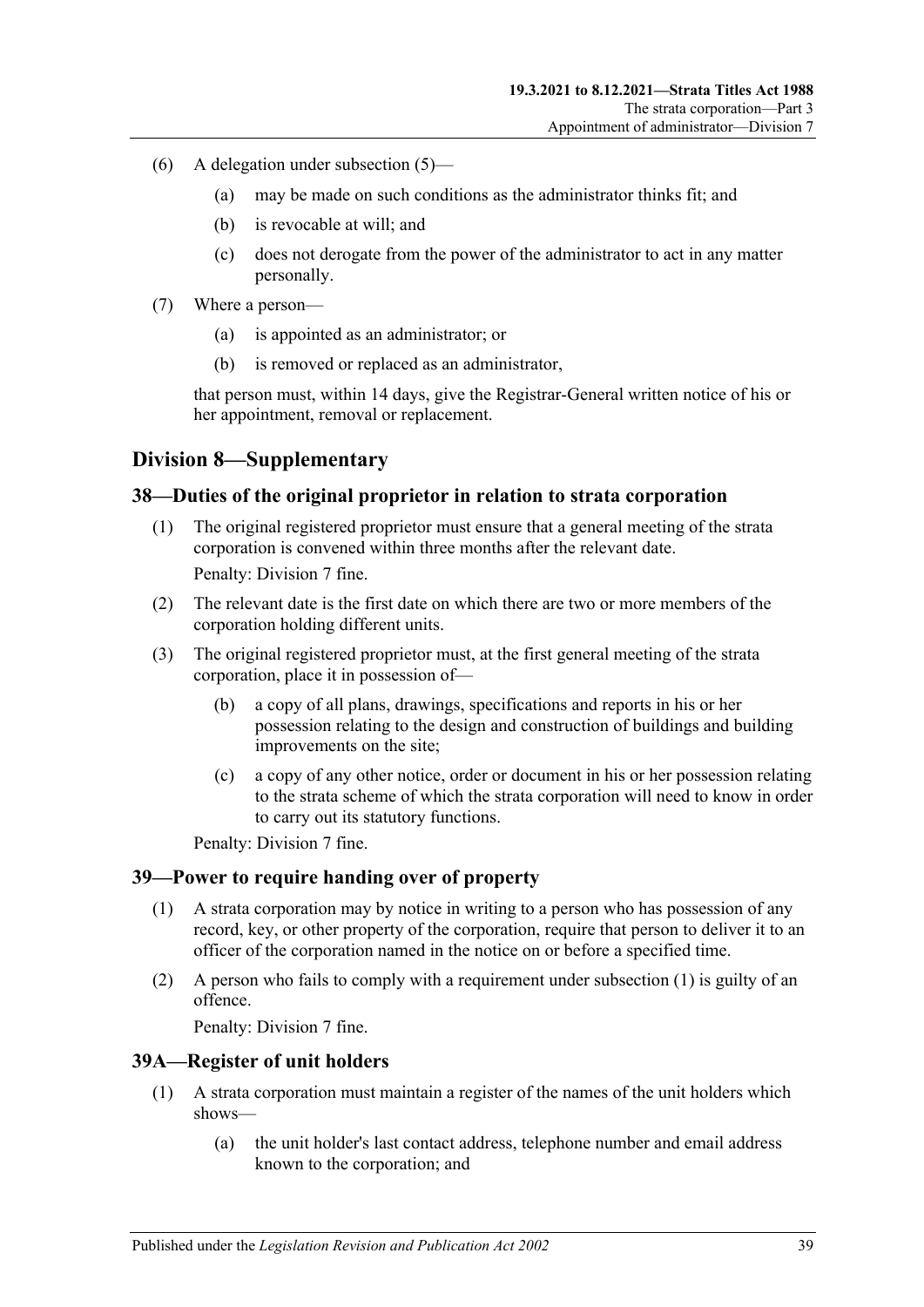- (b) the unit holder's unit entitlement.
- (2) A corporation must keep a record of the information used to compile the register for the period required by the regulations.

#### <span id="page-39-0"></span>**40—Record keeping**

- <span id="page-39-5"></span><span id="page-39-4"></span><span id="page-39-3"></span>(1) A strata corporation must—
	- (a) keep—
		- (i) a minute book containing minutes of its meetings; and
		- (ii) proper accounting records in respect of its receipts and expenditure;
	- (b) ensure that a proper statement of accounts is prepared in respect of each accounting period;
	- (c) keep a record of any notice or order served on the corporation;
	- (d) retain for such period as may be prescribed—
		- (i) the minute book and accounting records kept under [paragraph](#page-39-3) (a);
		- (ii) a copy of any statement of account prepared under [paragraph](#page-39-4) (b);
		- (iii) any notice or order referred to in [paragraph](#page-39-5) (c);
		- (iv) a copy of any correspondence received or sent by the corporation;
		- (v) notices of meetings of the corporation and its management committee;
		- (vi) such other documentary material as may be prescribed.
- <span id="page-39-2"></span>(2) An accounting period for a strata corporation is—
	- (a) a period—
		- (i) commencing on the commencement of this Act, the date of incorporation of the corporation or the end of a previous accounting period (whichever is the later); and
		- (ii) ending on the following 30 June; or
	- (b) a period of not less than 9 months and not more than 18 months fixed by the corporation as an accounting period (but the corporation's accounting periods must be consecutive, following immediately one upon the other).

#### <span id="page-39-1"></span>**41—Information to be furnished**

- <span id="page-39-6"></span>(1) A strata corporation must, on application by or on behalf of the owner or a mortgagee of a unit, or by or on behalf of a prospective purchaser or mortgagee of a unit, within 5 business days after the making of the application—
	- (a) furnish—
		- (i) particulars of any contribution payable in relation to the unit (including details of any arrears of contribution related to the unit);
		- (ii) particulars of the assets and liabilities of the corporation;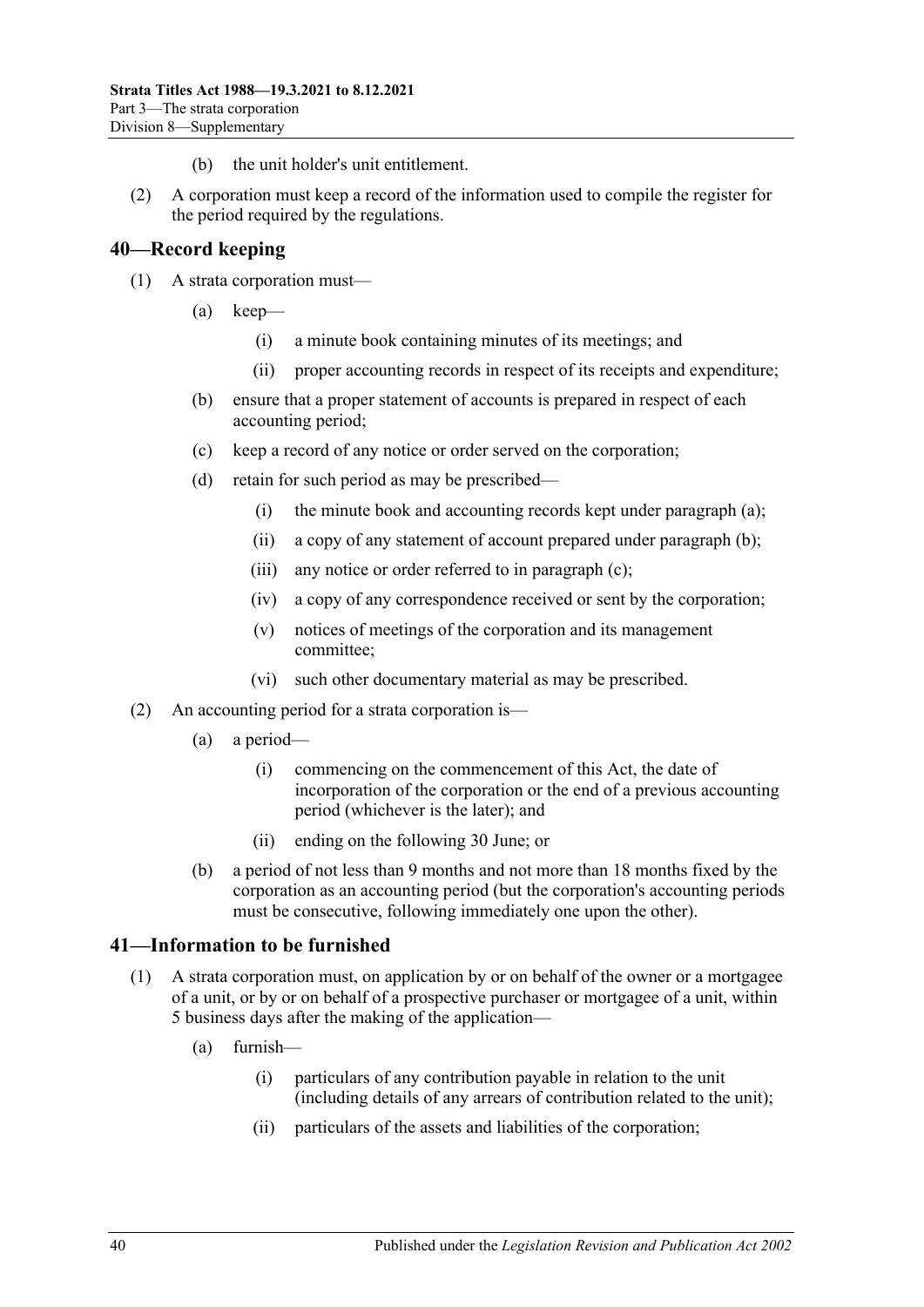- (iii) particulars of any expenditure that the corporation has incurred, or has resolved to incur, and to which the unit holder of the unit must contribute, or is likely to be required to contribute;
- (iv) particulars in relation to any prescribed matter;
- (b) provide copies of—
	- (i) the minutes of general meetings of the corporation and meetings of its management committee for such period, not exceeding two years, specified in the application;
	- (ii) the statement of accounts of the corporation last prepared by the corporation;
	- (iii) the articles for the time being in force;
	- (iv) current policies of insurance taken out by the corporation;
- (c) make available for inspection—
	- (i) a copy of the accounting records of the corporation;
	- (ii) the minute books of the corporation;
	- (iii) any other prescribed documentary material;
- (d) if the strata corporation is a party to a contract with a body corporate manager—make available for inspection a copy of the contract;
- (e) make available for inspection the register maintained under [section](#page-38-3) 39A.

Penalty: Division 9 fine.

<span id="page-40-0"></span>(1a) A strata corporation must, on application by a unit holder, provide the applicant, on a quarterly basis, with ADI statements for all accounts maintained by the corporation (and must continue to so provide the statements until the applicant ceases to be a unit holder or revokes the application).

Penalty: Division 9 fine.

- (1b) [Subsection](#page-40-0) (1a) does not apply to a strata corporation if a body corporate manager maintains the accounts on behalf of the corporation.
- (2) An application under this section must be accompanied by the prescribed fee.
- (2a) A strata corporation must not charge more than the prescribed fee in respect of a service provided in pursuance of an application under this section. Penalty: Division 9 fine.
- (3) The application is duly made if given or sent to—
	- (a) the secretary of the strata corporation;
	- (b) if the strata corporation has a management committee—any member of the management committee.
- (4) A statement of a strata corporation provided for the purposes of [subsection](#page-39-6)  $(1)(a)$  is, in favour of the person to whom it is provided and as against the corporation, conclusive evidence (as at the date of the statement) of the matters contained in the statement.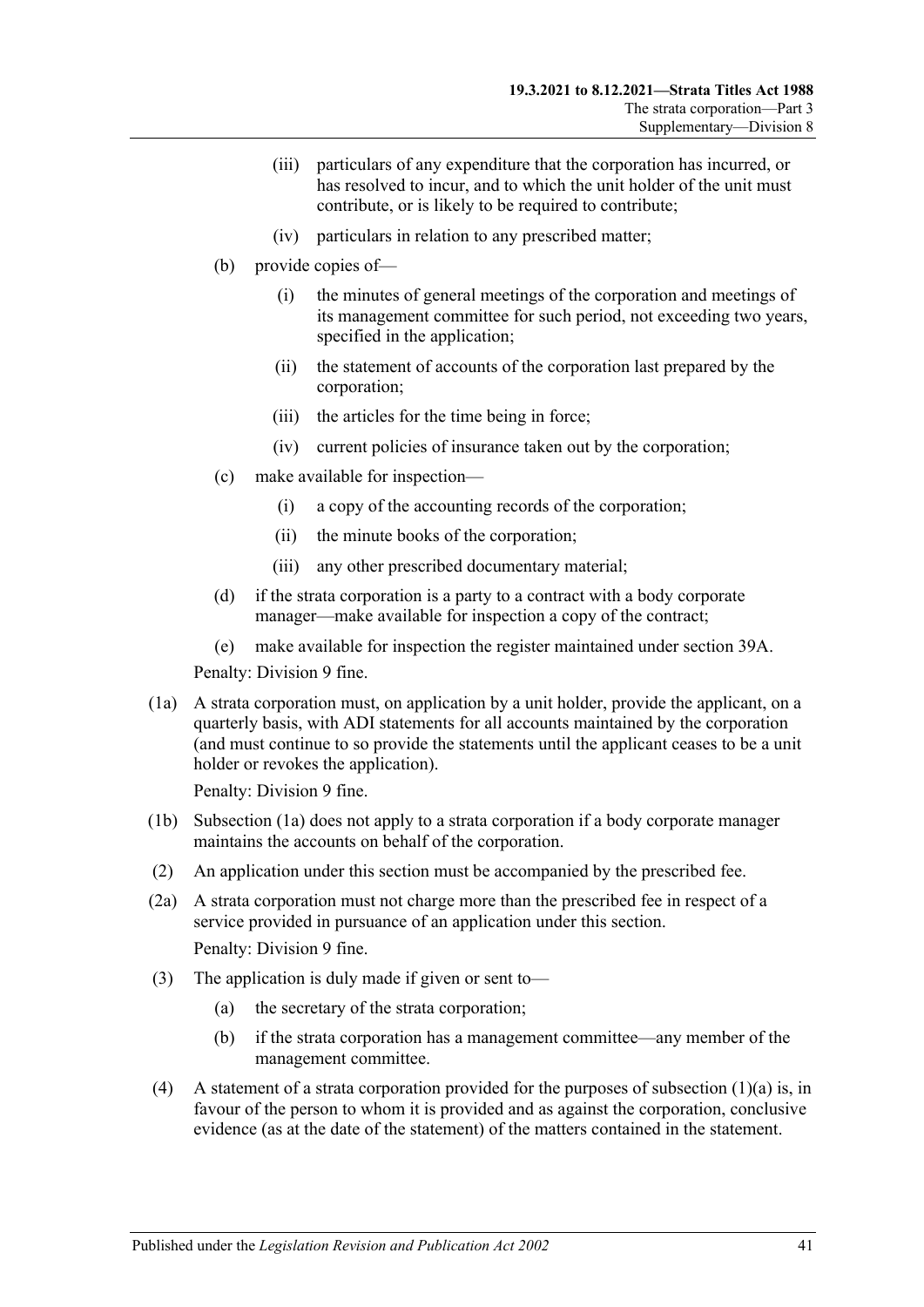## <span id="page-41-0"></span>**Part 3A—Resolution of disputes**

### <span id="page-41-1"></span>**41AA—Persons who may apply for relief**

The following persons may apply for relief under this Part:

- (a) a strata corporation;
- (b) the owner or occupier of a unit;
- (c) a person who has contracted to purchase a unit;
- (d) any other person bound by the articles of a strata corporation except for persons invited to or visiting the site.

#### <span id="page-41-2"></span>**41A—Resolution of disputes etc**

- (1) An application may be made under this section—
	- (a) if the applicant claims that a breach of this Act or of the articles of the corporation has occurred; or
	- (b) if the applicant claims to have been prejudiced, as occupier of a strata unit, by the wrongful act or default of the strata corporation or a delegate or the management committee of the strata corporation, or of some other member of the strata corporation; or
	- (c) if a member of a strata corporation claims that a decision of the strata corporation or a delegate or the management committee of the strata corporation is unreasonable, oppressive or unjust; or
	- (d) if a dispute arises—
		- (i) between a strata corporation and a member of the corporation; or
		- (ii) between two or more members of a strata corporation,

in relation to any aspect of the occupation or use of a strata unit.

- (2) Subject to this section, an application must be made to the Magistrates Court.
- <span id="page-41-3"></span>(3) A person may, with the permission of the District Court, bring an application under this section in the District Court.
- <span id="page-41-4"></span>(4) The District Court may, on the application of a party to proceedings under this section that have been commenced in the Magistrates Court, order that the proceedings be transferred to the District Court (and such an order will have effect according to its terms).
- (5) Proceedings should not be commenced in, or transferred to, the District Court under [subsections](#page-41-3) (3) or [\(4\)](#page-41-4) unless the District Court considers that it is appropriate for the court to deal with the matter by reason of the complexity or significance of the matter.
- (6) A court may, on its own initiative or on an application by a party to the proceedings—
	- (a) transfer an application under this section to the Supreme Court on the ground that the application raises a matter of general importance; or
	- (b) state a question of law for the opinion of the Supreme Court.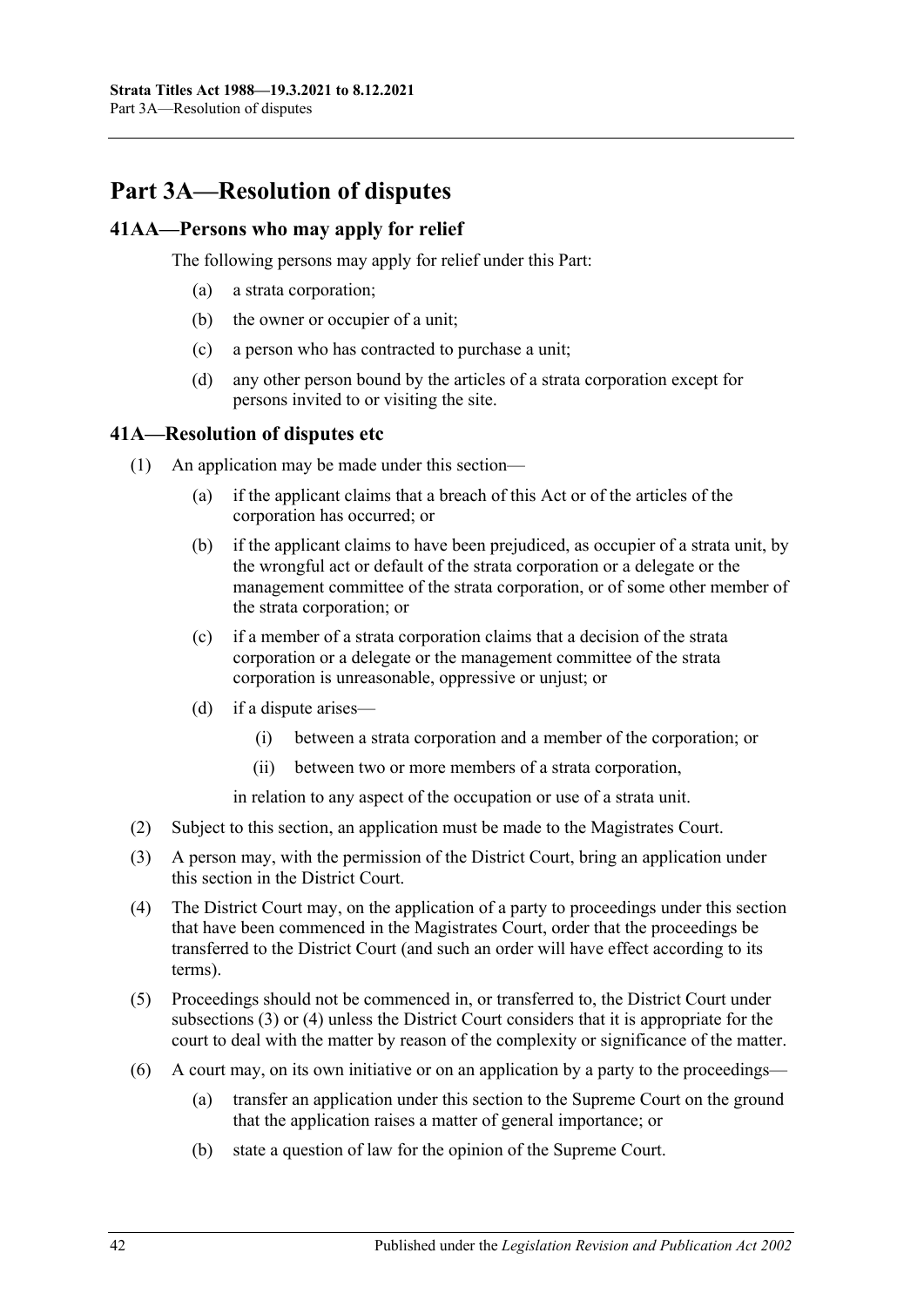- (7) A court, in hearing and determining an application under this section, should act according to equity, good conscience and the substantial merits of the case, without regard to technicalities and legal forms, and is not bound by the rules of evidence but may inform itself on any matter in such manner as it thinks fit.
- (8) A member of a strata corporation duly appointed by the corporation for the purpose may represent the corporation in any proceedings under this section.
- (9) A court may, in respect of an application under this section—
	- (a) attempt to achieve settlement of the proceedings by agreement between the parties;
	- (b) require a party to provide reports or other information for the purposes of the proceedings;
	- (ba) order a party to have any accounts audited or to reimburse any person for the costs of having any accounts audited;
	- (c) order that a party take such action as in the opinion of the court necessary to remedy any default, or to resolve any dispute, and is specified in the order;
	- (d) order that a party refrain from any further action of a kind specified in the order;
	- (da) make a declaration as to the validity of—
		- (i) any articles or purported articles of the corporation; or
		- (ii) any decision or purported decision of the corporation;
	- (e) by order—
		- (i) alter the articles of the corporation;
		- (ii) vary or reverse any decision of the corporation, or of the management committee of the corporation;
	- (ea) vary, avoid or terminate a contract entered into (whether before or after the commencement of this paragraph) between a strata corporation and either of the following:
		- (i) the body corporate manager;
		- (ii) an associate of the body corporate manager;
	- (f) give judgment on any monetary claim;
	- (g) make orders as to costs;
	- (h) make any incidental or ancillary orders.
- (10) A court should not make an order to alter the articles of a corporation unless—
	- (a) the corporation is a party to the proceedings or the court is satisfied that the corporation has been given a reasonable opportunity to become a party to the proceedings; and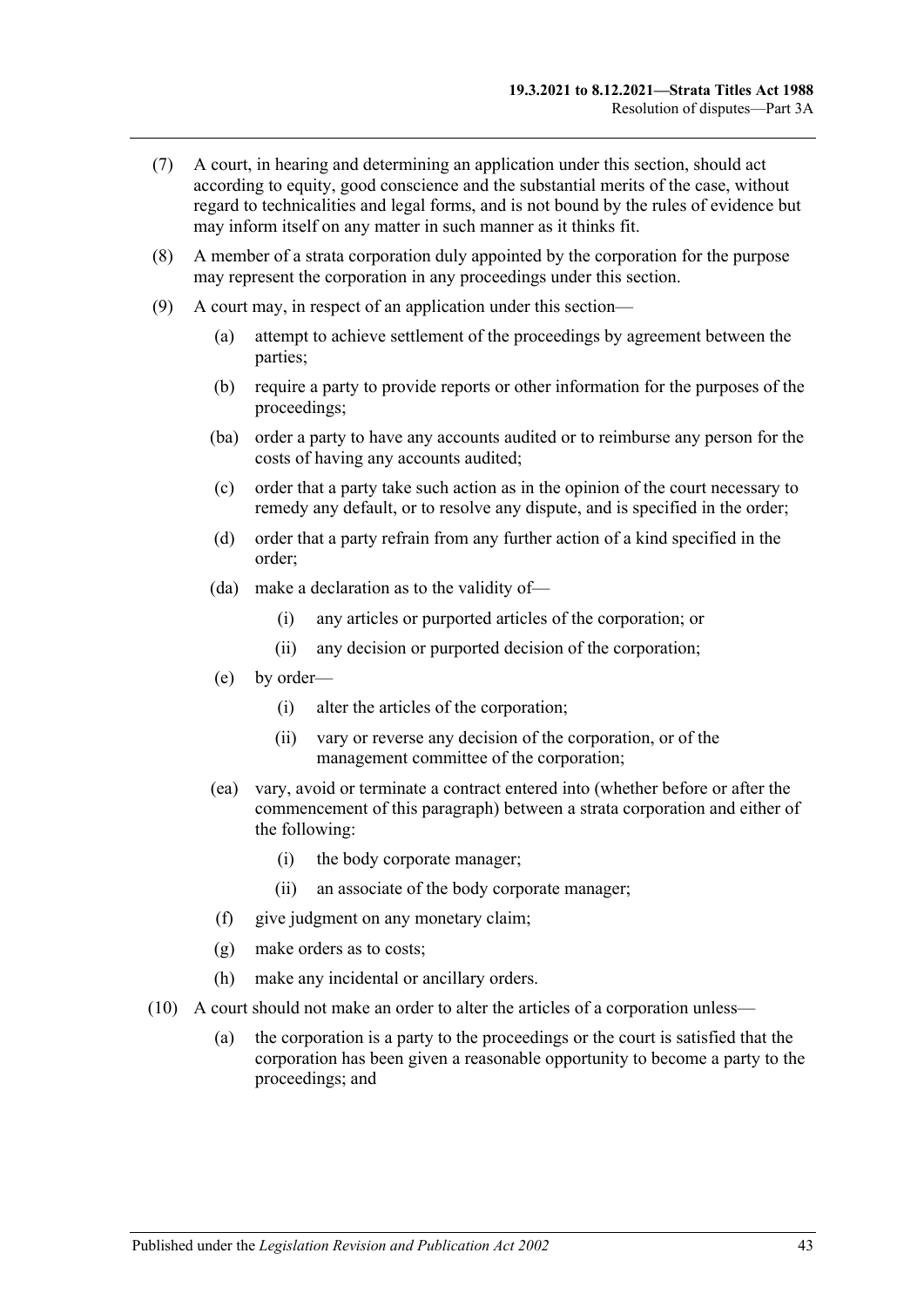- (b) if it appears to the court that the alteration could adversely affect a member of the corporation who is not a party to the proceedings, the court is satisfied that the member has been notified of the possibility that such an order could be made and given a reasonable opportunity to make submissions to the court in relation to the matter; and
- (c) in any event, the court is satisfied that the order is essential to achieving a fair and equitable resolution of the matters in dispute.
- (10a) A court should not make an order to vary, avoid or terminate a contract entered into between a community corporation and a body corporate manager or an associate of the body corporate manager unless the court is satisfied that the contract involves a breach of fiduciary duties or other duties under this Act.
- (11) Where an application is made under this section and the court is satisfied that an interim order is justified by the urgency of the case, the court may make an interim order to safeguard the position of any person pending its final resolution.
- (12) An interim order—
	- (a) has effect for such period as the court may determine and specifies in the order, and may be renewed by the court from time to time; and
	- (b) may be made or renewed whether or not notice of the application has been given to a respondent; and
	- (c) unless sooner revoked, ceases to have effect on the determination or resolution of an application under this section.
- (13) A person who fails to comply with an order under this section is guilty of an offence. Penalty: Division 7 fine.
- (14) The power to make an order under this section includes the power to vary or revoke an order.
- (15) A court may decline to proceed with an application under this section if it considers that it would be more appropriate for proceedings to be taken in another court or tribunal constituted by law.
- (16) This section does not limit or derogate from any civil remedy at law or in equity.
- (17) Rules of Court may be made dealing with any matter necessary or expedient for the effective and efficient operation of this section.
- (18) The rules for a particular court will be made in the same manner as ordinary rules are made for that court.

## <span id="page-43-0"></span>**Part 4—Miscellaneous**

### <span id="page-43-1"></span>**42—Unit holder's power of entry**

- $(1)$  If—
	- $(a)$  —
- (i) the proper supply of hot or cold water, gas, electricity, heating oil or air-conditioned air to a unit (unit A) fails; or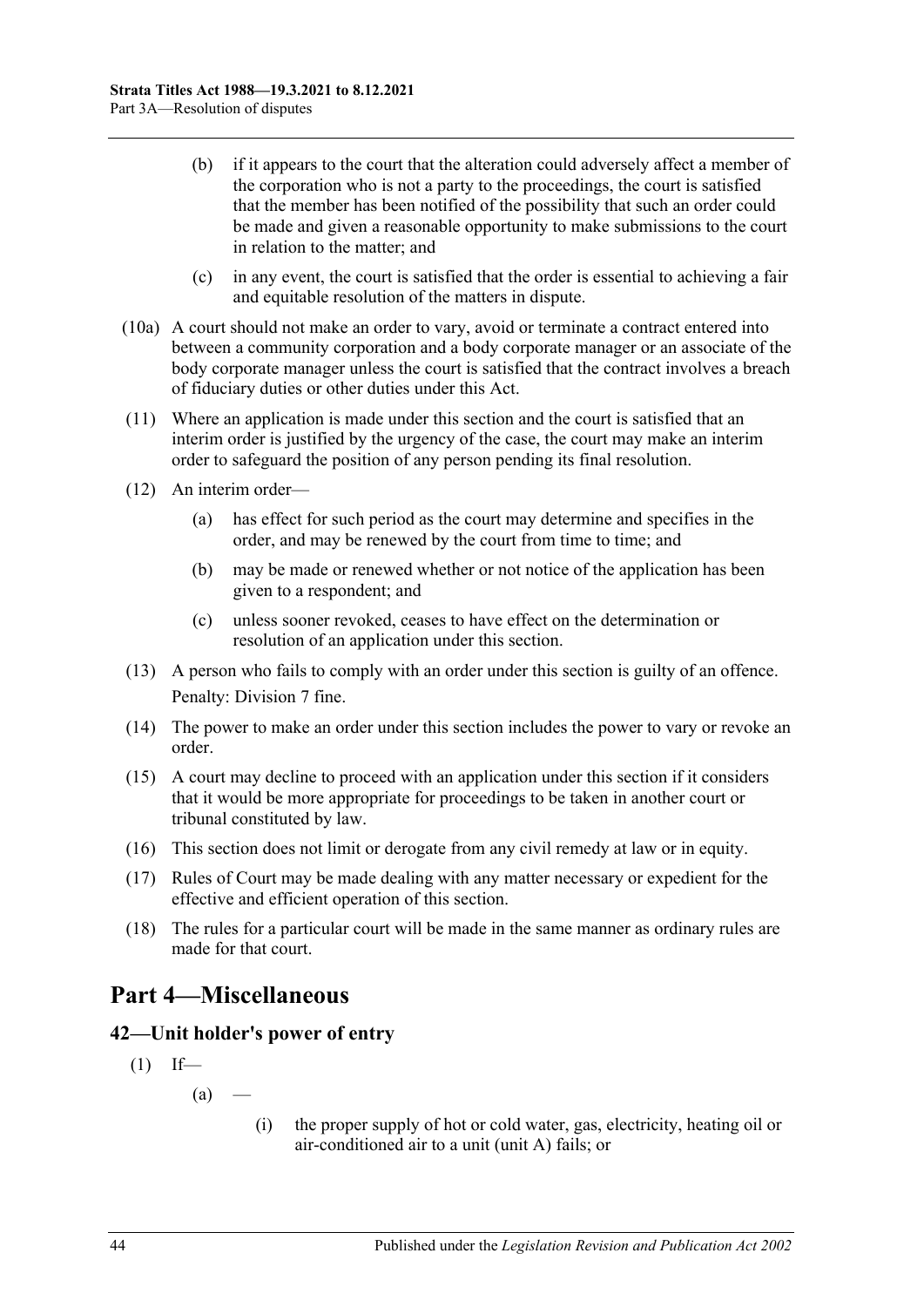- (ii) the sewerage, garbage or drainage system as it affects a unit (unit A) fails to operate properly; and
- (b) some other unit (unit B) must be entered in order to investigate the cause of the failure, or to carry out necessary repairs,

the unit holder of unit A, or a person authorised by that unit holder, may, after giving such notice to the unit holder of unit B as may be practicable in the circumstances, enter unit B for that purpose.

(2) Reasonable force may be exerted in the exercise of powers conferred by this section but any damage to unit B must be immediately made good at the expense of the unit holder of unit A.

#### <span id="page-44-0"></span>**43—Insurance by unit holder**

- (1) Nothing in this Act limits the right of a unit holder to effect insurance in respect of the unit.
- <span id="page-44-1"></span>(2) A contract of insurance may be entered into by the unit holder in respect of damage to the unit for an amount equal to the amount secured at the date of the contract by mortgages over the unit.
- (3) Where a contract of insurance of the kind referred to in [subsection](#page-44-1) (2) is in force—
	- (a) payment must be made by the insurer under the contract to the mortgagees whose interests are noted in the contract in order of their respective priorities, subject to the terms and conditions of the contract;
	- (b) subject to the terms and conditions of the contract, the insurer is liable to pay under the contract—
		- (i) the amount stated in the contract; or
		- (ii) the amount of the damage; or
		- (iii) the amount sufficient, at the date of the payment, to discharge the mortgages noted in the contract,

whichever is the least amount.

- (4) Where the amount so paid by the insurer equals the amount necessary to discharge a mortgage over the unit, the insurer is entitled to an assignment of that mortgage and where the amount is less than the amount necessary to discharge a mortgage over the unit, the insurer is entitled to obtain from the mortgagee a transfer of a proportion of the mortgagee's interest in the mortgage equal to the proportion that the amount of the payment bears to the amount owing under the mortgage immediately before the payment.
- (5) Money received under any such contract of insurance is not liable to be brought into contribution with any other money received under another contract of insurance, except where the other contract of insurance—
	- (a) is in respect of damage to the same unit; and
	- (b) relates to the same mortgage debt.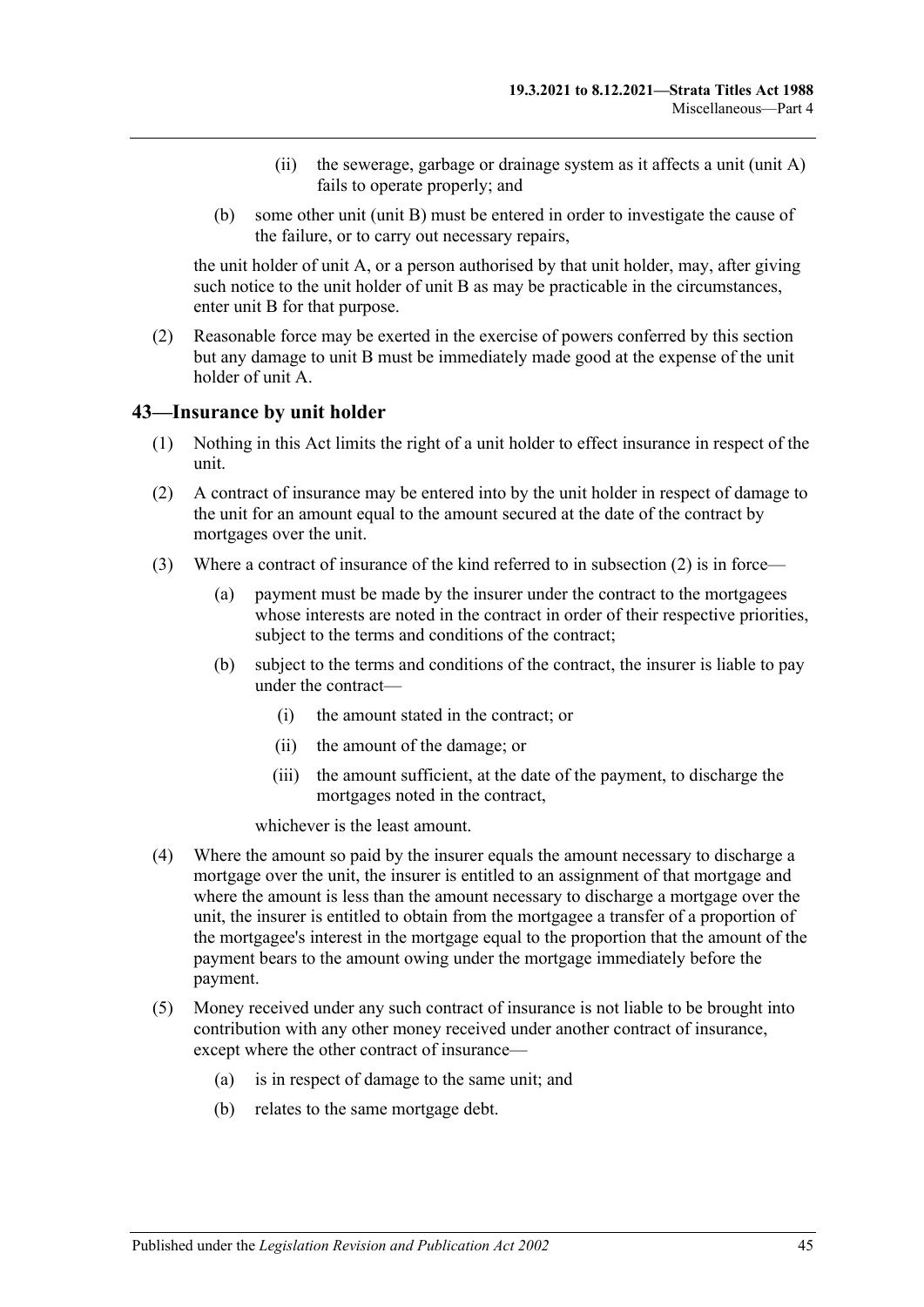### <span id="page-45-0"></span>**44—Dealing with part of unit**

- (1) Subject to this section, a unit holder may not enter into any dealing with a part of the unit unless—
	- (a) the dealing is to be effected by amendment to the strata plan; or
	- (b) the dealing consists of the granting, surrendering or extinction of an easement.
- <span id="page-45-2"></span>(2) Subject to any other law, a unit holder may grant a lease or licence over a part of a unit—
	- (a) if all of the units comprised in the strata scheme consist of non-residential premises; or
	- (b) where [paragraph](#page-45-2) (a) does not apply—
		- (i) if the lease or licence is granted to another unit holder; or
		- (ii) if the lease or licence is authorised by unanimous resolution of the strata corporation (but no authorisation is required in relation to a lease or licence over the whole of a unit).
- (3) Where a unit holder acts in contravention of this section—
	- (a) the dealing is void and no instrument purporting to give effect to the dealing may be lodged for registration; and
	- (b) the unit holder is guilty of an offence.

Penalty: Division 8 fine.

### <span id="page-45-1"></span>**44A—Body corporate may act as officer etc**

- (1) Where a unit holder is a body corporate, the body corporate is eligible to hold the office of presiding officer, secretary or treasurer of the strata corporation, or to be a member of the management committee.
- <span id="page-45-4"></span>(2) If a body corporate is appointed as the presiding officer, secretary or treasurer of a strata corporation, or as a member of a management committee, the body corporate may, by instrument in writing, appoint a person to perform on its behalf any function that is conferred on the body corporate by virtue of the appointment.
- <span id="page-45-5"></span>(2a) Subject to [subsection](#page-45-3) (2b), the person appointed under [subsection](#page-45-4) (2) must be a director, manager, secretary or other officer of the body corporate.
- <span id="page-45-3"></span>(2b) [Subsection](#page-45-5) (2a) does not apply—
	- (a) if all of the units comprised in the relevant strata scheme consist of non-residential premises; or
	- (b) if the body corporate is the South Australian Housing Trust; or
	- (c) in any other case prescribed by regulation.
- (3) A function performed on behalf of a body corporate by a person appointed under [subsection](#page-45-4) (2) will be taken to have been performed by the body corporate.
- (4) A body corporate may revoke at will an appointment under [subsection](#page-45-4) (2).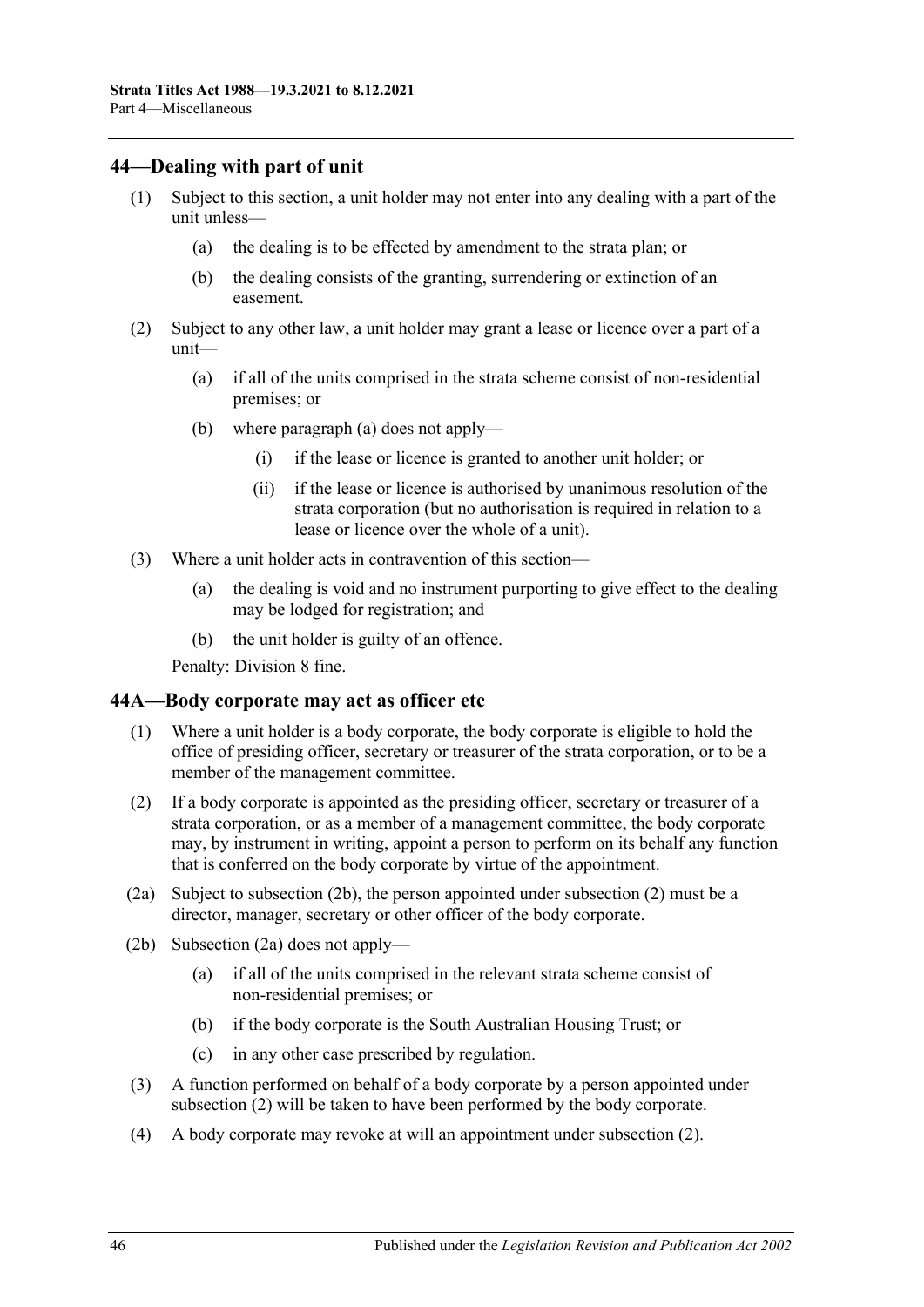#### <span id="page-46-0"></span>**45—Persons under disability etc**

- (1) Where a unit holder is under a disability, the rights and powers of that unit holder under this Act may be exercised on his or her behalf by a guardian.
- (2) If a unit holder is under a disability or cannot be found, the Court may on application by the strata corporation or any other person with a proper interest in the matter, dispense with any consent, approval or vote that would otherwise be required from that person under this Act.

#### <span id="page-46-1"></span>**46—Relief where unanimous resolution required**

(a1) In this section—

*relevant court* means the Court or the Magistrates Court.

- <span id="page-46-4"></span>(1) Where a unanimous resolution is necessary under this Act before an act may be done and that resolution is not obtained but the resolution is supported to the extent necessary for a special resolution, a person included in the majority in favour of the resolution may apply to a relevant court to have the resolution declared sufficient to authorise the particular act proposed and, if the court so orders, the resolution will be taken to have been passed as a unanimous resolution.
- (2) Notice of an application under [subsection](#page-46-4) (1) must be served on—
	- (a) every person who was entitled to exercise the power of voting conferred under this Act and did not, either in person or by proxy, vote in favour of the resolution; and
	- (b) any other person whom the court declares to have a sufficient interest in the proceedings to require that the person should be served with notice of the application,

and the court may direct that any person served with, or to be served with, notice of proceedings under this subsection be joined as a party to the proceedings.

(3) The court should not order a party who opposes an application under this section to pay the costs of a successful applicant unless the court considers the actions of that party in relation to the application were unreasonable.

### <span id="page-46-2"></span>**47—General defence**

It is a defence to a charge of an offence against this Act if the defendant proves that the alleged offence was not committed intentionally and did not result from any failure on the part of the defendant to take reasonable care to avoid the commission of the offence.

#### <span id="page-46-3"></span>**48—Applications etc**

- (1) An application or plan submitted to the Registrar-General under this Act must be in a form approved by the Registrar-General and certified in any manner required by the Registrar-General.
- (2) Any such application must be accompanied by the prescribed fee.
- (3) Any other document that is to be lodged with the Registrar-General under this Act must be accompanied by the prescribed fee.
- (4) The Registrar-General may, in appropriate cases, remit or reduce a fee.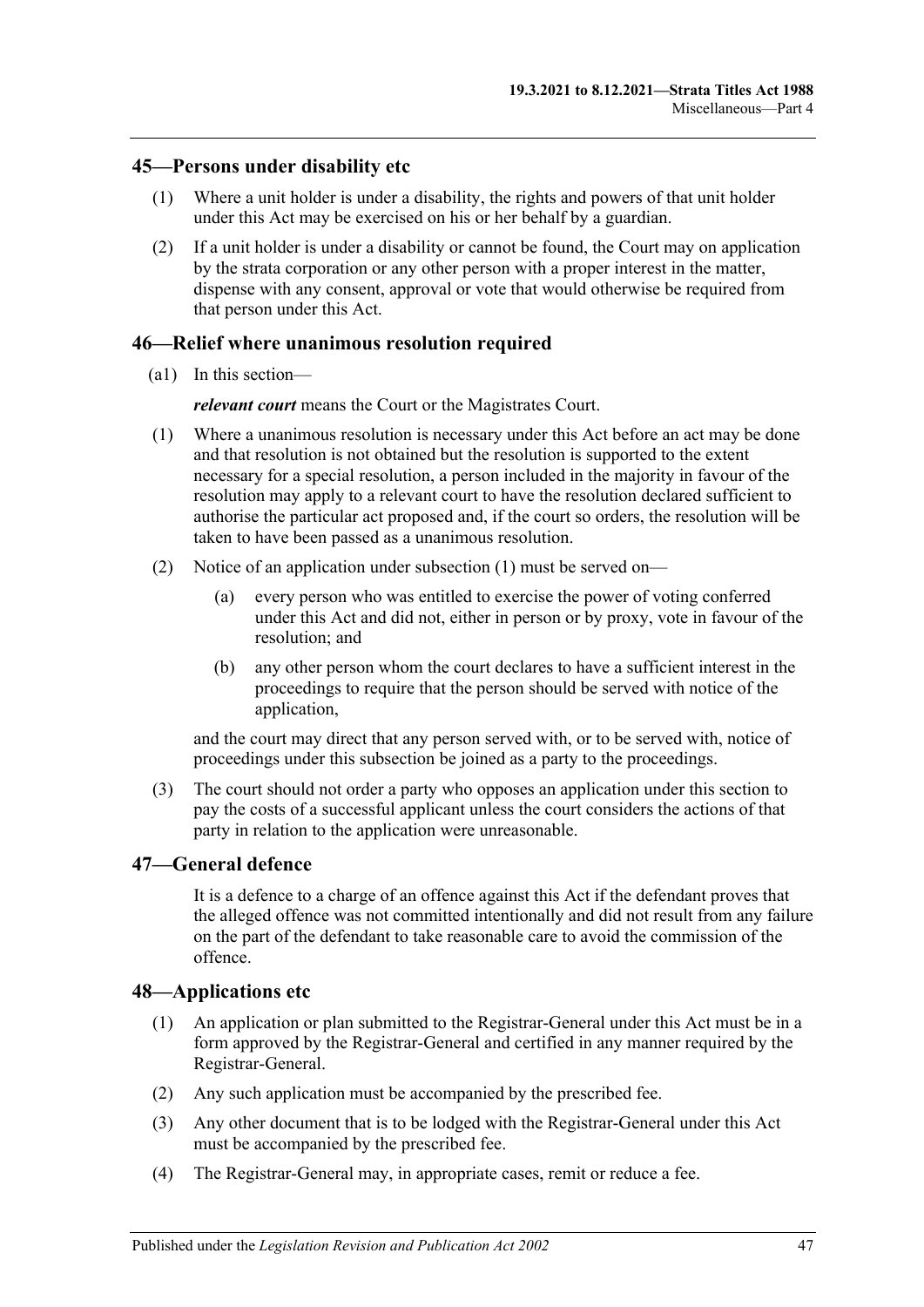### <span id="page-47-0"></span>**48A—Applications to Magistrates Court**

If an application is made to the Magistrates Court under any provision of this Act, the *[Magistrates Court Act](http://www.legislation.sa.gov.au/index.aspx?action=legref&type=act&legtitle=Magistrates%20Court%20Act%201991) 1991* applies, with such modifications as may be necessary for the purpose or as may be prescribed, in relation to the application as if the proceedings were a minor civil action within the meaning of that Act.

#### <span id="page-47-1"></span>**49—Service**

- (1) A document to be served under this Act or the articles of a strata corporation may be served—
	- (a) personally; or
	- (b) by post; or
	- (c) if the recipient consents to receiving the document by email—by transmitting the document by email to the email address provided by the person for that purpose.
- (2) A strata corporation must keep—
	- (a) a letter box, with the name of the corporation clearly shown on it, for postal delivery to the site; or
	- (b) where there is no postal delivery to the site, a post office box.
- (3) A document may be served on the strata corporation, its secretary or treasurer, or a member of its management committee—
	- (a) by placing it in the strata corporation's letter box; or
	- (b) by post addressed to the strata corporation, the secretary or treasurer at the postal address of the corporation.

### <span id="page-47-2"></span>**50—Proceedings for offences**

- (1) An offence against this Act is a summary offence.
- (2) A prosecution for an offence against this Act cannot be commenced except by—
	- (a) the Commissioner for Consumer Affairs; or
	- (b) an authorised officer under the *[Fair Trading Act](http://www.legislation.sa.gov.au/index.aspx?action=legref&type=act&legtitle=Fair%20Trading%20Act%201987) 1987*; or
	- (c) a person who has the consent of the Minister to commence the prosecution.
- (3) In any proceedings, an apparently genuine document purporting to be a certificate of the Minister certifying authorisation of, or consent to, a prosecution for an offence against this Act will be accepted, in the absence of proof to the contrary, as proof of the authorisation or consent.
- <span id="page-47-3"></span>(4) Where a person fails to comply with an obligation imposed by this Act and is, in consequence of that non-compliance, convicted of an offence against this Act, the court may order the convicted person to comply with the obligation within a time fixed by the court.
- (5) If the convicted person fails to comply with an order under [subsection](#page-47-3) (4), that person is guilty of a further offence.

Penalty: Division 7 fine.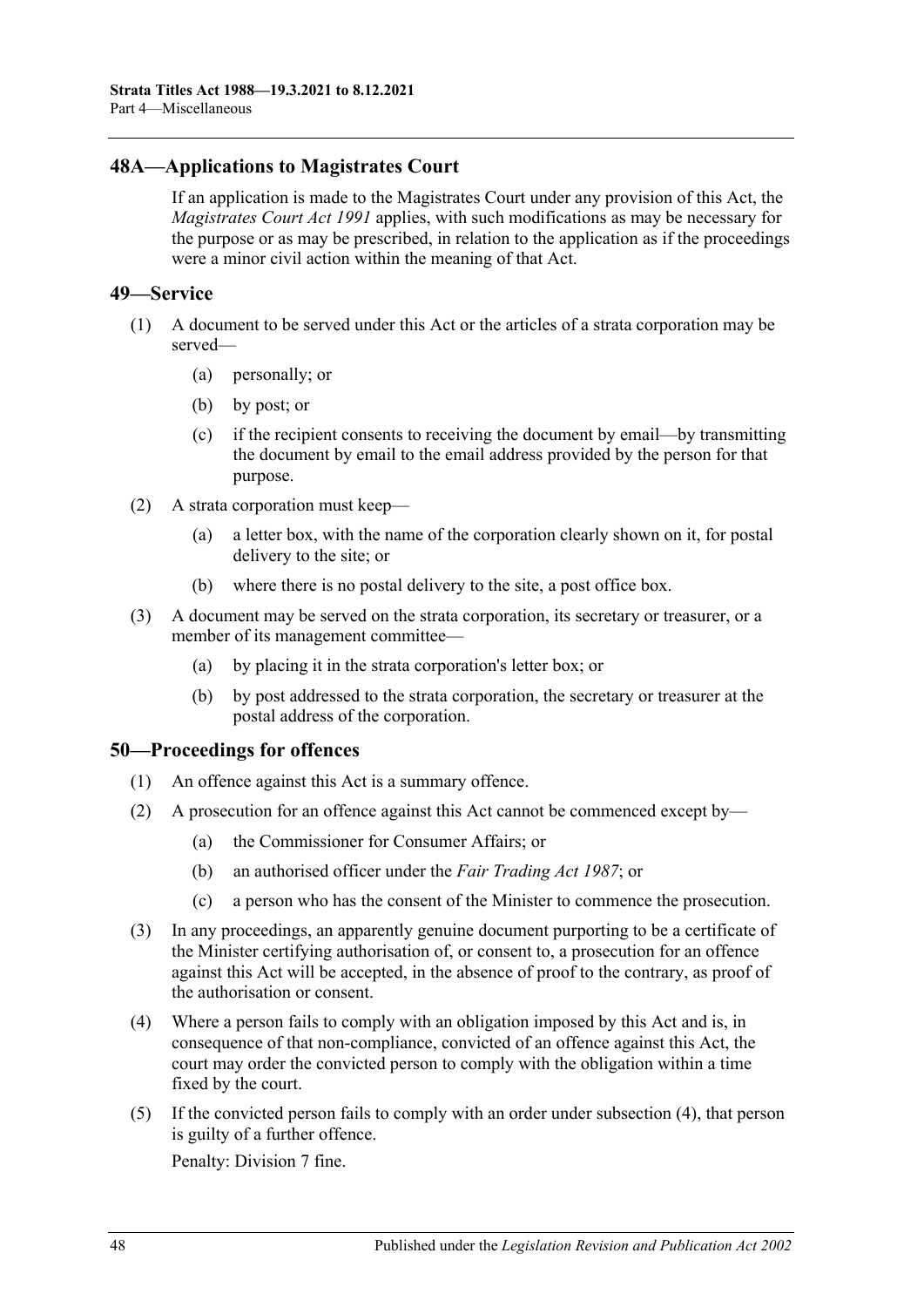### <span id="page-48-0"></span>**50A—Indemnity fund under** *Land Agents Act 1994*

Money standing to the credit of the indemnity fund maintained under section 29 of the *[Land Agents Act](http://www.legislation.sa.gov.au/index.aspx?action=legref&type=act&legtitle=Land%20Agents%20Act%201994) 1994* may be applied by the Commissioner for Consumer Affairs for any of the following purposes:

- (a) the costs of investigating compliance with this Act;
- (b) the costs of prosecutions for offences against this Act;
- (c) the payment of amounts, approved by the Minister and the Minister responsible for the administration of the *[Land Agents Act](http://www.legislation.sa.gov.au/index.aspx?action=legref&type=act&legtitle=Land%20Agents%20Act%201994) 1994*, towards the cost of prescribed advisory services or educational programs relating to this Act conducted for the benefit of members of the public.

#### <span id="page-48-1"></span>**50B—Review of operation of Act**

The Minister must, as soon as is practicable after the second anniversary of the commencement of the *[Statutes Amendment \(Community and Strata Titles\) Act](http://www.legislation.sa.gov.au/index.aspx?action=legref&type=act&legtitle=Statutes%20Amendment%20(Community%20and%20Strata%20Titles)%20Act%202012) 2012* or any provision of that Act—

- (a) cause a report to be prepared on the operation of this Act insofar as it was amended by the *[Statutes Amendment \(Community and Strata Titles\) Act](http://www.legislation.sa.gov.au/index.aspx?action=legref&type=act&legtitle=Statutes%20Amendment%20(Community%20and%20Strata%20Titles)%20Act%202012) 2012*; and
- (b) cause a copy of the report to be laid before each House of Parliament.

#### <span id="page-48-2"></span>**51—Regulations**

- (1) The Governor may make such regulations as are contemplated by this Act, or as are necessary or expedient for the purposes of this Act.
- (2) Any such regulation—
	- (a) may be of general or restricted application;
	- (b) may confer discretionary powers;
	- (ba) may assign specified functions to an officer of a strata corporation of a specified class;
	- (c) may impose a fine (not exceeding a division 9 fine) for breach of, or non-compliance with, the regulation or any other regulation.

## <span id="page-48-3"></span>**Schedule 2—Transitional provisions**

#### <span id="page-48-4"></span>**1—Interpretation**

In this Schedule—

*the repealed strata title provisions* means Part 19B of the *[Real Property Act](http://www.legislation.sa.gov.au/index.aspx?action=legref&type=act&legtitle=Real%20Property%20Act%201886) 1886* repealed by Schedule 1.

#### <span id="page-48-6"></span><span id="page-48-5"></span>**2—Existing plans**

(1) Subject to [subclause](#page-49-4) (2), a plan deposited in the Lands Titles Registration Office by the Registrar-General in pursuance of the repealed strata title provisions will be taken to be a deposited plan under this Act.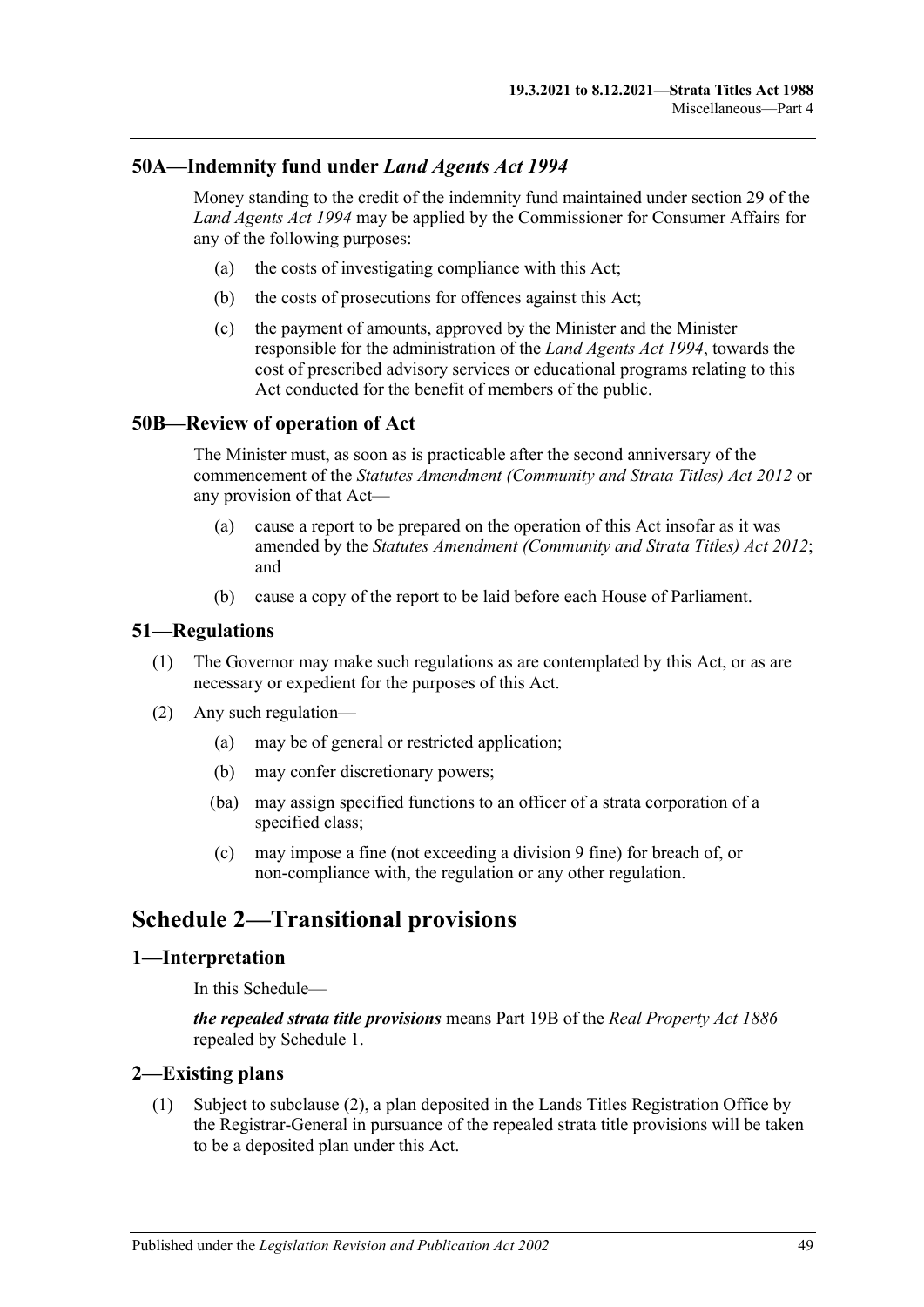<span id="page-49-4"></span>(2) Subject to any amendment under this Act, the boundaries of a unit within a plan to which [subclause](#page-48-6) (1) applies are not affected by the enactment of this Act.

### <span id="page-49-0"></span>**3—Strata corporations**

- (1) A corporation existing under the repealed strata title provisions immediately before the commencement of this Act continues as a strata corporation under this Act.
- (2) A committee of a corporation appointed under the repealed strata title provisions and in existence immediately before the commencement of this Act will, subject to this Act, continue as the management committee of the corporation under this Act.
- (3) Where a strata corporation to which this clause applies had adopted articles in substitution for those prescribed by the repealed strata title provisions, those articles continue, subject to amendment or substitution under this Act, as the articles of the corporation.
- (4) In any other case, the articles prescribed by [Schedule 3](#page-49-3) will take the place of those prescribed by the repealed strata title provisions on the expiration of six months from the commencement of this Act (but if those earlier articles had been amended, there will be a corresponding amendment to the [Schedule 3](#page-49-3) articles as they apply to the strata corporation).

### <span id="page-49-5"></span><span id="page-49-1"></span>**4—Continuation and completion of proceedings under the repealed provisions**

- (1) Proceedings commenced under the repealed strata title provisions may be continued and completed as if this Act had not been enacted.
- (2) For the purposes of [subclause](#page-49-5) (1), proceedings for the deposit of a strata plan will be taken to have commenced when a formal application was first made to the Registrar-General, the Commission or the council in relation to the division of the land by strata plan.

### <span id="page-49-2"></span>**6—Application of Acts**

The *[Acts Interpretation Act](http://www.legislation.sa.gov.au/index.aspx?action=legref&type=act&legtitle=Acts%20Interpretation%20Act%201915) 1915* applies, except to the extent of any inconsistency with the provisions of this Schedule, to any repeal made by this Act.

## <span id="page-49-3"></span>**Schedule 3—Articles of strata corporation**

- 1 (1) A unit holder must—
	- (a) maintain the unit in good repair;
	- (b) carry out any work ordered by a council or other public authority in respect of the unit.
	- (2) The occupier of a unit must keep it in a clean and tidy condition.

2 A person bound by these articles—

- (a) must not obstruct the lawful use of the common property by any person; and
- (b) must not use the common property in a manner that unreasonably interferes with the use and enjoyment of the common property by the other members of the strata community, their customers, clients or visitors; and
- (c) must not make, or allow his or her customers, clients or visitors to make, undue noise in or about any unit or the common property; and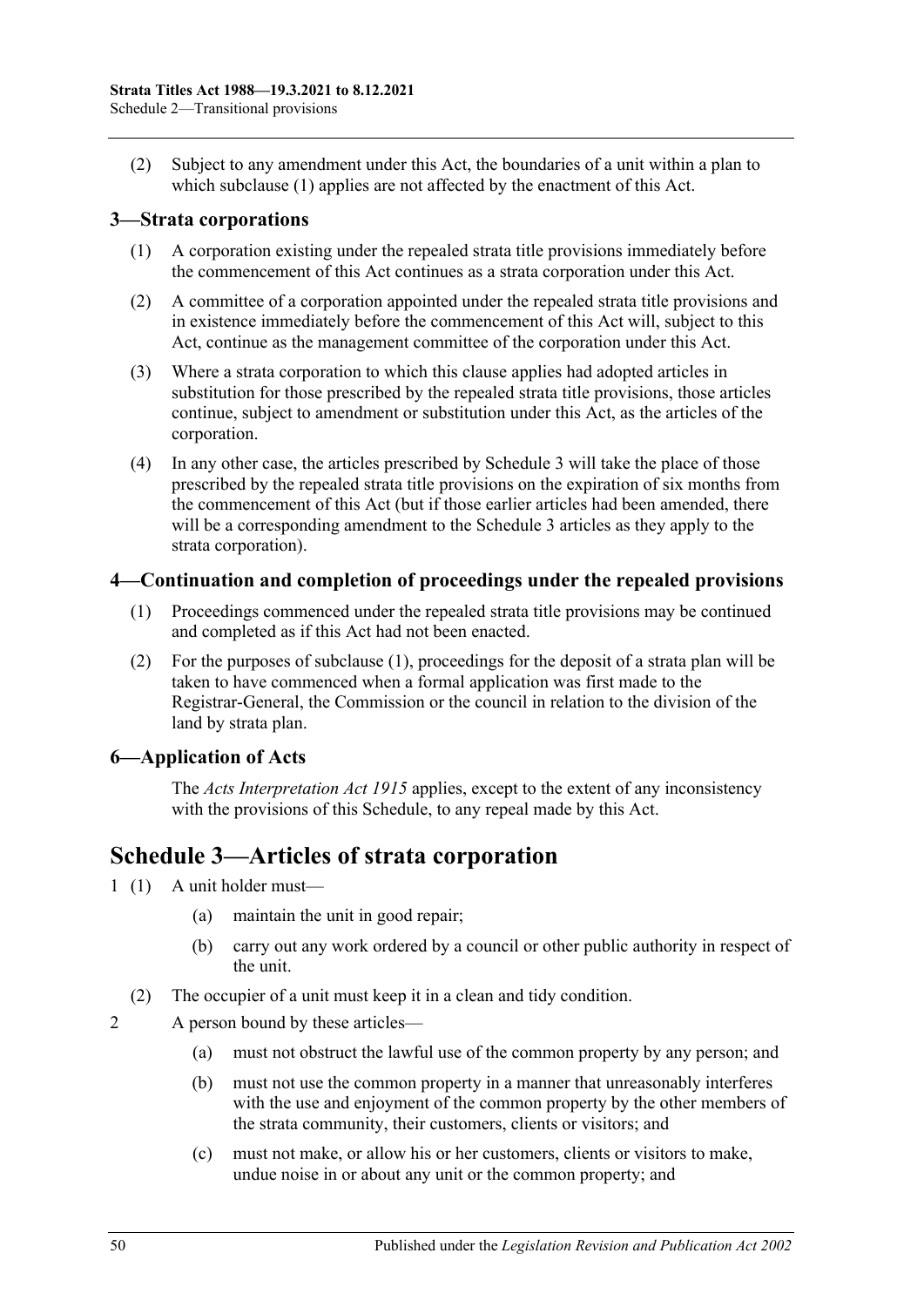- (d) must not interfere, or allow his or her customers, clients or visitors to interfere, with others in the enjoyment of their rights in relation to units or common property.
- 3 A person bound by these articles must not use the unit, or permit the unit to be used, for any unlawful purpose.
- 4 Subject to the *[Strata Titles Act](http://www.legislation.sa.gov.au/index.aspx?action=legref&type=act&legtitle=Strata%20Titles%20Act%201988) 1988*, a person bound by these articles must not, without the strata corporation's consent, keep any animal in, or in the vicinity of, a unit.
- 5 A person bound by these articles—
	- (a) must not park a motor vehicle in a parking space allocated for others or on a part of the common property on which parking is not authorised by the strata corporation; and
	- (b) must take reasonable steps to ensure that his or her customers, clients or visitors do not park in parking spaces allocated for others or on parts of the common property on which parking is not authorised by the strata corporation.
- 6 A person bound by these articles must not, without the consent of the strata corporation—
	- (a) damage or interfere with any lawn, garden, tree, shrub, plant or flower on the common property; or
	- (b) use any portion of the common property for his or her own purposes as a garden.
- 7 A person bound by these articles must not—
	- (a) bring objects or materials onto the site of a kind that are likely to cause justified offence to the other members of the strata community; or
	- (b) allow refuse to accumulate so as to cause justified offence to others.
- 8 A person bound by these articles must not, without the consent of the strata corporation, display any sign, advertisement, placard, banner or any other conspicuous material of a similar nature—
	- (a) on part of his or her unit so as to be visible from outside the building; or
	- (b) on any part of the common property.
- 9 The occupier of a unit may, without the consent of the strata corporation, paint, cover or in any other way decorate the inside of any building forming part of the unit and may, provided that unreasonable damage is not caused to any common property, fix locks, catches, screens, hooks and other similar items to that building.
- 10 The occupier of a unit used for residential purposes must not, without the consent of the strata corporation, use or store on the unit or on the common property any explosive or other dangerous substance.
- 11 A person bound by these articles—
	- (a) must maintain within the unit, or on a part of the common property set apart for the purpose by the strata corporation, a receptacle for garbage adequately covered; and
	- (b) must comply with all council by-laws relating to the disposal of garbage.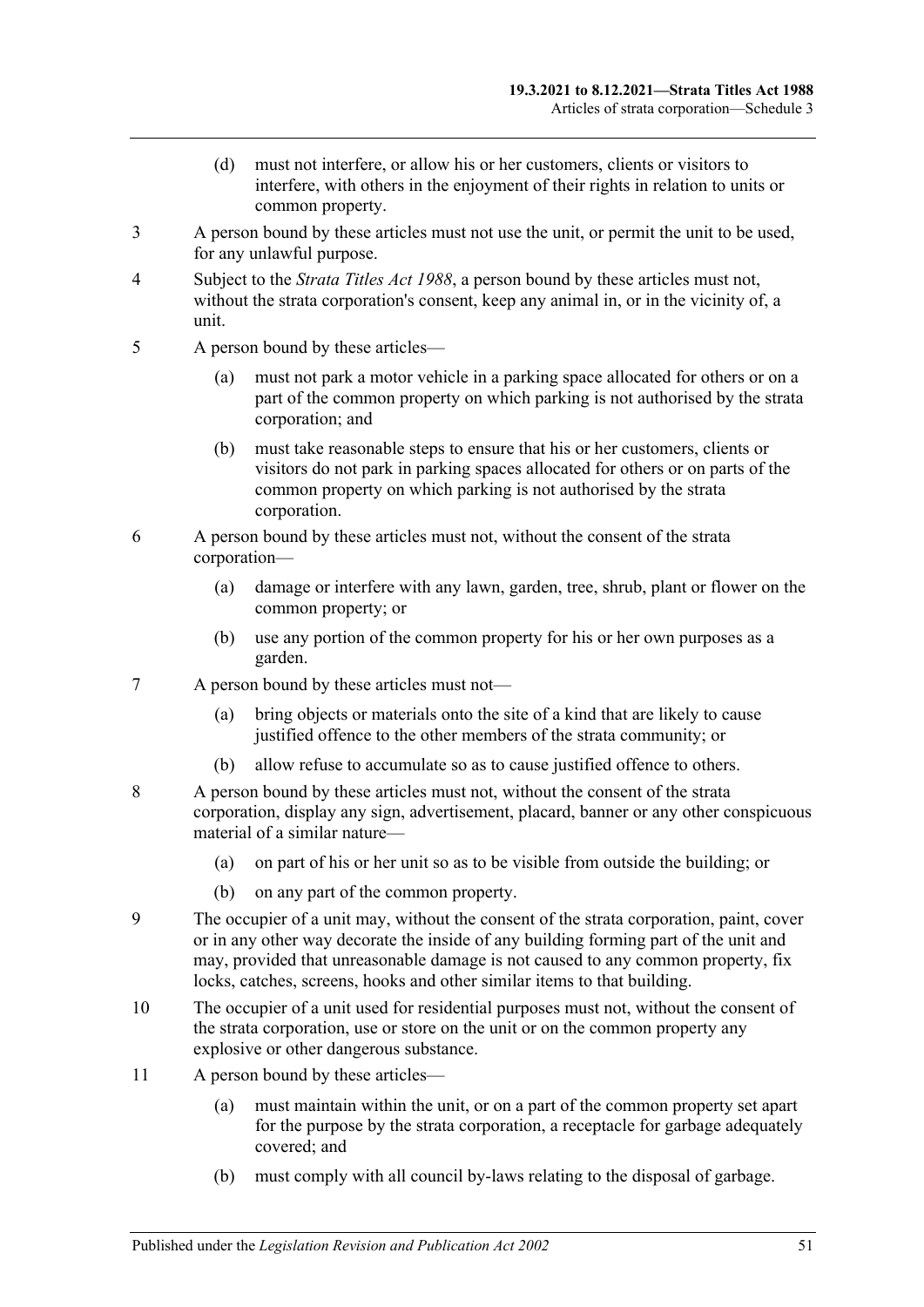- 12 A unit holder must immediately notify the strata corporation of—
	- (a) any change in the ownership of the unit, or any change in the address of an owner;
	- (b) any change in the occupancy of the unit.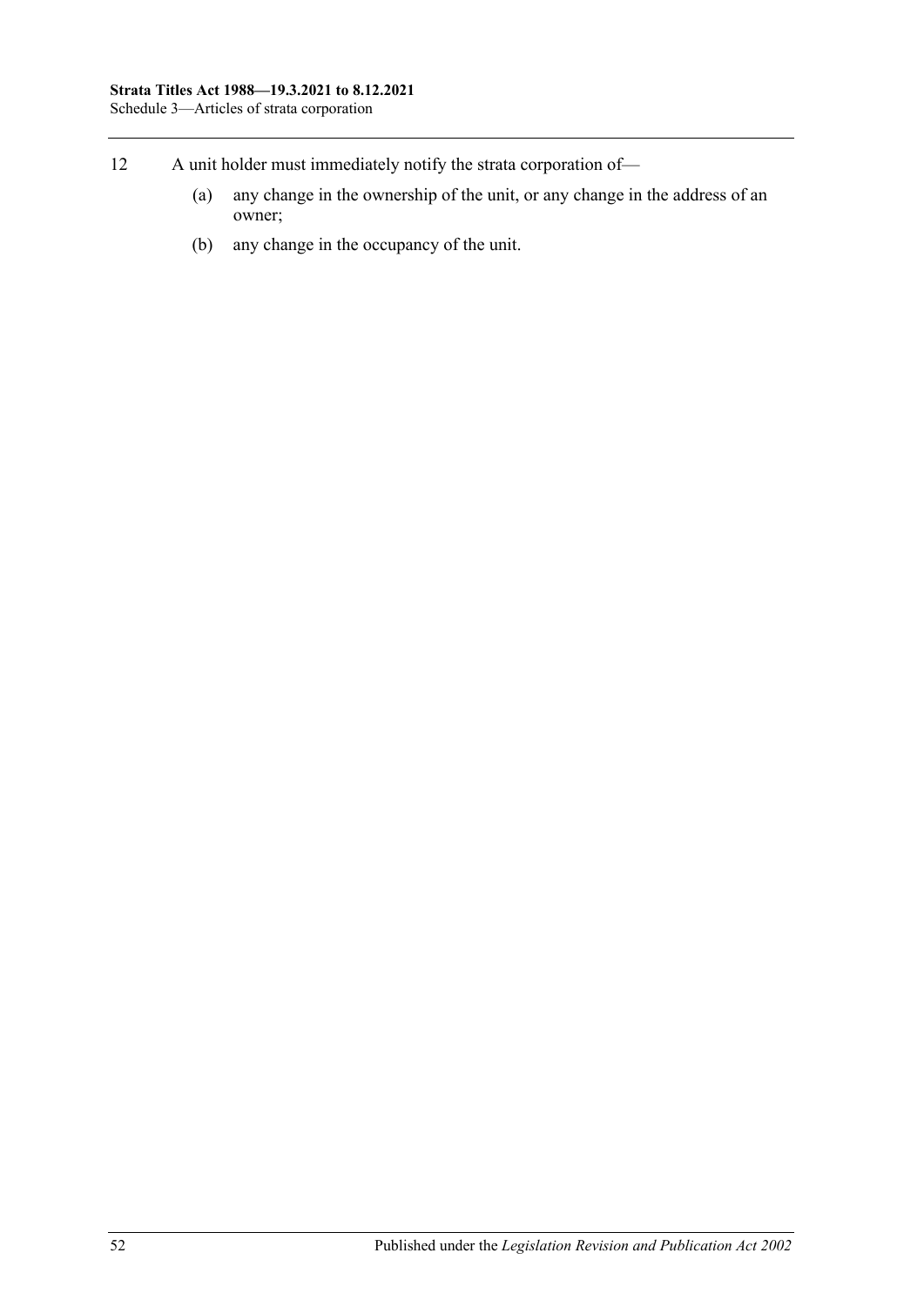## <span id="page-52-0"></span>**Legislative history**

### **Notes**

- Please note—References in the legislation to other legislation or instruments or to titles of bodies or offices are not automatically updated as part of the program for the revision and publication of legislation and therefore may be obsolete.
- Earlier versions of this Act (historical versions) are listed at the end of the legislative history.
- For further information relating to the Act and subordinate legislation made under the Act see the Index of South Australian Statutes or www.legislation.sa.gov.au.

### **Legislation amended by principal Act**

The *Strata Titles Act 1988* amended the following:

*Real Property Act 1886 Land Agents, Brokers and Valuers Act 1973 Legal Practitioners Act 1981 Retirement Villages Act 1987*

### **Principal Act and amendments**

#### New entries appear in bold.

| Year | N <sub>0</sub> | Title                                                                             | Assent     | Commencement                                                                                               |
|------|----------------|-----------------------------------------------------------------------------------|------------|------------------------------------------------------------------------------------------------------------|
| 1988 | 13             | Strata Titles Act 1988                                                            | 7.4.1988   | 1.9.1988 (Gazette 21.7.1988 p420)                                                                          |
| 1989 | 16             | Strata Titles Act Amendment<br>Act 1989                                           | 20.4.1989  | 4.5.1989 (Gazette 27.4.1989 p1152)                                                                         |
| 1990 | 13             | Strata Titles Act Amendment<br>Act 1990                                           | 12.4.1990  | 2.8.1990 (Gazette 26.7.1990 p397)<br>except ss $6(b)$ & 27-1.9.1988: s 2(2)                                |
| 1990 | 54             | <i>Statute Law Revision Act</i><br>$(No. 2)$ 1990                                 | 22.11.1990 | Sch 4-24.12.1990 (Gazette 6.12.1990<br>p1685                                                               |
| 1991 | 78             | Strata Titles (Resolution of<br>Disputes) Amendment Act 1991                      | 12.12.1991 | 2.4.1992 (Gazette 19.3.1992 p876)                                                                          |
| 1992 | 23             | Real Property (Transfer of<br>Allotments) Amendment Act 1992                      | 14.5.1992  | 21.5.1992 (Gazette 21.5.1992 p1468)                                                                        |
| 1992 | 26             | Statutes Amendment<br>(Attorney-General's Portfolio)<br>Act 1992                  | 14.5.1992  | 6.7.1992 (Gazette 2.7.1992 p209)                                                                           |
| 1993 | 54             | <b>Statutes Repeal and Amendment</b><br>(Development) Act 1993                    | 27.5.1993  | 15.1.1994 (Gazette 27.10.1993 p1889)                                                                       |
| 1993 | 56             | Heritage Act 1993                                                                 | 27.5.1993  | 15.1.1994 (Gazette 27.10.1993 p1890)                                                                       |
| 1994 | 11             | Real Property (Miscellaneous)<br>Amendment Act 1994                               | 5.5.1994   | Sch-8.9.1994 (Gazette 8.9.1994 p728)                                                                       |
| 1996 | 38             | <b>Statutes Amendment (Community</b><br>Titles) Act 1996 as amended by<br>43/1997 | 9.5.1996   | ss 42-45-4.11.1996 (Gazette<br>31.10.1996 p1460); s 41-9.5.1998<br>$(s 7(5)$ Acts Interpretation Act 1915) |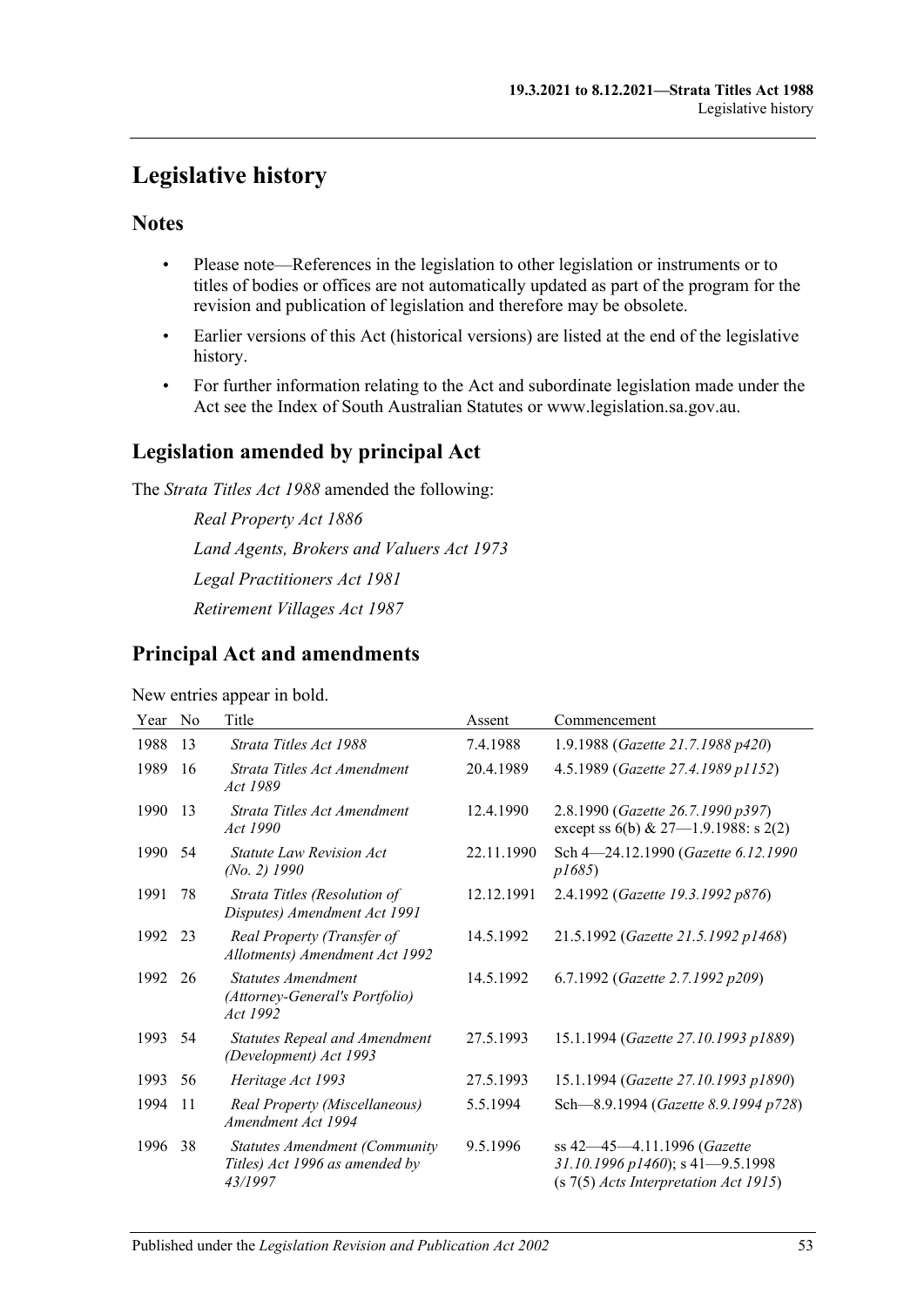#### **Strata Titles Act 1988—19.3.2021 to 8.12.2021** Legislative history

| 2017 | 5   | <b>Statutes Amendment (Planning,</b><br><b>Development and Infrastructure</b> )<br>Act 2017 | 28.2.2017 | Pt 26 (ss 83 & 84)-19.3.2021 ( <i>Gazette</i><br>4.3.2021 p823)                                                                                                                                                                                           |
|------|-----|---------------------------------------------------------------------------------------------|-----------|-----------------------------------------------------------------------------------------------------------------------------------------------------------------------------------------------------------------------------------------------------------|
| 2016 | 29  | Real Property (Electronic<br>Conveyancing) Amendment Act 2016                               | 16.6.2016 | Sch 2-4.7.2016 (Gazette 30.6.2016<br>p2761                                                                                                                                                                                                                |
| 2013 | -11 | <b>Statutes Amendment</b><br>(Attorney-General's Portfolio)<br>Act 2013                     | 18.4.2013 | Pt 11 (ss 24 & 25)-28.10.2013<br>immediately after 8/2012 s 8 (Gazette<br>$6.6.2013$ $p2498$ )                                                                                                                                                            |
| 2012 | 8   | <b>Statutes Amendment (Community</b><br>and Strata Titles) Act 2012                         | 12.4.2012 | Pt 3 (new s 50A (as inserted by<br>s 72) $-18.7.2013$ ; ss 46-71, new<br>s 50B (as inserted by s 72), 73 $\&$<br>Sch 1-28.10.2013 (Gazette 18.7.2013<br>p3075                                                                                             |
| 2008 | 12  | Statutes Amendment (Real<br>Property) Act 2008                                              | 8.5.2008  | Pt 6 (ss 73-86)-1.6.2009 (Gazette<br>28.5.2009 p1843)                                                                                                                                                                                                     |
| 2006 | 17  | Statutes Amendment (New Rules of<br>Civil Procedure) Act 2006                               | 6.7.2006  | Pt 71 (ss 223 & 224)-4.9.2006<br>(Gazette 17.8.2006 p2831)                                                                                                                                                                                                |
| 1999 | 33  | Financial Sector Reform (South<br>Australia) Act 1999                                       | 17.6.1999 | Sch (item $56$ )—1.7.1999 being the date<br>specified under s 3(16) of the Financial<br>Sector Reform (Amendments and<br>Transitional Provisions) Act (No. 1)<br>1999 of the Commonwealth as the<br>transfer date for the purposes of that<br>Act: $s(2)$ |
| 1998 | 59  | <b>Statutes Amendment</b><br>(Attorney-General's Portfolio)<br>Act 1998                     | 3.9.1998  | Pt 12 (s 21)-13.12.1998 (Gazette<br>3.12.1998 p1676)                                                                                                                                                                                                      |
| 1997 | 43  | <b>Statutes Amendment (Community</b><br>Titles) Amendment Act 1997                          | 17.7.1997 | 17.7.1997                                                                                                                                                                                                                                                 |
|      |     |                                                                                             |           |                                                                                                                                                                                                                                                           |

### **Provisions amended**

New entries appear in bold.

Entries that relate to provisions that have been deleted appear in italics.

| Provision                 | How varied                            | Commencement |
|---------------------------|---------------------------------------|--------------|
| Long title                | amended by $54/1990$ s $3(1)$ (Sch 4) | 24.12.1990   |
| Pt1                       |                                       |              |
| s <sub>2</sub>            | deleted by $54/1990 s 3(1)$ (Sch 4)   | 24.12.1990   |
| s <sub>3</sub>            |                                       |              |
| s(1)                      |                                       |              |
| assistance animal         | inserted by $11/2013$ s $24(1)$       | 28.10.2013   |
| body corporate<br>manager | inserted by $8/2012$ s $46(1)$        | 28.10.2013   |
| business day              | inserted by $8/2012$ s $46(2)$        | 28.10.2013   |
| the Commission            | substituted by $54/1993$ s $13(a)$    | 15.1.1994    |
|                           | deleted by $5/2017 s 83(1)$           | 19.3.2021    |
| <b>ERD</b> Court          | inserted by $8/2012$ s $46(3)$        | 28.10.2013   |
| fence                     | inserted by $13/1990$ s $3(a)$        | 2.8.1990     |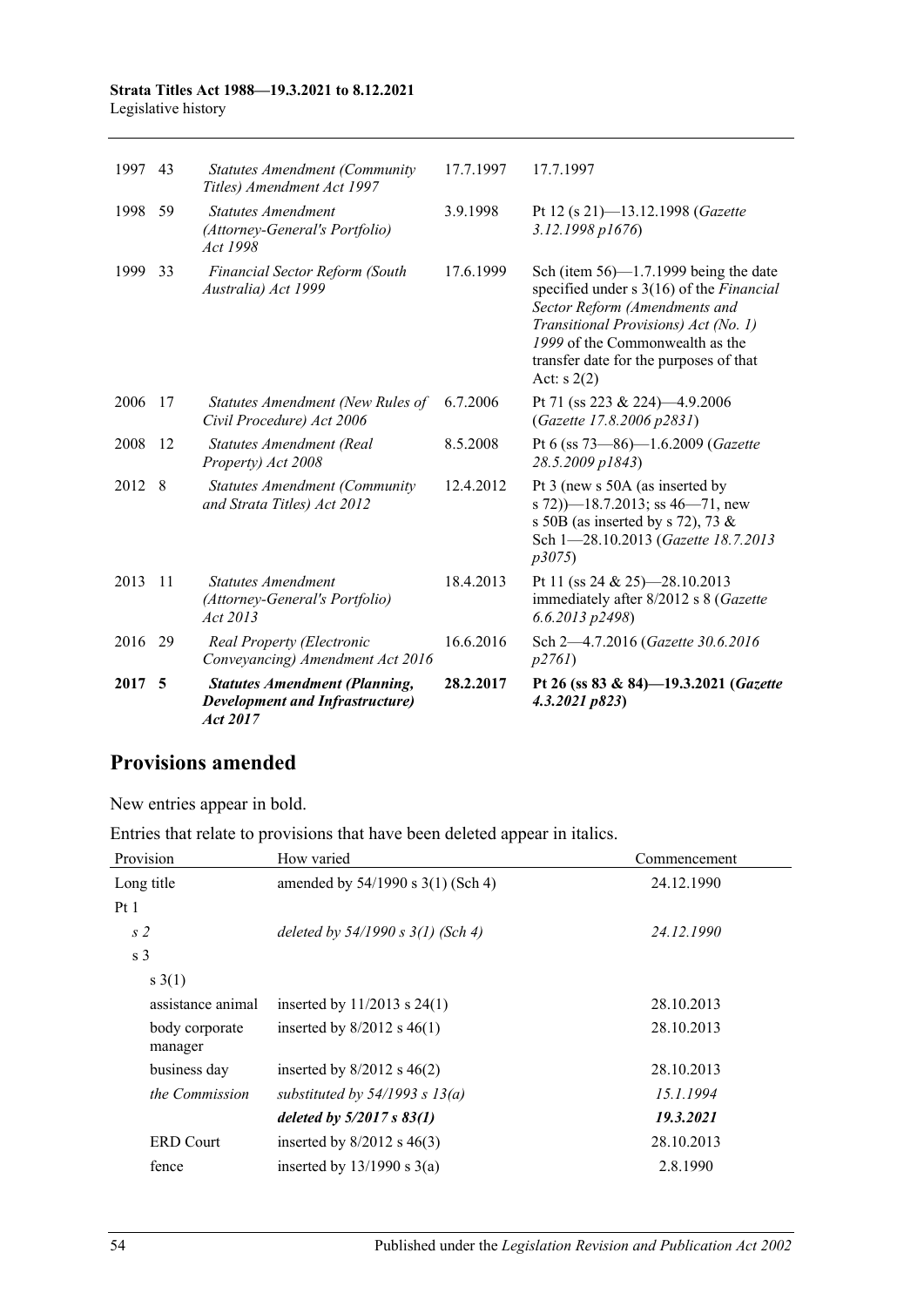| holder                                   | inserted by $12/2008$ s 73(1)                                    | 1.6.2009   |
|------------------------------------------|------------------------------------------------------------------|------------|
|                                          | amended by 5/2017 s 83(2)                                        | 19.3.2021  |
| ordinary<br>resolution                   | inserted by $8/2012$ s $46(4)$                                   | 28.10.2013 |
| relevant animal                          | inserted by 11/2013 s 24(2)                                      | 28.10.2013 |
| special resolution                       | amended by 8/2012 s 46(5), (6)                                   | 28.10.2013 |
| statutory<br>encumbrance                 | inserted by $13/1990$ s $3(b)$                                   | 2.8.1990   |
|                                          | amended by 54/1993 s 13(b)                                       | 15.1.1994  |
|                                          | (c) deleted by $54/1993$ s $13(b)$                               | 15.1.1994  |
|                                          | amended by 56/1993 Sch 2                                         | 15.1.1994  |
|                                          | amended by $12/2008$ s $73(2)$ —(5)                              | 1.6.2009   |
|                                          | amended by 5/2017 s 83(3)                                        | 19.3.2021  |
| Pt 2                                     | therapeutic animal inserted by $11/2013$ s $24(3)$               | 28.10.2013 |
| Pt 2 Div 1                               |                                                                  |            |
| s <sub>5</sub>                           |                                                                  |            |
| s 5(3)                                   | amended by 12/2008 s 74                                          | 1.6.2009   |
| s 5(6)                                   | amended by 13/1990 s 4                                           | 2.8.1990   |
| s 5(7)                                   | amended by 78/1991 s 3                                           | 2.4.1992   |
| Pt 2 Div 2 before<br>deletion by 12/2008 |                                                                  |            |
| s <sub>7</sub>                           |                                                                  |            |
| $s \, 7(4)$                              | amended by $54/1993$ s $13(c)$                                   | 15.1.1994  |
| $s \, 7(6)$                              | amended by $13/1990 s 5(a)$                                      | 2.8.1990   |
| $s \, 7(7)$                              | amended by $13/1990 s 5(b)$ , (c)                                | 2.8.1990   |
| $s \, \delta$                            |                                                                  |            |
| $s \, \delta(l)$                         | amended by $38/1996 s 41(a)$                                     | 9.5.1998   |
| $s \& (la)$ and $(lb)$                   | inserted by $38/1996$ s $41(b)$ as substituted by<br>43/1997 s 2 | 9.5.1998   |
| $s \, \delta(4)$                         | amended by 11/1994 Sch                                           | 8.9.1994   |
| $s \, \delta(5)$                         | substituted by $13/1990 s 6(a)$                                  | 2.8.1990   |
|                                          | deleted by 11/1994 Sch                                           | 8.9.1994   |
| $s \, \delta(6)$                         | substituted by $13/1990 s 6(b)$                                  | 1.9.1988   |
| $s \, 8(7)$                              | inserted by $13/1990 s 6(b)$                                     | 1.9.1988   |
| Pt 2 Div 2                               | deleted by 12/2008 s 75                                          | 1.6.2009   |
| Pt 2 Div 4                               |                                                                  |            |
| s 12                                     |                                                                  |            |
| s 12(2)                                  | amended by $13/1990$ s $7(a)$                                    | 2.8.1990   |
|                                          | amended by 12/2008 s 76(1)                                       | 1.6.2009   |
| s 12(2a)                                 | inserted by 12/2008 s 76(2)                                      | 1.6.2009   |
| s 12(3)                                  | amended by 54/1993 s 13(d)                                       | 15.1.1994  |
|                                          | (b) deleted by $12/2008$ s $76(3)$                               | 1.6.2009   |
|                                          | (a) deleted by $29/2016$ Sch 2                                   | 4.7.2016   |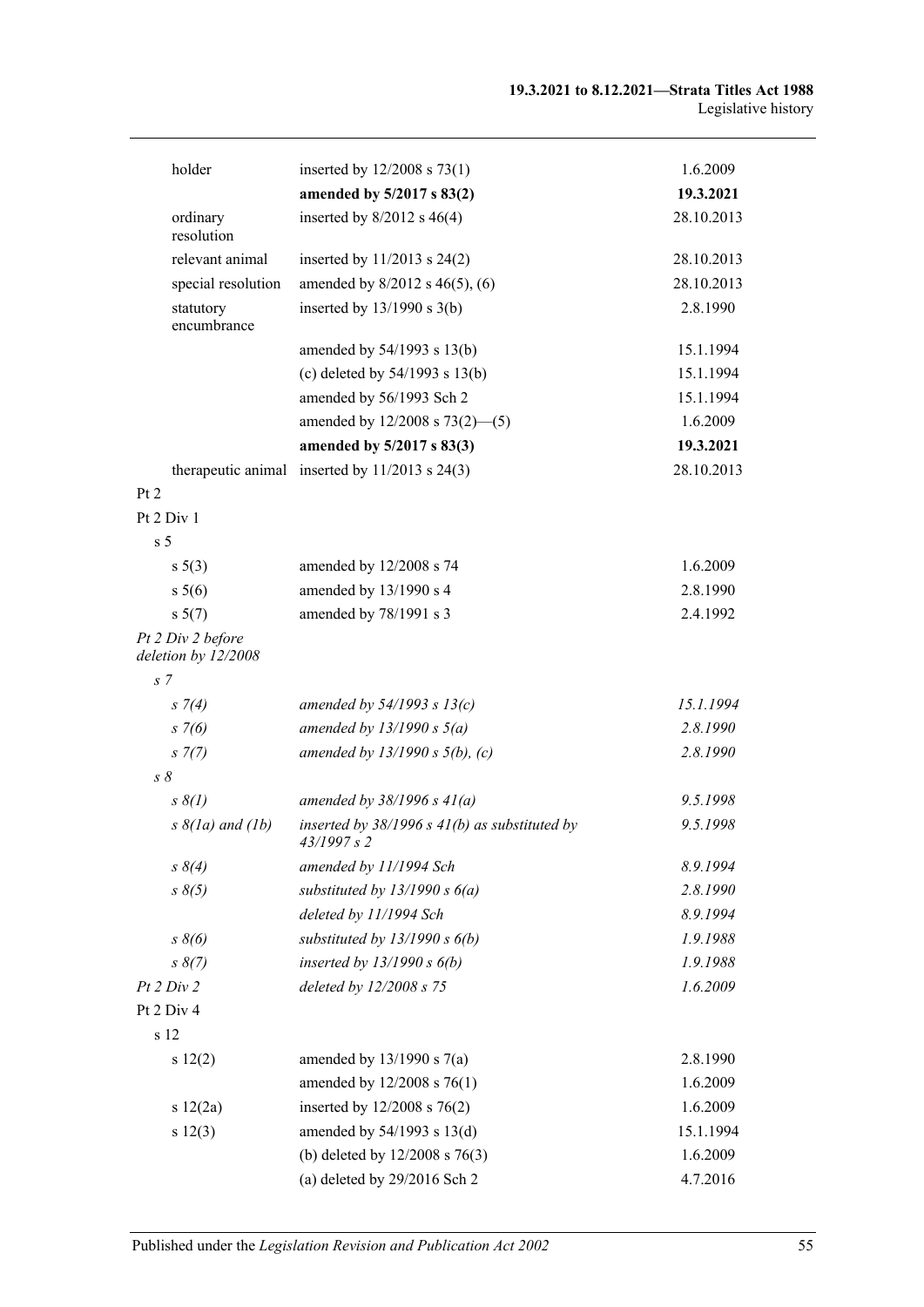|                       | amended by 29/2016 Sch 2           | 4.7.2016   |
|-----------------------|------------------------------------|------------|
| s 12(3a)              | inserted by $13/1990$ s $7(b)$     | 2.8.1990   |
| s 12(3b)              | inserted by $12/2008$ s 76(4)      | 1.6.2009   |
|                       | amended by 5/2017 s 84(1)          | 19.3.2021  |
| s 12(3c)              | inserted by $12/2008$ s 76(4)      | 1.6.2009   |
|                       | amended by 5/2017 s 84(2)          | 19.3.2021  |
| s 12(4a)              | inserted by $13/1990$ s $7(c)$     | 2.8.1990   |
| s 12(5)               | substituted by $13/1990$ s $7(d)$  | 2.8.1990   |
|                       | amended by 12/2008 s 76(5)         | 1.6.2009   |
| s 12(5a)              | inserted by $13/1990$ s $7(d)$     | 2.8.1990   |
|                       | amended by 12/2008 s 76(6)         | 1.6.2009   |
| s 12(6)               | amended by 13/1990 s 7(e)          | 2.8.1990   |
|                       | amended by 11/1994 Sch             | 8.9.1994   |
|                       | amended by 29/2016 Sch 2           | 4.7.2016   |
| s 12(6a)              | inserted by $13/1990 s 7(f)$       | 2.8.1990   |
|                       | deleted by 11/1994 Sch             | 8.9.1994   |
| s 12(8)               | inserted by 38/1996 s 42           | 4.11.1996  |
| $s$ 12A               | inserted by 12/2008 s 77           | 1.6.2009   |
| s 13                  |                                    |            |
| s 13(1)               | amended by $8/2012$ s $47(1)$      | 28.10.2013 |
| s $13(3a)$ and $(3b)$ | inserted by $8/2012$ s $47(2)$     | 28.10.2013 |
| s 13(4)               | amended by $8/2012$ s $47(1)$      | 28.10.2013 |
| Pt 2 Div 5            | amended by $13/1990 s 8$           | 2.8.1990   |
|                       | amended by 54/1990 s 3(1) (Sch 4)  | 24.12.1990 |
|                       | amended by 23/1992 s 7             | 21.5.1992  |
|                       | deleted by $54/1993$ s $13(e)$     | 15.1.1994  |
| Pt 2 Div 6            |                                    |            |
| s 16                  |                                    |            |
| s16(2)                | amended by 13/1990 s 9             | 2.8.1990   |
|                       | amended by 12/2008 s 78            | 1.6.2009   |
|                       | $(d)(ii)$ deleted by 29/2016 Sch 2 | 4.7.2016   |
| Pt 2 Div 7            |                                    |            |
| s 17                  |                                    |            |
| s 17(1)               | amended by $8/2012$ s $48(1)$      | 28.10.2013 |
| s 17(3)               | amended by 12/2008 s 79(1)         | 1.6.2009   |
|                       | (a) deleted by $29/2016$ Sch 2     | 4.7.2016   |
| s 17(4)               | amended by $8/2012$ s $48(1)$      | 28.10.2013 |
| s $17(4a)$ and $(4b)$ | inserted by $8/2012$ s $48(2)$     | 28.10.2013 |
| s 17(5)               | amended by 12/2008 s 79(2)         | 1.6.2009   |
|                       | amended by 8/2012 s 48(1)          | 28.10.2013 |
|                       | substituted by 29/2016 Sch 2       | 4.7.2016   |
| s 17(7)               | amended by $13/1990$ s $10(a)$     | 2.8.1990   |
|                       | amended by 8/2012 s 48(1)          | 28.10.2013 |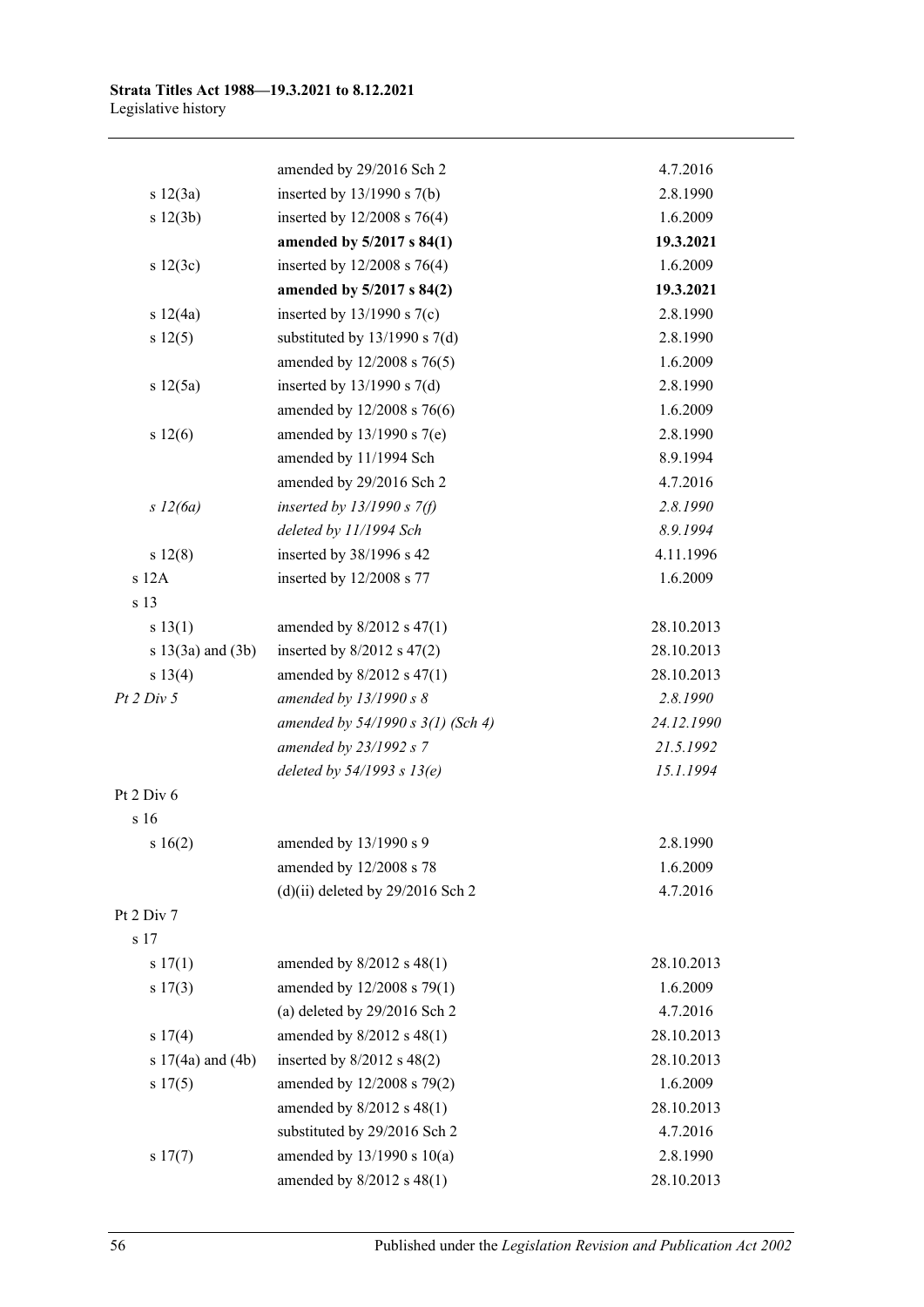| s 17(7a)             | inserted by $13/1990$ s $10(b)$          | 2.8.1990   |
|----------------------|------------------------------------------|------------|
|                      | amended by 29/2016 Sch 2                 | 4.7.2016   |
| 17(9)                | inserted by 38/1996 s 43                 | 4.11.1996  |
| Pt 2 Div 7A          | inserted by 38/1996 s 44                 | 4.11.1996  |
| Pt 2 Div 8           | inserted by 13/1990 s 11                 | 2.8.1990   |
| s 17A                |                                          |            |
| s 17A(1)             | amended by 12/2008 s 80                  | 1.6.2009   |
|                      | amended by 29/2016 Sch 2                 | 4.7.2016   |
| s 17B                |                                          |            |
| s $17B(2)$ and $(3)$ | substituted by 11/1994 Sch               | 8.9.1994   |
| $s$ 17B(4)           | deleted by 11/1994 Sch                   | 8.9.1994   |
| $s$ 17B(5)           | amended by $54/1993$ s $13(f)$           | 15.1.1994  |
|                      | deleted by 11/1994 Sch                   | 8.9.1994   |
| $s$ 17B(6)           | amended by $54/1993 s 13(g)$             | 15.1.1994  |
|                      | deleted by 11/1994 Sch                   | 8.9.1994   |
| Pt 3                 |                                          |            |
| Pt 3 Div 1           |                                          |            |
| s 19                 |                                          |            |
| s 19(3a)—(3d)        | inserted by $8/2012$ s 49(1)             | 28.10.2013 |
| s 19(4)              | amended by 11/2013 s 25                  | 28.10.2013 |
| s 19(5)              | inserted by $8/2012$ s 49(2)             | 28.10.2013 |
| s 19A                | inserted by 8/2012 s 50                  | 28.10.2013 |
| s 20                 |                                          |            |
| $s\,20(3)$           | deleted by 78/1991 s 4                   | 2.4.1992   |
| s 22                 |                                          |            |
| s 22(1)              | amended by 54/1990 s 3(1) (Sch 4)        | 24.12.1990 |
|                      | amended by 78/1991 s 5                   | 2.4.1992   |
| s 23                 |                                          |            |
| s 23(1)              | amended by $13/1990$ s $12(a)$           | 2.8.1990   |
| $s$ 23(1a)           | inserted by $13/1990$ s $12(b)$          | 2.8.1990   |
| s 23(5)              | amended by 54/1990 s 3(1) (Sch 4)        | 24.12.1990 |
|                      | substituted by 78/1991 s 6               | 2.4.1992   |
| Pt 3 Div 2           |                                          |            |
| s 25                 | amended by 13/1990 s 13                  | 2.8.1990   |
| s 26                 |                                          |            |
| $s \, 26(1)$         | amended by $33/1999$ Sch (item $56(a)$ ) | 1.7.1999   |
| $s \; 26(2)$         | amended by 13/1990 s 14(a)               | 2.8.1990   |
| $s \; 26(3)$         | amended by 13/1990 s 14(b)               | 2.8.1990   |
| $s \; 26(6)$         | amended by 54/1990 s 3(1) (Sch 4)        | 24.12.1990 |
| s 26A                | inserted by 8/2012 s 51                  | 28.10.2013 |
| s 27                 |                                          |            |
| $s\,27(2)$           | amended by $8/2012$ s $52(1)$            | 28.10.2013 |
| $s \, 27(4)$         | substituted by 8/2012 s 52(2)            | 28.10.2013 |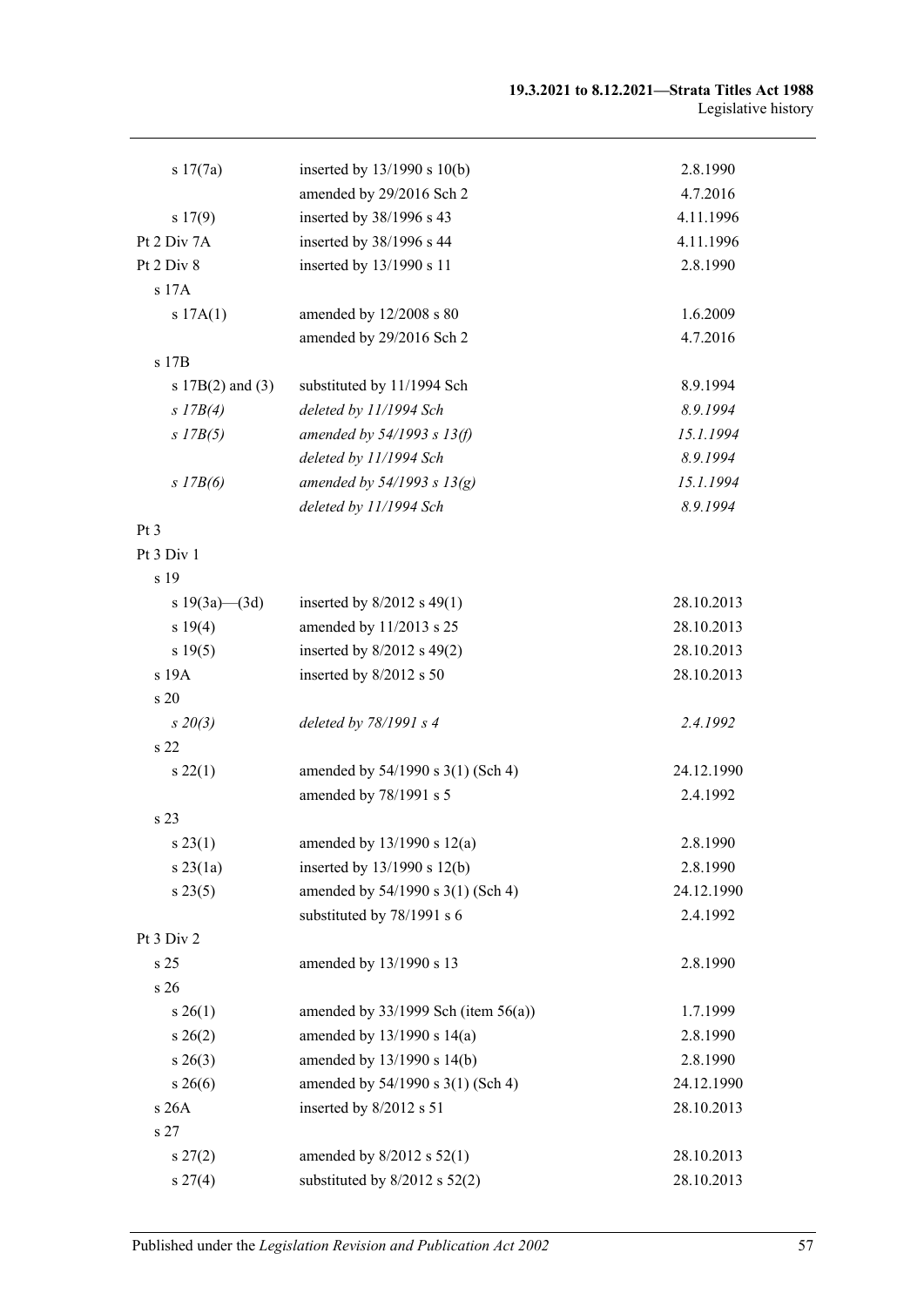#### **Strata Titles Act 1988—19.3.2021 to 8.12.2021** Legislative history

| $s \, 27(8)$                 | inserted by 13/1990 s 15            | 2.8.1990   |
|------------------------------|-------------------------------------|------------|
| Pt 3 Div 2A                  | inserted by 8/2012 s 53             | 28.10.2013 |
| Pt 3 Div 3                   |                                     |            |
| s 28                         |                                     |            |
| $s\,28(3)$                   | amended by $8/2012$ s $54(1)$       | 28.10.2013 |
| s 28(3a) and (3b)            | inserted by $8/2012$ s $54(2)$      | 28.10.2013 |
| s 29                         |                                     |            |
| s 29(1)                      | substituted by 13/1990 s 16         | 2.8.1990   |
|                              | amended by 8/2012 s 55(1)           | 28.10.2013 |
| s29(1a)                      | inserted by $8/2012$ s $55(2)$      | 28.10.2013 |
| $s\,29(3)$                   | amended by $54/1990 s 3(1)$ (Sch 4) | 24.12.1990 |
|                              | deleted by 78/1991 s 7              | 2.4.1992   |
| $s\,29(4)$                   | deleted by 78/1991 s 7              | 2.4.1992   |
| $s\,29(5)$                   | amended by 54/1990 s 3(1) (Sch 4)   | 24.12.1990 |
|                              | deleted by 78/1991 s 7              | 2.4.1992   |
| s 29A                        | inserted by 26/1992 s 10            | 6.7.1992   |
| Pt 3 Div 4                   |                                     |            |
| s 30                         |                                     |            |
| $s \ 30(3)$                  | amended by 13/1990 s 17             | 2.8.1990   |
| s 31                         |                                     |            |
| $s \ 31(2)$                  | amended by 13/1990 s 18             | 2.8.1990   |
| s $31(2a)$ (2c)              | inserted by 8/2012 s 56             | 28.10.2013 |
| s 32                         |                                     |            |
| $s \, 32(1)$                 | amended by 54/1990 s 3(1) (Sch 4)   | 24.12.1990 |
|                              | amended by 78/1991 s 8              | 2.4.1992   |
|                              | amended by 8/2012 s 57              | 28.10.2013 |
| Pt 3 Div 5                   |                                     |            |
| s 33                         |                                     |            |
| $s \; 33(2)$                 | amended by $13/1990$ s $19(a)$      | 2.8.1990   |
|                              | amended by 8/2012 s 58(1)           | 28.10.2013 |
| $s \ 33(3)$                  | amended by 13/1990 s 19(b)          | 2.8.1990   |
| $s \frac{33}{3}$ aa)         | inserted by $8/2012$ s $58(2)$      | 28.10.2013 |
| $s \frac{33}{3a}$            | inserted by $13/1990$ s $19(c)$     | 2.8.1990   |
| $s \, 33(4)$                 | amended by 54/1990 s 3(1) (Sch 4)   | 24.12.1990 |
|                              | amended by 78/1991 s 9              | 2.4.1992   |
| $s \frac{33}{4a}$ and $(4b)$ | inserted by $8/2012$ s $58(3)$      | 28.10.2013 |
| $s \, 33(6)$                 | substituted by $13/1990$ s $19(d)$  | 2.8.1990   |
| $s \, 33(7)$                 | amended by 13/1990 s 19(e)          | 2.8.1990   |
| $s \, 33(8)$                 | inserted by $13/1990$ s $19(f)$     | 2.8.1990   |
|                              | substituted by $8/2012$ s $58(4)$   | 28.10.2013 |
| s 33(9)–(12)                 | inserted by $8/2012$ s $58(4)$      | 28.10.2013 |
| s 33A                        | inserted by 8/2012 s 59             | 28.10.2013 |
| s 34                         |                                     |            |

58 Published under the *Legislation Revision and Publication Act 2002*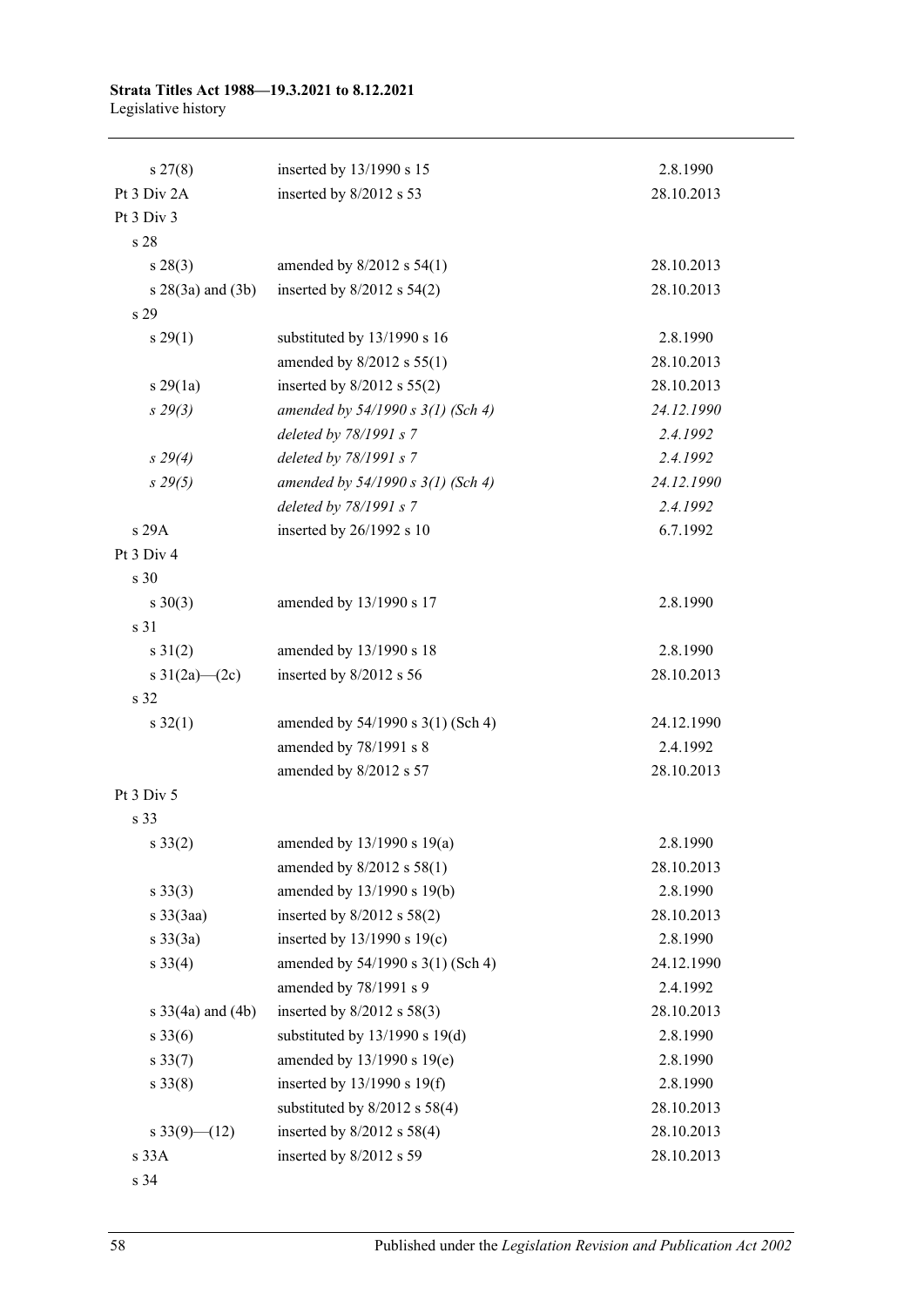#### **19.3.2021 to 8.12.2021—Strata Titles Act 1988** Legislative history

| $s \, 34(2)$                 | amended by $13/1990$ s $20(a)$           | 2.8.1990   |
|------------------------------|------------------------------------------|------------|
| $s \frac{34}{2a}$            | inserted by $8/2012$ s $60(1)$           | 28.10.2013 |
| s $34(3a)$ (3f)              | inserted by $8/2012$ s $60(2)$           | 28.10.2013 |
| $s \, 34(5)$                 | amended by 13/1990 s 20(b)               | 2.8.1990   |
| $s \, 34(6)$                 | substituted by $13/1990$ s $20(c)$       | 2.8.1990   |
| $s\,34(8)$                   | substituted by $13/1990$ s $20(d)$       | 2.8.1990   |
|                              | substituted by $8/2012$ s $60(3)$        | 28.10.2013 |
| s 34A                        | inserted by 8/2012 s 61                  | 28.10.2013 |
| Pt 3 Div 6                   |                                          |            |
| s 35                         |                                          |            |
| $s \, 35(1)$                 | amended by $13/1990$ s $21(a)$           | 2.8.1990   |
|                              | amended by 8/2012 s 62                   | 28.10.2013 |
| $s \, 35(1a)$                | inserted by $13/1990$ s $21(b)$          | 2.8.1990   |
| $s \, 35(4)$                 | substituted by $13/1990$ s $21(c)$       | 2.8.1990   |
| $s \frac{35}{4a}$ and $(4b)$ | inserted by $13/1990$ s $21(c)$          | 2.8.1990   |
| $s \, 35(5)$                 | amended by 8/2012 s 62                   | 28.10.2013 |
| $s \, 35(6)$                 | amended by $13/1990$ s $21(d)$           | 2.8.1990   |
| $s \, 35(7)$                 | amended by $13/1990$ s $21(e)$           | 2.8.1990   |
| Pt 3 Div 6A                  | inserted by 38/1996 s 45                 | 4.11.1996  |
| s 36A                        | amended by 33/1999 Sch (item 56(b))      | 1.7.1999   |
| s 36B                        |                                          |            |
| agent                        | amended by $33/1999$ Sch (item $56(c)$ ) | 1.7.1999   |
| s 36C                        |                                          |            |
| $s \, 36C(4)$                | amended by $33/1999$ Sch (item $56(d)$ ) | 1.7.1999   |
| s36E                         | amended by $33/1999$ Sch (item $56(e)$ ) | 1.7.1999   |
| s 36G                        |                                          |            |
| $s \; 36G(3)$                | amended by $8/2012$ s $63(1)$ , (2)      | 28.10.2013 |
| $s \; 36G(4)$                | amended by 12/2008 s 81                  | 1.6.2009   |
| s 36H                        |                                          |            |
| $s \; 36H(1)$                | amended by 59/1998 s 21                  | 13.12.1998 |
|                              | amended by $8/2012$ s $64(1)$            | 28.10.2013 |
| $s \; 36H(2)$                | amended by 8/2012 s 64(2)                | 28.10.2013 |
| s 36I                        |                                          |            |
| $s \, 36I(2)$                | amended by $33/1999$ Sch (item $56(f)$ ) | 1.7.1999   |
| s 36J                        | amended by $33/1999$ Sch (item $56(g)$ ) | 1.7.1999   |
| s 36L                        |                                          |            |
| s $36L(1)$ and $(2)$         | amended by $33/1999$ Sch (item $56(h)$ ) | 1.7.1999   |
| Pt 3 Div 7                   |                                          |            |
| s 37                         |                                          |            |
| $s \frac{37}{a}$             | inserted by $12/2008$ s $82(1)$          | 1.6.2009   |
| $s \frac{37(1)}{2}$          | amended by 12/2008 s 82(2)               | 1.6.2009   |
| $s \frac{37(3)}{2}$          | amended by 12/2008 s 82(3)               | 1.6.2009   |
| $s \frac{37(4)}{2}$          | amended by 12/2008 s 82(4)               | 1.6.2009   |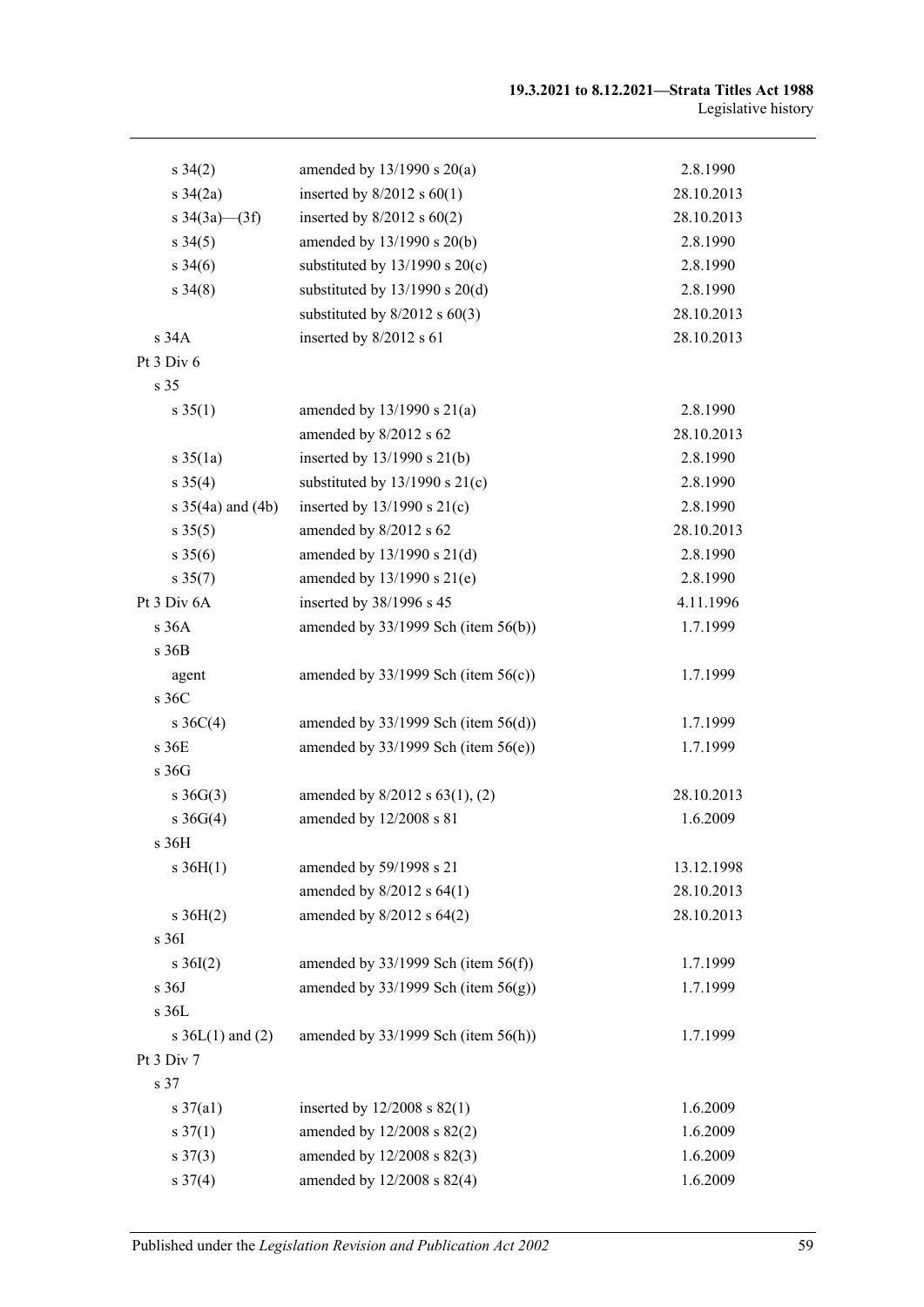Pt 3 Div 8

| s 38                                     |                                                     |            |
|------------------------------------------|-----------------------------------------------------|------------|
| $s \ 38(1)$                              | amended by 54/1990 s 3(1) (Sch 4)                   | 24.12.1990 |
| $s \ 38(2)$                              | substituted by 13/1990 s 22                         | 2.8.1990   |
| $s \ 38(3)$                              | amended by 54/1990 s 3(1) (Sch 4)                   | 24.12.1990 |
|                                          | (a) deleted by $29/2016$ Sch 2                      | 4.7.2016   |
| s 39                                     |                                                     |            |
| $s \, 39(2)$                             | amended by $54/1990$ s $3(1)$ (Sch 4)               | 24.12.1990 |
| s 39A                                    | inserted by 8/2012 s 65                             | 28.10.2013 |
| s 40                                     |                                                     |            |
| $s\ 40(2)$                               | amended by $54/1990$ s $3(1)$ (Sch 4)               | 24.12.1990 |
| s 41                                     |                                                     |            |
| $s\ 41(1)$                               | amended by $13/1990$ s $23(a)$ , (b)                | 2.8.1990   |
|                                          | amended by 54/1990 s 3(1) (Sch 4)                   | 24.12.1990 |
|                                          | amended by $8/2012$ s $66(1)$ , (2)                 | 28.10.2013 |
| $s\ 41(1a)$ and $(1b)$                   | inserted by $8/2012$ s $66(3)$                      | 28.10.2013 |
| $s\ 41(2a)$                              | inserted by $13/1990$ s $23(c)$                     | 2.8.1990   |
|                                          | amended by 54/1990 s 3(1) (Sch 4)                   | 24.12.1990 |
| Pt 3A                                    | inserted by 78/1991 s 10                            | 2.4.1992   |
| $s$ 41AA                                 | inserted by 8/2012 s 67                             | 28.10.2013 |
| s 41A                                    |                                                     |            |
| $s\ 41A(1)$                              | amended by $8/2012$ s $68(1)$ —(3)                  | 28.10.2013 |
| s 41A(2)                                 | substituted by $26/1992$ s $11(a)$                  | 6.7.1992   |
|                                          | substituted by 12/2008 s 83                         | 1.6.2009   |
| $s\ 41A(3)$                              | amended by 17/2006 s 223                            | 4.9.2006   |
| s 41A(4)                                 | amended by 26/1992 s 11(b)                          | 6.7.1992   |
| s 41A(9)                                 | amended by $8/2012$ s $68(4)$ - (6)                 | 28.10.2013 |
| s 41A(10a)                               | inserted by $8/2012$ s $68(7)$                      | 28.10.2013 |
| $s$ 41A(19) before<br>deletion by 8/2012 |                                                     |            |
| small claim                              | deleted by $26/1992 s 11(c)$                        | 6.7.1992   |
| $s$ 41 $A(19)$                           | deleted by $8/2012$ s $68(8)$                       | 28.10.2013 |
| Pt4                                      |                                                     |            |
| s <sub>44</sub>                          |                                                     |            |
| $s\,44(2)$                               | substituted by 13/1990 s 24                         | 2.8.1990   |
| $s\,44(3)$                               | amended by 54/1990 s 3(1) (Sch 4)                   | 24.12.1990 |
| s 44A                                    | inserted by 16/1989 s 3                             | 4.5.1989   |
|                                          | s $44A(2a)$ and $(2b)$ inserted by $13/1990$ s $25$ | 2.8.1990   |
| s 46                                     |                                                     |            |
| $s\,46(a1)$                              | inserted by $12/2008$ s $84(1)$                     | 1.6.2009   |
| $s\,46(1)$                               | amended by 12/2008 s 84(2), (3)                     | 1.6.2009   |
| $s\ 46(2)$ and (3)                       | amended by 12/2008 s 84(4)                          | 1.6.2009   |
| s 47                                     | substituted by 8/2012 s 69                          | 28.10.2013 |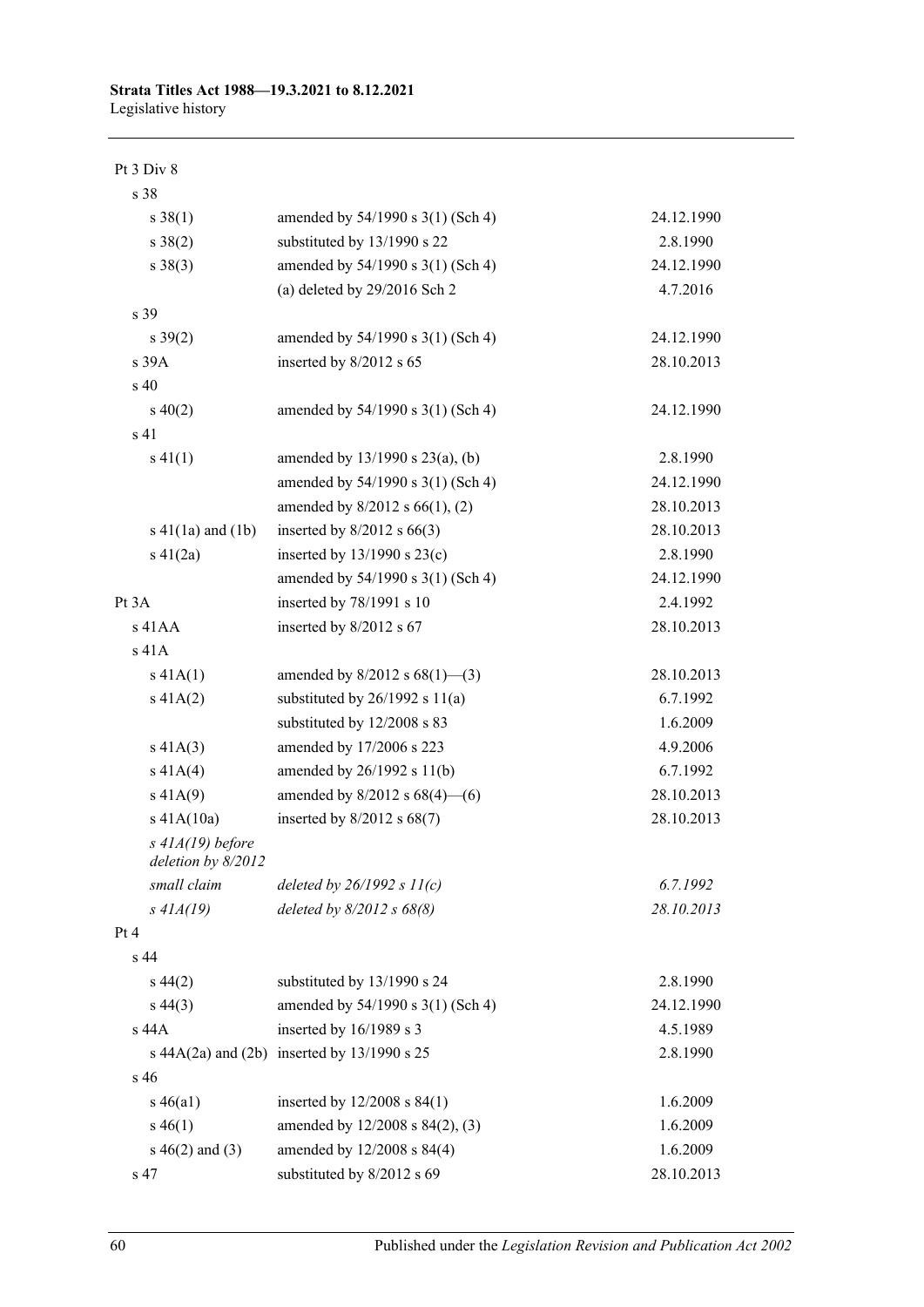| s 48A                              | inserted by $12/2008$ s 85          | 1.6.2009   |
|------------------------------------|-------------------------------------|------------|
| s 49                               |                                     |            |
| $s\,49(1)$                         | substituted by 8/2012 s 70          | 28.10.2013 |
| $s\,49(2)$                         | amended by 54/1990 s 3(1) (Sch 4)   | 24.12.1990 |
|                                    | substituted by $78/1991$ s $11(a)$  | 2.4.1992   |
| $s\,49(3)$                         | amended by 78/1991 s 11(b)          | 2.4.1992   |
| s <sub>50</sub>                    |                                     |            |
| s $50(2)$ and (3)                  | substituted by 8/2012 s 71          | 28.10.2013 |
| s 50(4)                            | amended by 13/1990 s 26             | 2.8.1990   |
| s 50(5)                            | amended by 54/1990 s 3(1) (Sch 4)   | 24.12.1990 |
| $s$ 50 $A$                         | inserted by 8/2012 s 72             | 18.7.2013  |
| $s$ 50 $B$                         | inserted by 8/2012 s 72             | 28.10.2013 |
| s <sub>51</sub>                    |                                     |            |
| s 51(2)                            | amended by 54/1990 s 3(1) (Sch 4)   | 24.12.1990 |
|                                    | amended by 8/2012 s 73              | 28.10.2013 |
| Sch 1                              | deleted by $54/1990 s 3(1)$ (Sch 4) | 24.12.1990 |
| Sch 2                              |                                     |            |
| cl <sub>2</sub>                    | substituted by 13/1990 s 27         | 1.9.1988   |
| cl 5 before deletion<br>by 12/2008 |                                     |            |
| cl $5(4)$                          | amended by 17/2006 s 224            | 4.9.2006   |
| cl <sub>5</sub>                    | deleted by 12/2008 s 86             | 1.6.2009   |
| Sch <sub>3</sub>                   |                                     |            |
| Article 6                          | amended by 13/1990 s 28             | 2.8.1990   |

### **Transitional etc provisions associated with Act or amendments**

### *Statutes Amendment (Community and Strata Titles) Act 2012, Sch 1—Transitional provisions*

#### **1—Delegations made prior to commencement**

- (1) A delegation of functions or powers made by a community corporation before the commencement of section 17 or made by a strata corporation before the commencement of section 53 is revocable as follows:
	- (a) in a case where there is a contract relating to the delegation between the corporation and a body corporate manager—the delegation is revoked on termination or expiry of the contract;
	- (b) in any other case—the delegation is revocable by the corporation at any time by notice given in writing (notwithstanding any agreement to the contrary by the corporation).